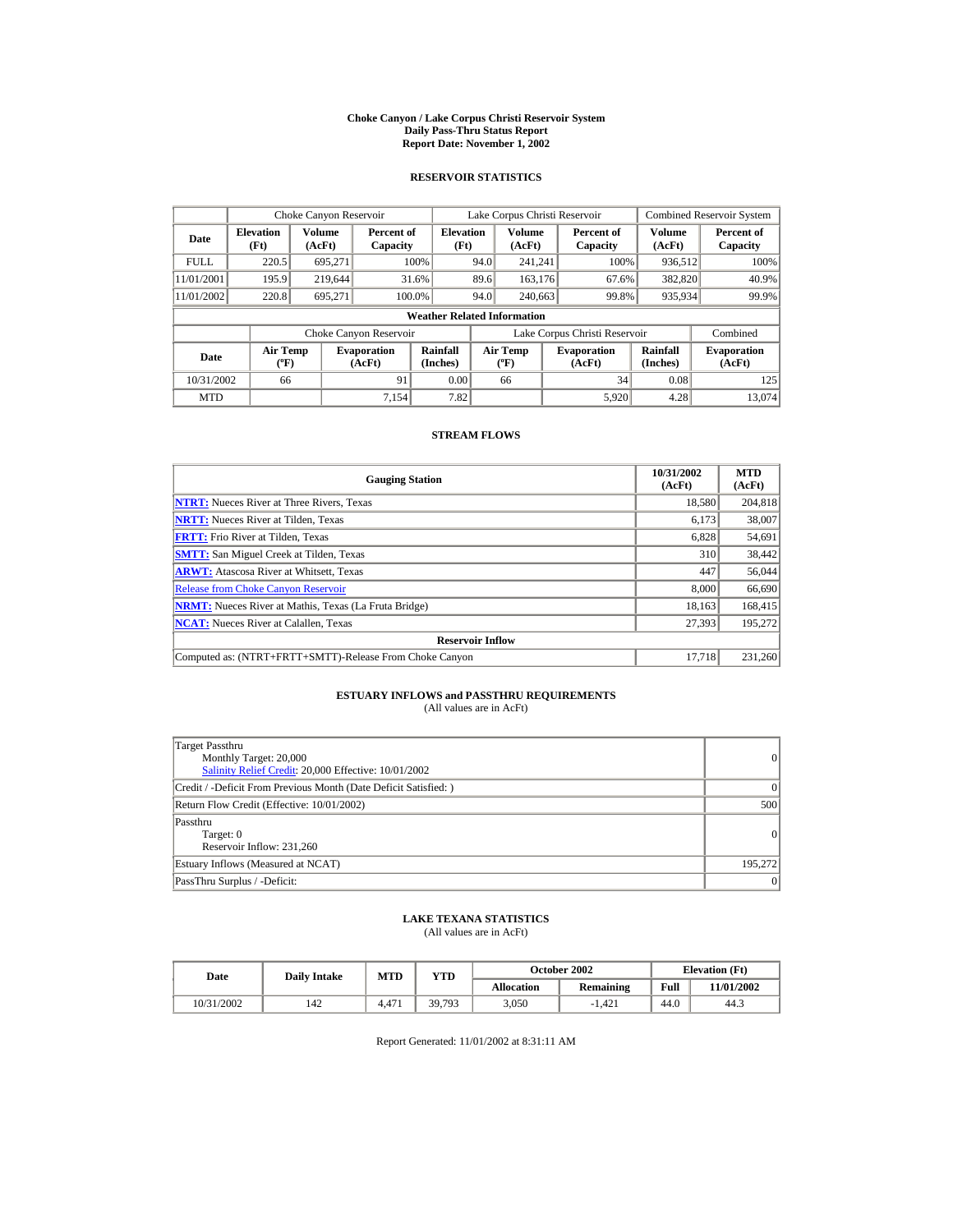#### **Choke Canyon / Lake Corpus Christi Reservoir System Daily Pass-Thru Status Report Report Date: November 2, 2002**

### **RESERVOIR STATISTICS**

|             | Choke Canyon Reservoir                      |                  |                              |                          | Lake Corpus Christi Reservoir |                                           |  |                               |                      | <b>Combined Reservoir System</b> |  |  |
|-------------|---------------------------------------------|------------------|------------------------------|--------------------------|-------------------------------|-------------------------------------------|--|-------------------------------|----------------------|----------------------------------|--|--|
| Date        | <b>Elevation</b><br>(Ft)                    | Volume<br>(AcFt) | Percent of<br>Capacity       | <b>Elevation</b><br>(Ft) |                               | Volume<br>(AcFt)                          |  | Percent of<br>Capacity        | Volume<br>(AcFt)     | Percent of<br>Capacity           |  |  |
| <b>FULL</b> | 220.5                                       | 695.271          |                              | 100%                     | 94.0                          | 241.241                                   |  | 100%                          | 936,512              | 100%                             |  |  |
| 11/02/2001  | 195.9                                       | 219.259          |                              | 31.5%                    | 89.6                          | 163.011                                   |  | 67.6%                         | 382,270              | 40.8%                            |  |  |
| 11/02/2002  | 220.6                                       | 695.271          |                              | 100.0%                   | 94.0                          | 240,856                                   |  | 99.8%                         | 936,127              | 100.0%                           |  |  |
|             | <b>Weather Related Information</b>          |                  |                              |                          |                               |                                           |  |                               |                      |                                  |  |  |
|             |                                             |                  | Choke Canyon Reservoir       |                          |                               |                                           |  | Lake Corpus Christi Reservoir |                      | Combined                         |  |  |
| Date        | <b>Air Temp</b><br>$({}^{\circ}\mathrm{F})$ |                  | <b>Evaporation</b><br>(AcFt) | Rainfall<br>(Inches)     |                               | <b>Air Temp</b><br>$({}^{\circ}\text{F})$ |  | <b>Evaporation</b><br>(AcFt)  | Rainfall<br>(Inches) | <b>Evaporation</b><br>(AcFt)     |  |  |
| 11/01/2002  | 70                                          |                  | 151                          | 0.03                     |                               | 72                                        |  | 157                           | 0.01                 | 308                              |  |  |
| <b>MTD</b>  |                                             |                  | 151                          | 0.03                     |                               |                                           |  | 157                           | 0.01                 | 308                              |  |  |

#### **STREAM FLOWS**

| <b>Gauging Station</b>                                       | 11/01/2002<br>(AcFt) | <b>MTD</b><br>(AcFt) |
|--------------------------------------------------------------|----------------------|----------------------|
| <b>NTRT:</b> Nueces River at Three Rivers, Texas             | 18.401               | 18,401               |
| <b>NRTT:</b> Nueces River at Tilden, Texas                   | 5,439                | 5,439                |
| <b>FRTT:</b> Frio River at Tilden, Texas                     | 4,546                | 4,546                |
| <b>SMTT:</b> San Miguel Creek at Tilden, Texas               | 262                  | 262                  |
| <b>ARWT:</b> Atascosa River at Whitsett, Texas               | 341                  | 341                  |
| <b>Release from Choke Canyon Reservoir</b>                   | 6,562                | 6,562                |
| <b>NRMT:</b> Nueces River at Mathis, Texas (La Fruta Bridge) | 15,404               | 15,404               |
| <b>NCAT:</b> Nueces River at Calallen, Texas                 | 25,805               | 25,805               |
| <b>Reservoir Inflow</b>                                      |                      |                      |
| Computed as: (NTRT+FRTT+SMTT)-Release From Choke Canyon      | 16.646               | 16,646               |

## **ESTUARY INFLOWS and PASSTHRU REQUIREMENTS**<br>(All values are in AcFt)

| Target Passthru<br>Monthly Target: 9,000<br>Salinity Relief Credit: 9,000 Effective: 11/01/2002 | 0               |
|-------------------------------------------------------------------------------------------------|-----------------|
| Credit / -Deficit From Previous Month (Date Deficit Satisfied:)                                 | $\vert$ 0       |
| Return Flow Credit (Effective: 11/01/2002)                                                      | 500             |
| Passthru<br>Target: 0<br>Reservoir Inflow: 16.646                                               | 0               |
| Estuary Inflows (Measured at NCAT)                                                              | 25,805          |
| PassThru Surplus / -Deficit:                                                                    | $\vert 0 \vert$ |

### **LAKE TEXANA STATISTICS**

(All values are in AcFt)

| Date      | <b>Daily Intake</b> | MTD | $_{\rm VTD}$ |            | November 2002 | <b>Elevation</b> (Ft) |            |
|-----------|---------------------|-----|--------------|------------|---------------|-----------------------|------------|
|           |                     |     |              | Allocation | Remaining     | Full                  | 11/02/2002 |
| 1/01/2002 | 141                 | 141 | 39.935       | 3.050      | 2.909         | 44.0                  | 44.3       |

Report Generated: 11/02/2002 at 8:23:42 AM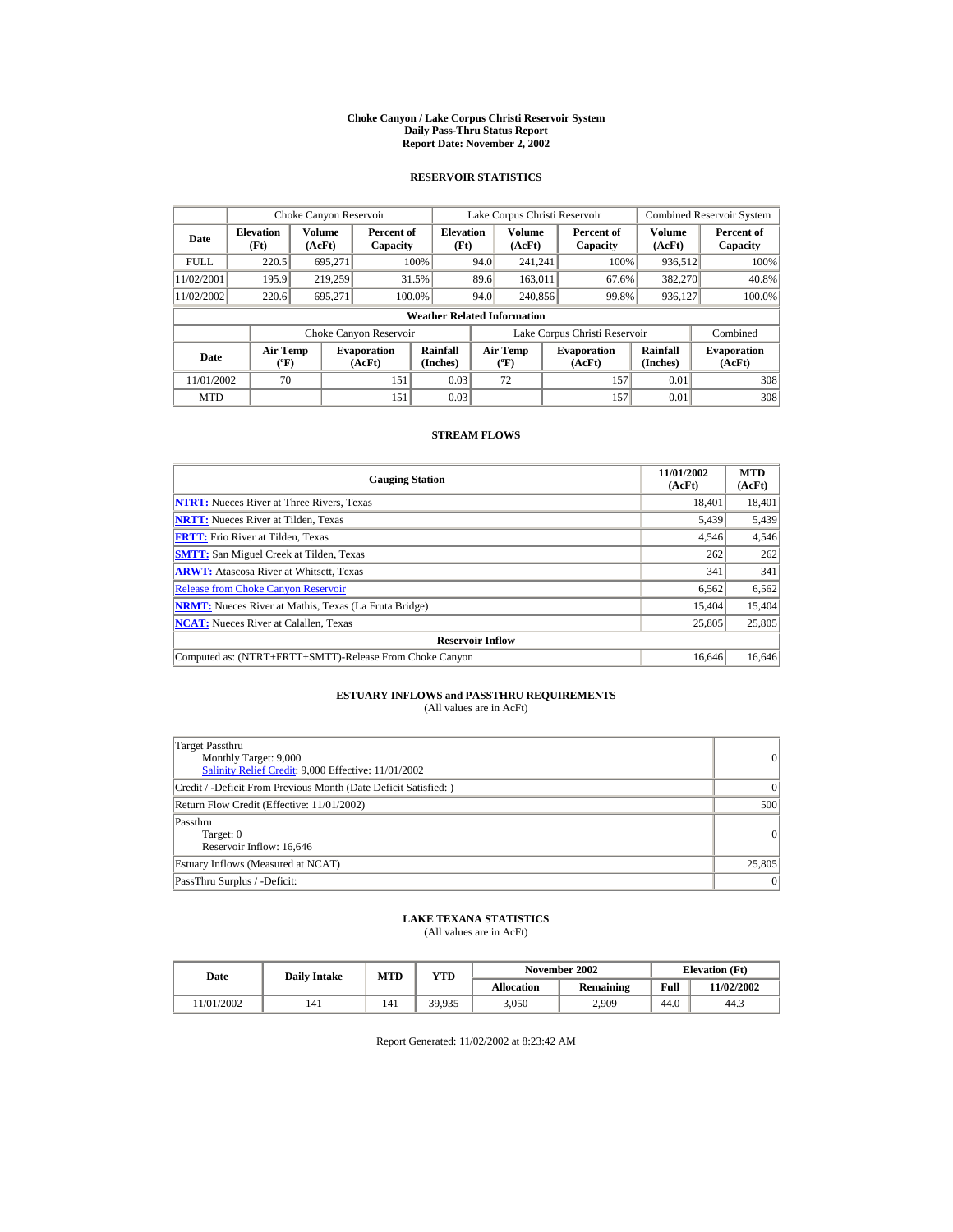#### **Choke Canyon / Lake Corpus Christi Reservoir System Daily Pass-Thru Status Report Report Date: November 3, 2002**

### **RESERVOIR STATISTICS**

|             | Choke Canyon Reservoir                      |                         |                              |                          | Lake Corpus Christi Reservoir            |                  |                              |                               |                              | <b>Combined Reservoir System</b> |  |  |
|-------------|---------------------------------------------|-------------------------|------------------------------|--------------------------|------------------------------------------|------------------|------------------------------|-------------------------------|------------------------------|----------------------------------|--|--|
| Date        | <b>Elevation</b><br>(Ft)                    | <b>Volume</b><br>(AcFt) | Percent of<br>Capacity       | <b>Elevation</b><br>(Ft) |                                          | Volume<br>(AcFt) |                              | Percent of<br>Capacity        | Volume<br>(AcFt)             | Percent of<br>Capacity           |  |  |
| <b>FULL</b> | 220.5                                       | 695.271                 | 100%                         |                          | 94.0                                     | 241.241          |                              | 100%                          | 936.512                      | 100%                             |  |  |
| 11/03/2001  | 195.8                                       | 219,002                 | 31.5%                        |                          | 89.6                                     | 163,011          |                              | 67.6%                         | 382,013                      | 40.8%                            |  |  |
| 11/03/2002  | 220.7                                       | 695.271                 | 100.0%                       |                          | 94.0                                     | 241.241          |                              | 100.0%                        | 936,512                      | 100.0%                           |  |  |
|             | <b>Weather Related Information</b>          |                         |                              |                          |                                          |                  |                              |                               |                              |                                  |  |  |
|             |                                             |                         | Choke Canyon Reservoir       |                          |                                          |                  |                              | Lake Corpus Christi Reservoir |                              | Combined                         |  |  |
| <b>Date</b> | <b>Air Temp</b><br>$({}^{\circ}\mathrm{F})$ |                         | <b>Evaporation</b><br>(AcFt) | Rainfall<br>(Inches)     | <b>Air Temp</b><br>$({}^{\circ}{\rm F})$ |                  | <b>Evaporation</b><br>(AcFt) | Rainfall<br>(Inches)          | <b>Evaporation</b><br>(AcFt) |                                  |  |  |
| 11/02/2002  | 63                                          |                         | 121                          | 0.58                     |                                          | 68               |                              | 11                            | 0.47                         | 132                              |  |  |
| <b>MTD</b>  |                                             |                         | 272                          | 0.61                     |                                          |                  |                              | 168                           | 0.48                         | 440                              |  |  |

#### **STREAM FLOWS**

| <b>Gauging Station</b>                                       | 11/02/2002<br>(AcFt) | <b>MTD</b><br>(AcFt) |
|--------------------------------------------------------------|----------------------|----------------------|
| <b>NTRT:</b> Nueces River at Three Rivers, Texas             | 15.443               | 33,844               |
| <b>NRTT:</b> Nueces River at Tilden, Texas                   | 4,704                | 10,143               |
| <b>FRTT:</b> Frio River at Tilden, Texas                     | 2,978                | 7,523                |
| <b>SMTT:</b> San Miguel Creek at Tilden, Texas               | 232                  | 494                  |
| <b>ARWT:</b> Atascosa River at Whitsett, Texas               | 381                  | 723                  |
| <b>Release from Choke Canyon Reservoir</b>                   | 4.500                | 11,062               |
| <b>NRMT:</b> Nueces River at Mathis, Texas (La Fruta Bridge) | 14.828               | 30,232               |
| <b>NCAT:</b> Nueces River at Calallen, Texas                 | 24,018               | 49,824               |
| <b>Reservoir Inflow</b>                                      |                      |                      |
| Computed as: (NTRT+FRTT+SMTT)-Release From Choke Canyon      | 14.153               | 30,799               |

## **ESTUARY INFLOWS and PASSTHRU REQUIREMENTS**<br>(All values are in AcFt)

| Target Passthru<br>Monthly Target: 9,000<br>Salinity Relief Credit: 9,000 Effective: 11/01/2002 | 0               |
|-------------------------------------------------------------------------------------------------|-----------------|
| Credit / -Deficit From Previous Month (Date Deficit Satisfied:)                                 | 0               |
| Return Flow Credit (Effective: 11/01/2002)                                                      | 500             |
| Passthru<br>Target: 0<br>Reservoir Inflow: 30.799                                               | 0               |
| Estuary Inflows (Measured at NCAT)                                                              | 49,824          |
| PassThru Surplus / -Deficit:                                                                    | $\vert 0 \vert$ |

### **LAKE TEXANA STATISTICS**

(All values are in AcFt)

| Date      | <b>Daily Intake</b> | <b>MTD</b> | YTD    |                   | November 2002 | <b>Elevation</b> (Ft) |            |
|-----------|---------------------|------------|--------|-------------------|---------------|-----------------------|------------|
|           |                     |            |        | <b>Allocation</b> | Remaining     | Full                  | 11/03/2002 |
| 1/02/2002 | 141                 | 282        | 40.076 | 3.050             | 2.768         | 44.0                  | 44.3       |

Report Generated: 11/03/2002 at 11:52:26 AM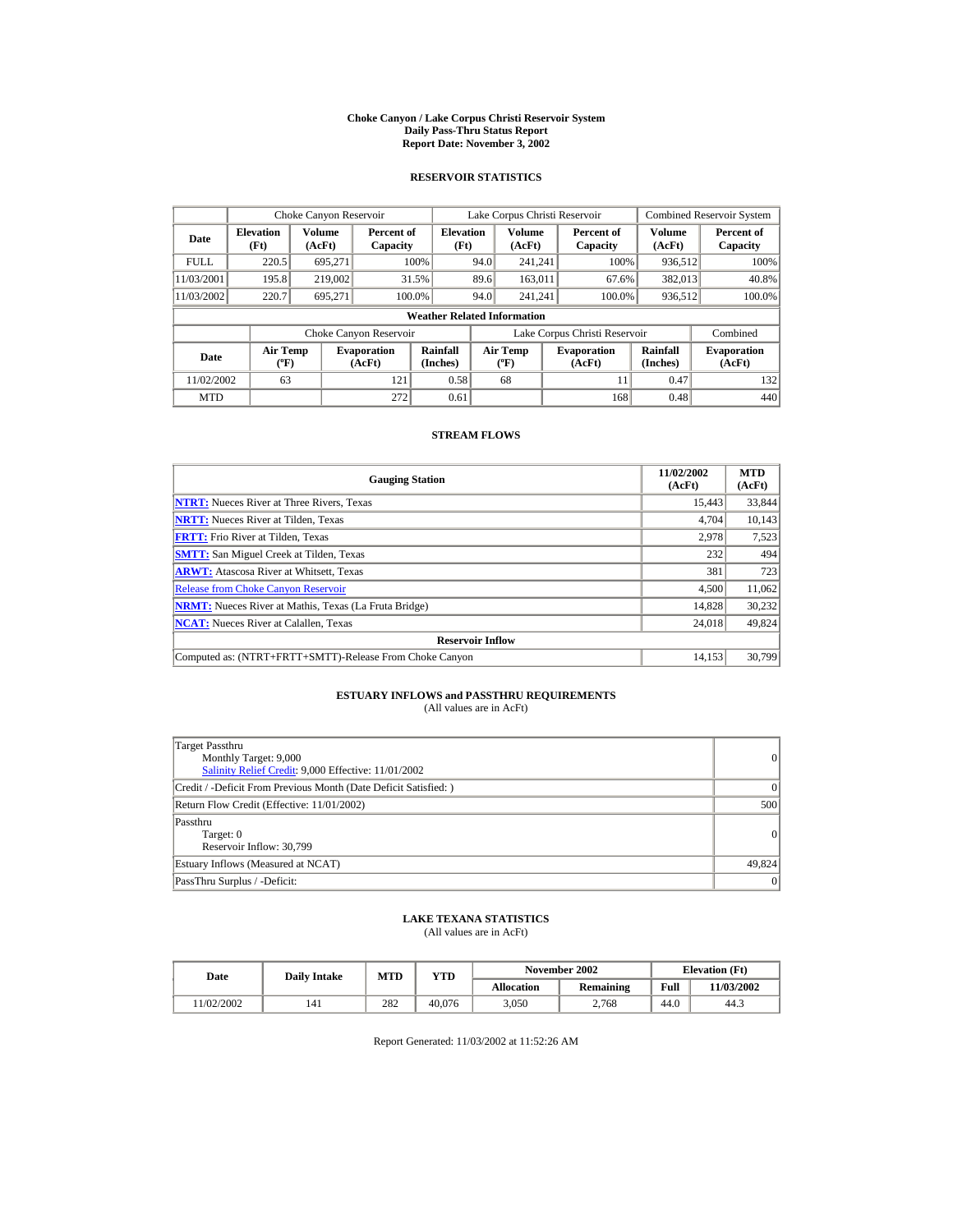#### **Choke Canyon / Lake Corpus Christi Reservoir System Daily Pass-Thru Status Report Report Date: November 4, 2002**

### **RESERVOIR STATISTICS**

|             | Choke Canyon Reservoir                      |                  |                              |                          | Lake Corpus Christi Reservoir |                                           |  |                               | <b>Combined Reservoir System</b> |                              |  |  |
|-------------|---------------------------------------------|------------------|------------------------------|--------------------------|-------------------------------|-------------------------------------------|--|-------------------------------|----------------------------------|------------------------------|--|--|
| Date        | <b>Elevation</b><br>(Ft)                    | Volume<br>(AcFt) | Percent of<br>Capacity       | <b>Elevation</b><br>(Ft) |                               | Volume<br>(AcFt)                          |  | Percent of<br>Capacity        | Volume<br>(AcFt)                 | Percent of<br>Capacity       |  |  |
| <b>FULL</b> | 220.5                                       | 695.271          |                              | 100%                     | 94.0                          | 241.241                                   |  | 100%                          | 936,512                          | 100%                         |  |  |
| 11/04/2001  | 195.8                                       | 218,746          |                              | 31.5%                    | 89.6                          | 162,681                                   |  | 67.4%                         | 381,427                          | 40.7%                        |  |  |
| 11/04/2002  | 220.6                                       | 695,271          |                              | 100.0%                   | 94.0                          | 240,856                                   |  | 99.8%                         | 936,127                          | 100.0%                       |  |  |
|             | <b>Weather Related Information</b>          |                  |                              |                          |                               |                                           |  |                               |                                  |                              |  |  |
|             |                                             |                  | Choke Canyon Reservoir       |                          |                               |                                           |  | Lake Corpus Christi Reservoir |                                  | Combined                     |  |  |
| <b>Date</b> | <b>Air Temp</b><br>$({}^{\circ}\mathrm{F})$ |                  | <b>Evaporation</b><br>(AcFt) | Rainfall<br>(Inches)     |                               | <b>Air Temp</b><br>$(^{\circ}\mathrm{F})$ |  | <b>Evaporation</b><br>(AcFt)  | Rainfall<br>(Inches)             | <b>Evaporation</b><br>(AcFt) |  |  |
| 11/03/2002  | 64                                          |                  | 45                           | 1.15                     |                               | 69                                        |  | 34                            | 0.56                             | 79                           |  |  |
| <b>MTD</b>  |                                             |                  | 317                          | 1.76                     |                               |                                           |  | 202                           | 1.04                             | 519                          |  |  |

#### **STREAM FLOWS**

| <b>Gauging Station</b>                                       | 11/03/2002<br>(AcFt) | <b>MTD</b><br>(AcFt) |
|--------------------------------------------------------------|----------------------|----------------------|
| <b>NTRT:</b> Nueces River at Three Rivers, Texas             | 13.081               | 46,925               |
| <b>NRTT:</b> Nueces River at Tilden, Texas                   | 4,327                | 14,471               |
| <b>FRTT:</b> Frio River at Tilden, Texas                     | 2,084                | 9,607                |
| <b>SMTT:</b> San Miguel Creek at Tilden, Texas               | 206                  | 701                  |
| <b>ARWT:</b> Atascosa River at Whitsett, Texas               | 588                  | 1,310                |
| <b>Release from Choke Canyon Reservoir</b>                   | 4.500                | 15,562               |
| <b>NRMT:</b> Nueces River at Mathis, Texas (La Fruta Bridge) | 14.888               | 45,119               |
| <b>NCAT:</b> Nueces River at Calallen, Texas                 | 22,034               | 71,857               |
| <b>Reservoir Inflow</b>                                      |                      |                      |
| Computed as: (NTRT+FRTT+SMTT)-Release From Choke Canyon      | 10.872               | 41,671               |

## **ESTUARY INFLOWS and PASSTHRU REQUIREMENTS**<br>(All values are in AcFt)

| Target Passthru<br>Monthly Target: 9,000<br>Salinity Relief Credit: 9,000 Effective: 11/01/2002 | $\overline{0}$ |
|-------------------------------------------------------------------------------------------------|----------------|
| Credit / -Deficit From Previous Month (Date Deficit Satisfied: )                                | $\Omega$       |
| Return Flow Credit (Effective: 11/01/2002)                                                      | 500            |
| Passthru<br>Target: 0<br>Reservoir Inflow: 41,671                                               | 0              |
| Estuary Inflows (Measured at NCAT)                                                              | 71,857         |
| PassThru Surplus / -Deficit:                                                                    | 0              |

## **LAKE TEXANA STATISTICS**

(All values are in AcFt)

| Date      | <b>Daily Intake</b>      | <b>MTD</b> | YTD    |                   | November 2002 |      | <b>Elevation</b> (Ft) |
|-----------|--------------------------|------------|--------|-------------------|---------------|------|-----------------------|
|           |                          |            |        | <b>Allocation</b> | Remaining     | Full | 11/04/2002            |
| 1/03/2002 | $\sim$<br>$\overline{ }$ | 409        | 40.203 | 3.050             | 2.641         | 44.0 | 44.3                  |

Report Generated: 11/04/2002 at 8:23:08 AM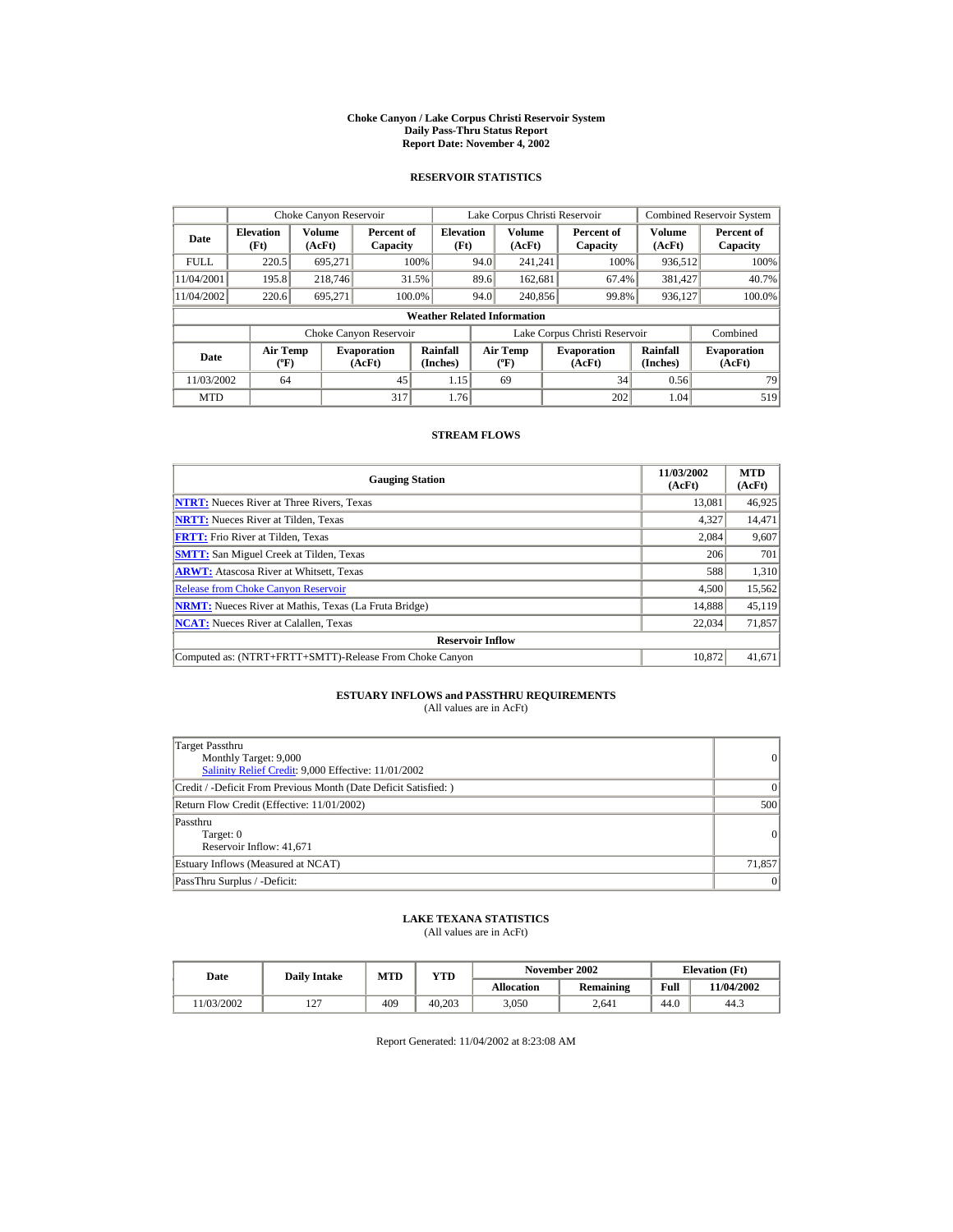#### **Choke Canyon / Lake Corpus Christi Reservoir System Daily Pass-Thru Status Report Report Date: November 5, 2002**

### **RESERVOIR STATISTICS**

|             | Choke Canyon Reservoir                      |                         |                              |                          | Lake Corpus Christi Reservoir |                                           |  |                               |                      | <b>Combined Reservoir System</b> |  |  |
|-------------|---------------------------------------------|-------------------------|------------------------------|--------------------------|-------------------------------|-------------------------------------------|--|-------------------------------|----------------------|----------------------------------|--|--|
| Date        | <b>Elevation</b><br>(Ft)                    | <b>Volume</b><br>(AcFt) | Percent of<br>Capacity       | <b>Elevation</b><br>(Ft) |                               | Volume<br>(AcFt)                          |  | Percent of<br>Capacity        | Volume<br>(AcFt)     | Percent of<br>Capacity           |  |  |
| <b>FULL</b> | 220.5                                       | 695.271                 |                              | 100%                     | 94.0                          | 241.241                                   |  | 100%                          | 936,512              | 100%                             |  |  |
| 11/05/2001  | 195.8                                       | 218,489                 |                              | 31.4%                    | 89.6                          | 162.186                                   |  | 67.2%                         | 380.675              | 40.6%                            |  |  |
| 11/05/2002  | 220.7                                       | 695.271                 | 100.0%                       |                          | 93.9                          | 239,318                                   |  | 99.2%                         | 934,589              | 99.8%                            |  |  |
|             | <b>Weather Related Information</b>          |                         |                              |                          |                               |                                           |  |                               |                      |                                  |  |  |
|             |                                             |                         | Choke Canyon Reservoir       |                          |                               |                                           |  | Lake Corpus Christi Reservoir |                      | Combined                         |  |  |
| Date        | <b>Air Temp</b><br>$({}^{\circ}\mathrm{F})$ |                         | <b>Evaporation</b><br>(AcFt) | Rainfall<br>(Inches)     |                               | <b>Air Temp</b><br>$({}^{\circ}\text{F})$ |  | <b>Evaporation</b><br>(AcFt)  | Rainfall<br>(Inches) | <b>Evaporation</b><br>(AcFt)     |  |  |
| 11/04/2002  | 55                                          |                         | 30                           | 0.58                     |                               | 58                                        |  | 112                           | 0.65                 | 142                              |  |  |
| <b>MTD</b>  |                                             |                         | 347                          | 2.34                     |                               |                                           |  | 314                           | 1.69                 | 661                              |  |  |

#### **STREAM FLOWS**

| <b>Gauging Station</b>                                       | 11/04/2002<br>(AcFt) | <b>MTD</b><br>(AcFt) |
|--------------------------------------------------------------|----------------------|----------------------|
| <b>NTRT:</b> Nueces River at Three Rivers, Texas             | 12.208               | 59,133               |
| <b>NRTT:</b> Nueces River at Tilden, Texas                   | 5,697                | 20,168               |
| <b>FRTT:</b> Frio River at Tilden, Texas                     | 1,923                | 11,531               |
| <b>SMTT:</b> San Miguel Creek at Tilden, Texas               | 433                  | 1,133                |
| <b>ARWT:</b> Atascosa River at Whitsett, Texas               | 1,320                | 2,630                |
| <b>Release from Choke Canyon Reservoir</b>                   | 4.500                | 20,062               |
| <b>NRMT:</b> Nueces River at Mathis, Texas (La Fruta Bridge) | 14,371               | 59,490               |
| <b>NCAT:</b> Nueces River at Calallen, Texas                 | 22,430               | 94,288               |
| <b>Reservoir Inflow</b>                                      |                      |                      |
| Computed as: (NTRT+FRTT+SMTT)-Release From Choke Canyon      | 10.064               | 51,735               |

## **ESTUARY INFLOWS and PASSTHRU REQUIREMENTS**<br>(All values are in AcFt)

| Target Passthru<br>Monthly Target: 9,000<br>Salinity Relief Credit: 9,000 Effective: 11/01/2002 | $\overline{0}$ |
|-------------------------------------------------------------------------------------------------|----------------|
| Credit / -Deficit From Previous Month (Date Deficit Satisfied: )                                | $\Omega$       |
| Return Flow Credit (Effective: 11/01/2002)                                                      | 500            |
| Passthru<br>Target: 0<br>Reservoir Inflow: 51,735                                               | $\Omega$       |
| Estuary Inflows (Measured at NCAT)                                                              | 94,288         |
| PassThru Surplus / -Deficit:                                                                    | 0              |

## **LAKE TEXANA STATISTICS**

(All values are in AcFt)

| Date      | <b>Daily Intake</b> | <b>MTD</b> | YTD    |                   | November 2002 | <b>Elevation</b> (Ft) |            |
|-----------|---------------------|------------|--------|-------------------|---------------|-----------------------|------------|
|           |                     |            |        | <b>Allocation</b> | Remaining     | Full                  | 11/05/2002 |
| 1/04/2002 | .                   | 521        | 40.314 | 3.050             | 2,529         | 44.0                  | 44.3       |

Report Generated: 11/05/2002 at 9:07:57 AM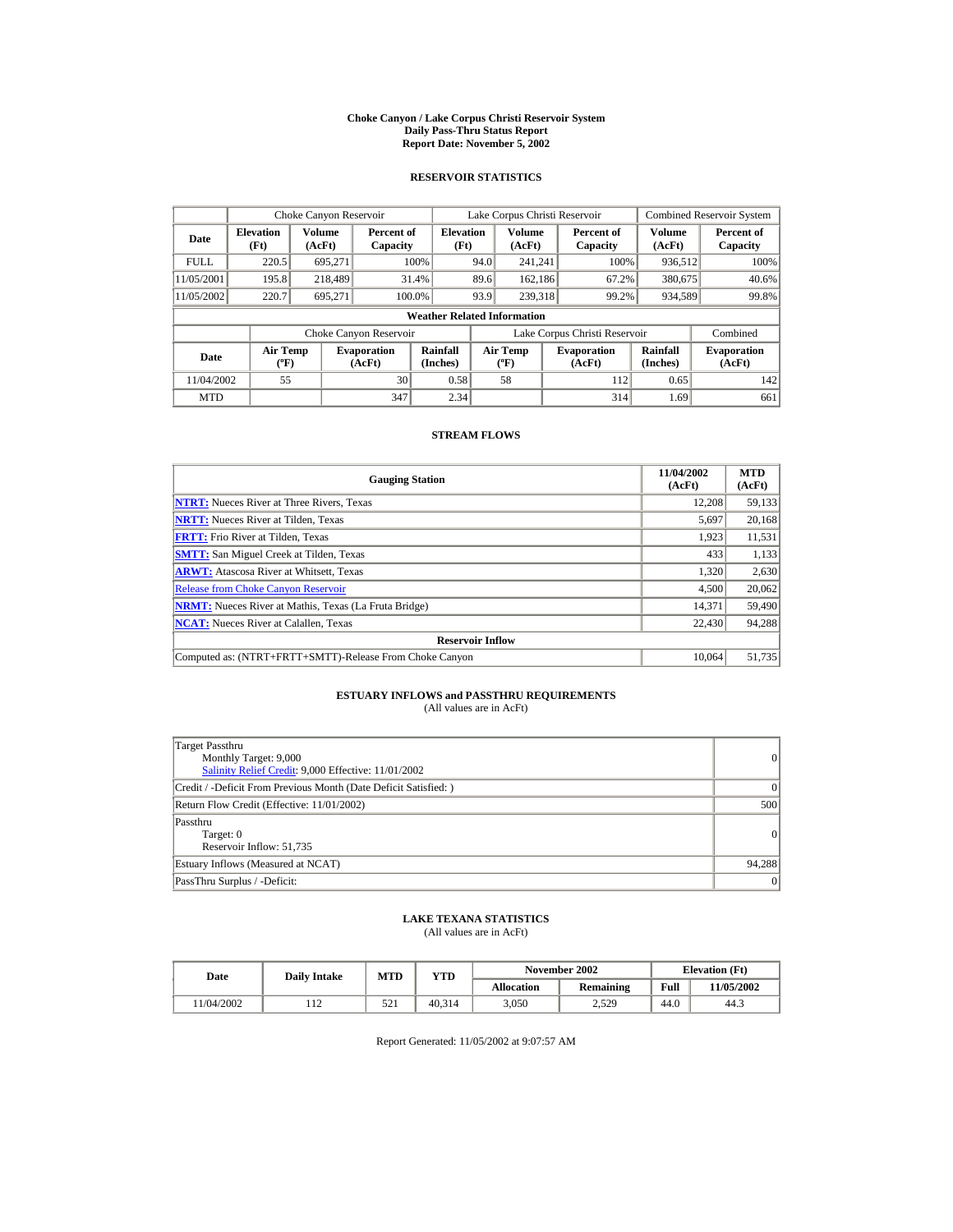#### **Choke Canyon / Lake Corpus Christi Reservoir System Daily Pass-Thru Status Report Report Date: November 6, 2002**

### **RESERVOIR STATISTICS**

|             | Choke Canyon Reservoir                      |                  |                              |                          | Lake Corpus Christi Reservoir |                                           |  |                               |                      | <b>Combined Reservoir System</b> |  |  |
|-------------|---------------------------------------------|------------------|------------------------------|--------------------------|-------------------------------|-------------------------------------------|--|-------------------------------|----------------------|----------------------------------|--|--|
| Date        | <b>Elevation</b><br>(Ft)                    | Volume<br>(AcFt) | Percent of<br>Capacity       | <b>Elevation</b><br>(Ft) |                               | Volume<br>(AcFt)                          |  | Percent of<br>Capacity        | Volume<br>(AcFt)     | Percent of<br>Capacity           |  |  |
| <b>FULL</b> | 220.5                                       | 695.271          |                              | 100%                     | 94.0                          | 241.241                                   |  | 100%                          | 936,512              | 100%                             |  |  |
| 11/06/2001  | 195.8                                       | 218,361          |                              | 31.4%                    | 89.5                          | 161,528                                   |  | 67.0%                         | 379,889              | 40.6%                            |  |  |
| 11/06/2002  | 220.7                                       | 695.271          | 100.0%                       |                          | 93.9                          | 239,510                                   |  | 99.3%                         | 934,781              | 99.8%                            |  |  |
|             | <b>Weather Related Information</b>          |                  |                              |                          |                               |                                           |  |                               |                      |                                  |  |  |
|             |                                             |                  | Choke Canyon Reservoir       |                          |                               |                                           |  | Lake Corpus Christi Reservoir |                      | Combined                         |  |  |
| Date        | <b>Air Temp</b><br>$({}^{\circ}\mathrm{F})$ |                  | <b>Evaporation</b><br>(AcFt) | Rainfall<br>(Inches)     |                               | <b>Air Temp</b><br>$({}^{\circ}\text{F})$ |  | <b>Evaporation</b><br>(AcFt)  | Rainfall<br>(Inches) | <b>Evaporation</b><br>(AcFt)     |  |  |
| 11/05/2002  | 74                                          |                  | 227                          | 0.00                     |                               | 74                                        |  | 190                           | 0.00                 | 417                              |  |  |
| <b>MTD</b>  |                                             |                  | 574                          | 2.34                     |                               |                                           |  | 504                           | 1.69                 | 1.078                            |  |  |

#### **STREAM FLOWS**

| <b>Gauging Station</b>                                       | 11/05/2002<br>(AcFt) | <b>MTD</b><br>(AcFt) |
|--------------------------------------------------------------|----------------------|----------------------|
| <b>NTRT:</b> Nueces River at Three Rivers, Texas             | 13,458               | 72,591               |
| <b>NRTT:</b> Nueces River at Tilden, Texas                   | 8.992                | 29,160               |
| <b>FRTT:</b> Frio River at Tilden, Texas                     | 2,084                | 13,615               |
| <b>SMTT:</b> San Miguel Creek at Tilden, Texas               | 1,618                | 2,751                |
| <b>ARWT:</b> Atascosa River at Whitsett, Texas               | 7.384                | 10,014               |
| <b>Release from Choke Canyon Reservoir</b>                   | 4,500                | 24,562               |
| <b>NRMT:</b> Nueces River at Mathis, Texas (La Fruta Bridge) | 13.022               | 72,512               |
| <b>NCAT:</b> Nueces River at Calallen, Texas                 | 22,629               | 116,916              |
| <b>Reservoir Inflow</b>                                      |                      |                      |
| Computed as: (NTRT+FRTT+SMTT)-Release From Choke Canyon      | 12,660               | 64.395               |

## **ESTUARY INFLOWS and PASSTHRU REQUIREMENTS**<br>(All values are in AcFt)

| <b>Target Passthru</b><br>Monthly Target: 9,000<br>Salinity Relief Credit: 9,000 Effective: 11/01/2002 | 0         |
|--------------------------------------------------------------------------------------------------------|-----------|
| Credit / -Deficit From Previous Month (Date Deficit Satisfied:)                                        | $\vert$ 0 |
| Return Flow Credit (Effective: 11/01/2002)                                                             | 500       |
| Passthru<br>Target: 0<br>Reservoir Inflow: 64,395                                                      | $\vert$ 0 |
| Estuary Inflows (Measured at NCAT)                                                                     | 116,916   |
| PassThru Surplus / -Deficit:                                                                           | $\vert$ 0 |

### **LAKE TEXANA STATISTICS**

(All values are in AcFt)

| Date      | <b>Daily Intake</b> | MTD | $_{\rm VTD}$ |            | November 2002 | <b>Elevation</b> (Ft) |            |
|-----------|---------------------|-----|--------------|------------|---------------|-----------------------|------------|
|           |                     |     |              | Allocation | Remaining     | Full                  | 11/06/2002 |
| 1/05/2002 | 66                  | 587 | 40.380       | 3.050      | 2.463         | 44.0                  | 44.2       |

Report Generated: 11/06/2002 at 8:19:04 AM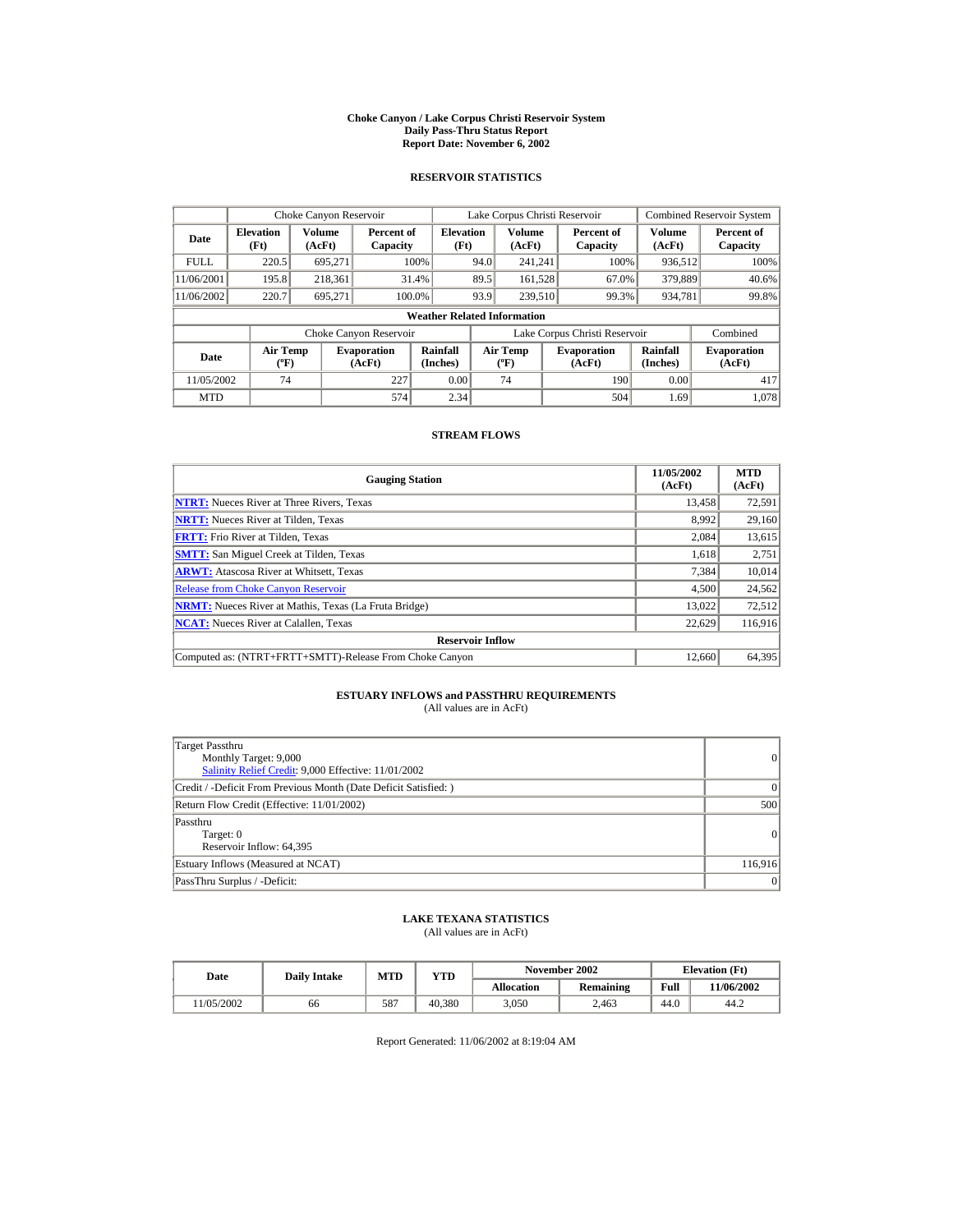#### **Choke Canyon / Lake Corpus Christi Reservoir System Daily Pass-Thru Status Report Report Date: November 7, 2002**

### **RESERVOIR STATISTICS**

|             | Choke Canyon Reservoir                      |                         |                              |                          | Lake Corpus Christi Reservoir |                                          |  |                               |                      | <b>Combined Reservoir System</b> |  |  |
|-------------|---------------------------------------------|-------------------------|------------------------------|--------------------------|-------------------------------|------------------------------------------|--|-------------------------------|----------------------|----------------------------------|--|--|
| Date        | <b>Elevation</b><br>(Ft)                    | <b>Volume</b><br>(AcFt) | Percent of<br>Capacity       | <b>Elevation</b><br>(Ft) |                               | Volume<br>(AcFt)                         |  | Percent of<br>Capacity        | Volume<br>(AcFt)     | Percent of<br>Capacity           |  |  |
| <b>FULL</b> | 220.5                                       | 695.271                 |                              | 100%                     | 94.0                          | 241.241                                  |  | 100%                          | 936,512              | 100%                             |  |  |
| 11/07/2001  | 195.8                                       | 218.233                 | 31.4%                        |                          | 89.5                          | 160,871                                  |  | 66.7%                         | 379,104              | 40.5%                            |  |  |
| 11/07/2002  | 220.6                                       | 695,271                 | 100.0%                       |                          | 94.0                          | 241.241                                  |  | 100.0%                        | 936,512              | 100.0%                           |  |  |
|             | <b>Weather Related Information</b>          |                         |                              |                          |                               |                                          |  |                               |                      |                                  |  |  |
|             |                                             |                         | Choke Canyon Reservoir       |                          |                               |                                          |  | Lake Corpus Christi Reservoir |                      | Combined                         |  |  |
| Date        | <b>Air Temp</b><br>$({}^{\circ}\mathrm{F})$ |                         | <b>Evaporation</b><br>(AcFt) | Rainfall<br>(Inches)     |                               | <b>Air Temp</b><br>$({}^{\circ}{\rm F})$ |  | <b>Evaporation</b><br>(AcFt)  | Rainfall<br>(Inches) | <b>Evaporation</b><br>(AcFt)     |  |  |
| 11/06/2002  | 74                                          |                         | 197                          | 0.00                     |                               | 72                                       |  | 79                            | 0.00                 | 276                              |  |  |
| <b>MTD</b>  |                                             |                         | 771                          | 2.34                     |                               |                                          |  | 583                           | 1.69                 | 1.354                            |  |  |

#### **STREAM FLOWS**

| <b>Gauging Station</b>                                       | 11/06/2002<br>(AcFt) | <b>MTD</b><br>(AcFt) |
|--------------------------------------------------------------|----------------------|----------------------|
| <b>NTRT:</b> Nueces River at Three Rivers, Texas             | 19,155               | 91,747               |
| <b>NRTT:</b> Nueces River at Tilden, Texas                   | 9,945                | 39,104               |
| <b>FRTT:</b> Frio River at Tilden, Texas                     | 1,596                | 15,211               |
| <b>SMTT:</b> San Miguel Creek at Tilden, Texas               | 667                  | 3,418                |
| <b>ARWT:</b> Atascosa River at Whitsett, Texas               | 17,091               | 27,105               |
| <b>Release from Choke Canyon Reservoir</b>                   | 3,450                | 28,012               |
| <b>NRMT:</b> Nueces River at Mathis, Texas (La Fruta Bridge) | 12.466               | 84,978               |
| <b>NCAT:</b> Nueces River at Calallen, Texas                 | 20,247               | 137,164              |
| <b>Reservoir Inflow</b>                                      |                      |                      |
| Computed as: (NTRT+FRTT+SMTT)-Release From Choke Canyon      | 17.968               | 82,364               |

## **ESTUARY INFLOWS and PASSTHRU REQUIREMENTS**<br>(All values are in AcFt)

| Target Passthru<br>Monthly Target: 9,000<br>Salinity Relief Credit: 9,000 Effective: 11/01/2002 | 0               |
|-------------------------------------------------------------------------------------------------|-----------------|
| Credit / -Deficit From Previous Month (Date Deficit Satisfied:)                                 | $\Omega$        |
| Return Flow Credit (Effective: 11/01/2002)                                                      | 500             |
| Passthru<br>Target: 0<br>Reservoir Inflow: 82,364                                               | 0               |
| Estuary Inflows (Measured at NCAT)                                                              | 137,164         |
| PassThru Surplus / -Deficit:                                                                    | $\vert 0 \vert$ |

### **LAKE TEXANA STATISTICS**

(All values are in AcFt)

| Date      | <b>Daily Intake</b> | <b>MTD</b> | YTD    |                   | November 2002 | <b>Elevation</b> (Ft) |            |
|-----------|---------------------|------------|--------|-------------------|---------------|-----------------------|------------|
|           |                     |            |        | <b>Allocation</b> | Remaining     | Full                  | 11/07/2002 |
| 1/06/2002 |                     | 587        | 40.380 | 3.050             | 2.463         | 44.0                  | 44.2       |

Report Generated: 11/07/2002 at 8:30:24 AM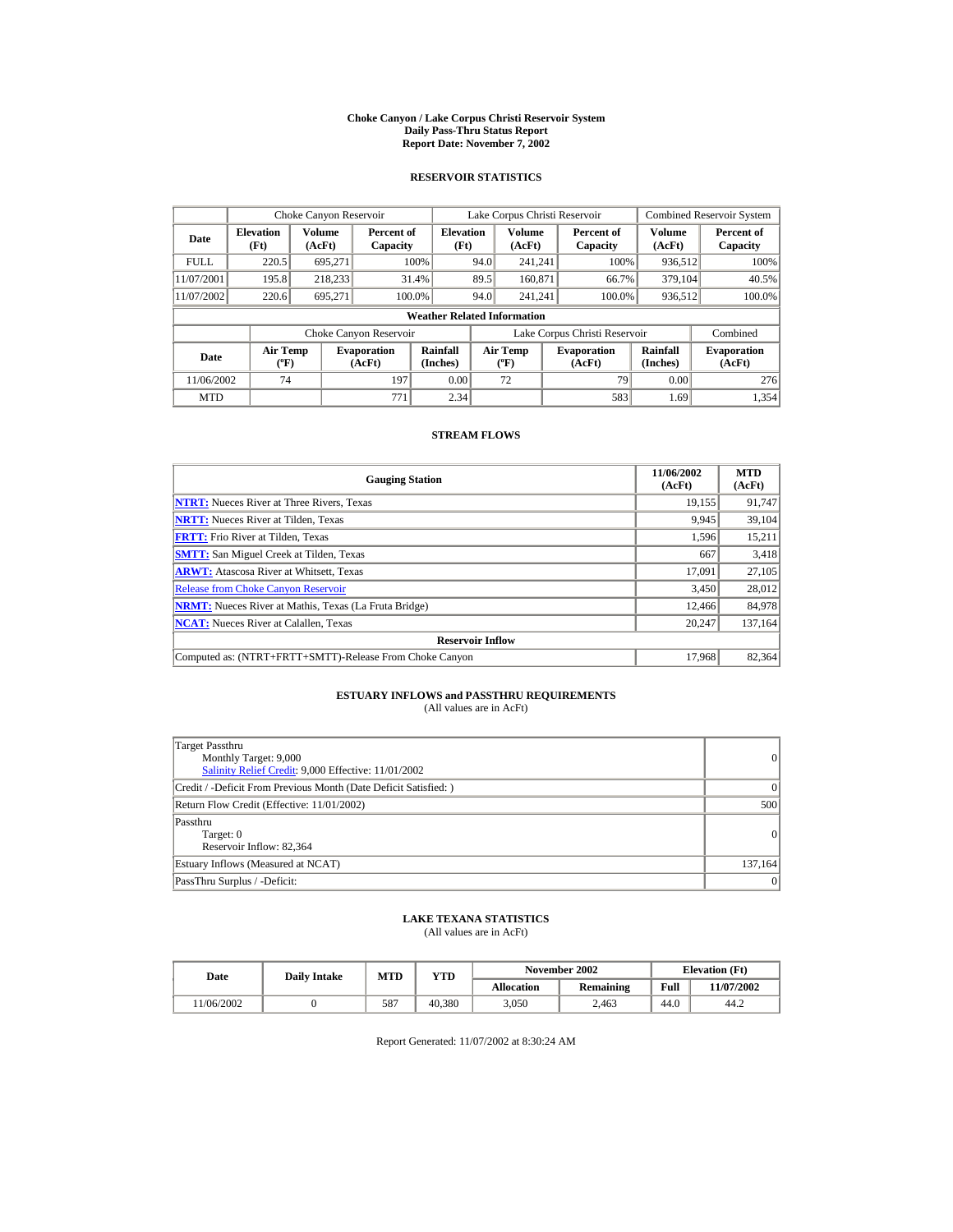#### **Choke Canyon / Lake Corpus Christi Reservoir System Daily Pass-Thru Status Report Report Date: November 8, 2002**

### **RESERVOIR STATISTICS**

|             | Choke Canyon Reservoir                      |                  |                              |                          | Lake Corpus Christi Reservoir |                                           |  |                               |                      | <b>Combined Reservoir System</b> |  |  |
|-------------|---------------------------------------------|------------------|------------------------------|--------------------------|-------------------------------|-------------------------------------------|--|-------------------------------|----------------------|----------------------------------|--|--|
| Date        | <b>Elevation</b><br>(Ft)                    | Volume<br>(AcFt) | Percent of<br>Capacity       | <b>Elevation</b><br>(Ft) |                               | <b>Volume</b><br>(AcFt)                   |  | Percent of<br>Capacity        | Volume<br>(AcFt)     | Percent of<br>Capacity           |  |  |
| <b>FULL</b> | 220.5                                       | 695.271          |                              | 100%                     | 94.0                          | 241.241                                   |  | 100%                          | 936,512              | 100%                             |  |  |
| 11/08/2001  | 195.8                                       | 217.977          |                              | 31.4%                    | 89.5                          | 160,379                                   |  | 66.5%                         | 378,356              | 40.4%                            |  |  |
| 11/08/2002  | 220.6                                       | 695.271          |                              | 100.0%                   | 94.0                          | 241.241                                   |  | 100.0%                        | 936,512              | 100.0%                           |  |  |
|             | <b>Weather Related Information</b>          |                  |                              |                          |                               |                                           |  |                               |                      |                                  |  |  |
|             |                                             |                  | Choke Canyon Reservoir       |                          |                               |                                           |  | Lake Corpus Christi Reservoir |                      | Combined                         |  |  |
| Date        | <b>Air Temp</b><br>$({}^{\circ}\mathrm{F})$ |                  | <b>Evaporation</b><br>(AcFt) | Rainfall<br>(Inches)     |                               | <b>Air Temp</b><br>$({}^{\circ}\text{F})$ |  | <b>Evaporation</b><br>(AcFt)  | Rainfall<br>(Inches) | <b>Evaporation</b><br>(AcFt)     |  |  |
| 11/07/2002  | 71                                          |                  | 167                          | 0.00                     |                               | 74                                        |  | 146                           | 0.00                 | 313                              |  |  |
| <b>MTD</b>  |                                             |                  | 938                          | 2.34                     |                               |                                           |  | 729                           | 1.69                 | 1.667                            |  |  |

#### **STREAM FLOWS**

| <b>Gauging Station</b>                                       | 11/07/2002<br>(AcFt) | <b>MTD</b><br>(AcFt) |
|--------------------------------------------------------------|----------------------|----------------------|
| <b>NTRT:</b> Nueces River at Three Rivers, Texas             | 26,400               | 118,147              |
| <b>NRTT:</b> Nueces River at Tilden, Texas                   | 9.250                | 48,355               |
| <b>FRTT:</b> Frio River at Tilden, Texas                     | 1,532                | 16,743               |
| <b>SMTT:</b> San Miguel Creek at Tilden, Texas               | 611                  | 4,030                |
| <b>ARWT:</b> Atascosa River at Whitsett, Texas               | 10.421               | 37,526               |
| <b>Release from Choke Canvon Reservoir</b>                   | 2.213                | 30,226               |
| <b>NRMT:</b> Nueces River at Mathis, Texas (La Fruta Bridge) | 13,438               | 98,416               |
| <b>NCAT:</b> Nueces River at Calallen, Texas                 | 18,024               | 155,187              |
| <b>Reservoir Inflow</b>                                      |                      |                      |
| Computed as: (NTRT+FRTT+SMTT)-Release From Choke Canyon      | 26.331               | 108,695              |

## **ESTUARY INFLOWS and PASSTHRU REQUIREMENTS**<br>(All values are in AcFt)

| Target Passthru<br>Monthly Target: 9,000<br>Salinity Relief Credit: 9,000 Effective: 11/01/2002 | 0               |
|-------------------------------------------------------------------------------------------------|-----------------|
| Credit / -Deficit From Previous Month (Date Deficit Satisfied:)                                 | $\Omega$        |
| Return Flow Credit (Effective: 11/01/2002)                                                      | 500             |
| Passthru<br>Target: 0<br>Reservoir Inflow: 108,695                                              | $\vert$ 0       |
| Estuary Inflows (Measured at NCAT)                                                              | 155,187         |
| PassThru Surplus / -Deficit:                                                                    | $\vert 0 \vert$ |

### **LAKE TEXANA STATISTICS**

(All values are in AcFt)

| Date      | <b>Daily Intake</b> | <b>MTD</b> | YTD    |                   | November 2002 | <b>Elevation</b> (Ft) |            |
|-----------|---------------------|------------|--------|-------------------|---------------|-----------------------|------------|
|           |                     |            |        | <b>Allocation</b> | Remaining     | Full                  | 11/08/2002 |
| 1/07/2002 |                     | 587        | 40.380 | 3.050             | 2.463         | 44.0                  | 44.1       |

Report Generated: 11/08/2002 at 8:45:01 AM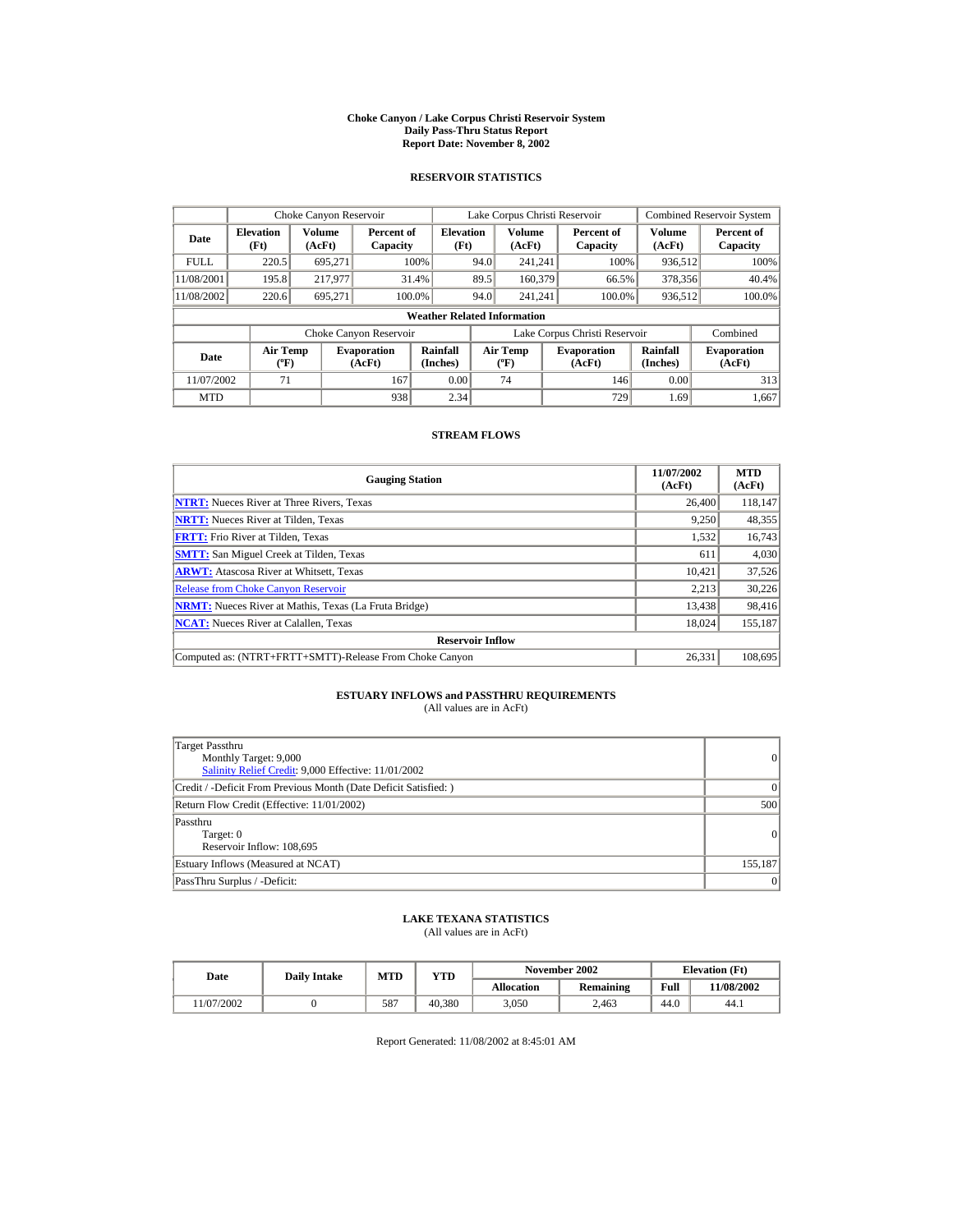#### **Choke Canyon / Lake Corpus Christi Reservoir System Daily Pass-Thru Status Report Report Date: November 9, 2002**

### **RESERVOIR STATISTICS**

|             | Choke Canyon Reservoir                      |                  |                              |                                    | Lake Corpus Christi Reservoir |                                           |  |                               |                      | <b>Combined Reservoir System</b> |
|-------------|---------------------------------------------|------------------|------------------------------|------------------------------------|-------------------------------|-------------------------------------------|--|-------------------------------|----------------------|----------------------------------|
| Date        | <b>Elevation</b><br>(Ft)                    | Volume<br>(AcFt) | Percent of<br>Capacity       | <b>Elevation</b><br>(Ft)           |                               | <b>Volume</b><br>(AcFt)                   |  | Percent of<br>Capacity        | Volume<br>(AcFt)     | Percent of<br>Capacity           |
| <b>FULL</b> | 220.5                                       | 695,271          |                              | 100%                               | 94.0                          | 241.241                                   |  | 100%                          | 936,512              | 100%                             |
| 11/09/2001  | 195.7                                       | 217.721          |                              | 31.3%                              | 89.5                          | 161,035                                   |  | 66.8%                         | 378,756              | 40.4%                            |
| 11/09/2002  | 220.6                                       | 695.271          | 100.0%                       |                                    | 94.0                          | 241.241                                   |  | 100.0%                        | 936,512              | 100.0%                           |
|             |                                             |                  |                              | <b>Weather Related Information</b> |                               |                                           |  |                               |                      |                                  |
|             |                                             |                  | Choke Canyon Reservoir       |                                    |                               |                                           |  | Lake Corpus Christi Reservoir |                      | Combined                         |
| Date        | <b>Air Temp</b><br>$({}^{\circ}\mathrm{F})$ |                  | <b>Evaporation</b><br>(AcFt) | Rainfall<br>(Inches)               |                               | <b>Air Temp</b><br>$({}^{\circ}\text{F})$ |  | <b>Evaporation</b><br>(AcFt)  | Rainfall<br>(Inches) | <b>Evaporation</b><br>(AcFt)     |
| 11/08/2002  | 78                                          |                  | 182                          | 0.00                               |                               | 80                                        |  | 157                           | 0.00                 | 339                              |
| <b>MTD</b>  |                                             |                  | 1.120                        | 2.34                               |                               |                                           |  | 886                           | 1.69                 | 2,006                            |

#### **STREAM FLOWS**

| <b>Gauging Station</b>                                       | 11/08/2002<br>(AcFt) | <b>MTD</b><br>(AcFt) |
|--------------------------------------------------------------|----------------------|----------------------|
| <b>NTRT:</b> Nueces River at Three Rivers, Texas             | 27.194               | 145,342              |
| <b>NRTT:</b> Nueces River at Tilden, Texas                   | 8.873                | 57,228               |
| <b>FRTT:</b> Frio River at Tilden, Texas                     | 1,463                | 18,206               |
| <b>SMTT:</b> San Miguel Creek at Tilden, Texas               | 385                  | 4,415                |
| <b>ARWT:</b> Atascosa River at Whitsett, Texas               | 3,255                | 40,782               |
| <b>Release from Choke Canyon Reservoir</b>                   | 1.800                | 32,026               |
| <b>NRMT:</b> Nueces River at Mathis, Texas (La Fruta Bridge) | 18.103               | 116,520              |
| <b>NCAT:</b> Nueces River at Calallen, Texas                 | 16,694               | 171,881              |
| <b>Reservoir Inflow</b>                                      |                      |                      |
| Computed as: (NTRT+FRTT+SMTT)-Release From Choke Canyon      | 27.242               | 135.937              |

## **ESTUARY INFLOWS and PASSTHRU REQUIREMENTS**<br>(All values are in AcFt)

| <b>Target Passthru</b><br>Monthly Target: 9,000<br>Salinity Relief Credit: 9,000 Effective: 11/01/2002 | 0         |
|--------------------------------------------------------------------------------------------------------|-----------|
| Credit / -Deficit From Previous Month (Date Deficit Satisfied: )                                       | $\vert$ 0 |
| Return Flow Credit (Effective: 11/01/2002)                                                             | 500       |
| Passthru<br>Target: 0<br>Reservoir Inflow: 135,937                                                     | 0         |
| Estuary Inflows (Measured at NCAT)                                                                     | 171,881   |
| PassThru Surplus / -Deficit:                                                                           | $\vert$ 0 |

### **LAKE TEXANA STATISTICS**

(All values are in AcFt)

| Date      | <b>Daily Intake</b> | <b>MTD</b> | $_{\rm VTD}$ |            | November 2002 | <b>Elevation</b> (Ft) |            |
|-----------|---------------------|------------|--------------|------------|---------------|-----------------------|------------|
|           |                     |            |              | Allocation | Remaining     | Full                  | 11/09/2002 |
| 1/08/2002 |                     | 587        | 40.380       | 3.050      | 2.463         | 44.0                  | 44.1       |

Report Generated: 11/09/2002 at 7:48:33 AM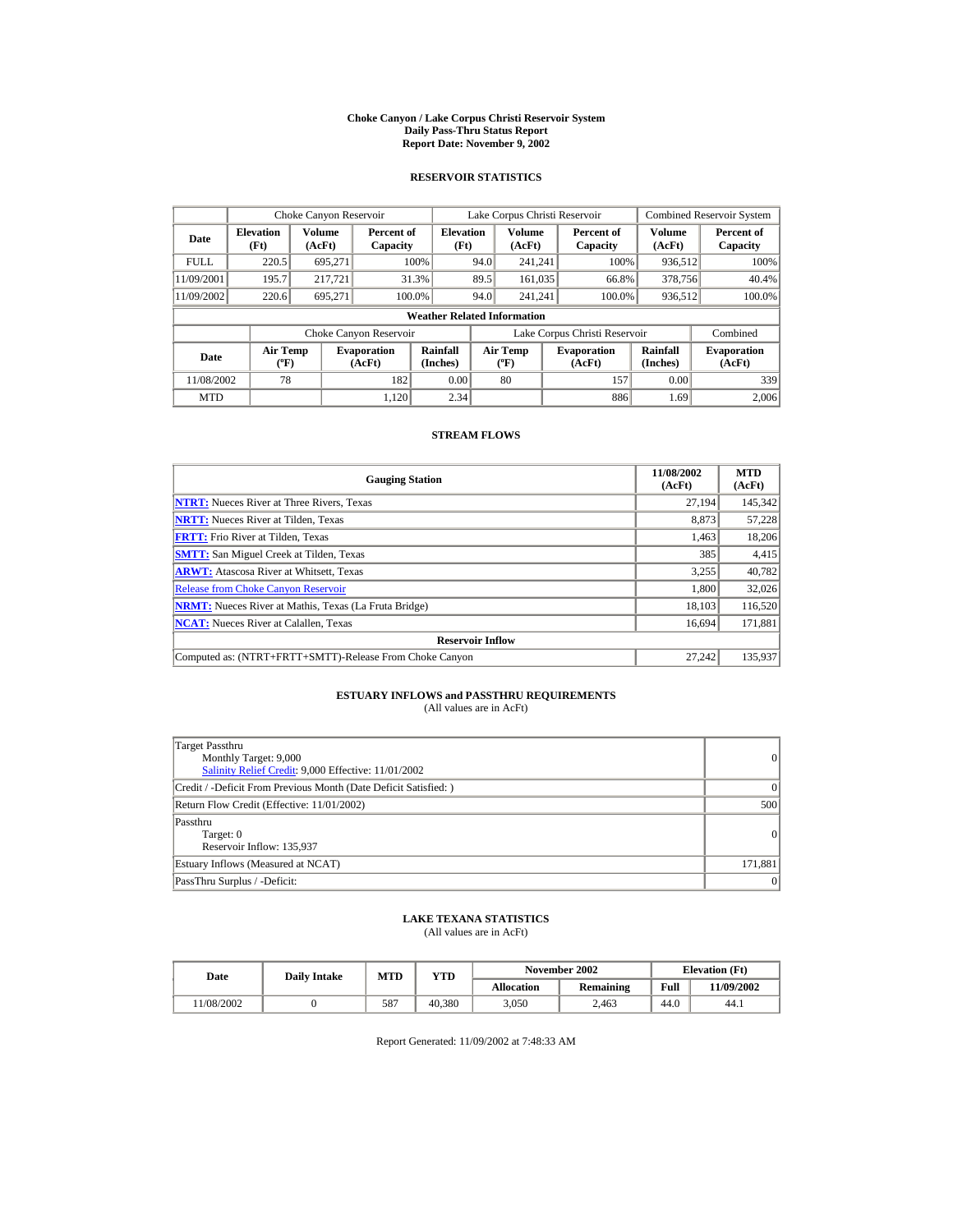#### **Choke Canyon / Lake Corpus Christi Reservoir System Daily Pass-Thru Status Report Report Date: November 10, 2002**

### **RESERVOIR STATISTICS**

|             | Choke Canyon Reservoir                      |                  |                              |                          | Lake Corpus Christi Reservoir |                                           |  |                               |                      | <b>Combined Reservoir System</b> |  |  |
|-------------|---------------------------------------------|------------------|------------------------------|--------------------------|-------------------------------|-------------------------------------------|--|-------------------------------|----------------------|----------------------------------|--|--|
| Date        | <b>Elevation</b><br>(Ft)                    | Volume<br>(AcFt) | Percent of<br>Capacity       | <b>Elevation</b><br>(Ft) |                               | <b>Volume</b><br>(AcFt)                   |  | Percent of<br>Capacity        | Volume<br>(AcFt)     | Percent of<br>Capacity           |  |  |
| <b>FULL</b> | 220.5                                       | 695.271          |                              | 100%                     | 94.0                          | 241.241                                   |  | 100%                          | 936,512              | 100%                             |  |  |
| 11/10/2001  | 195.7                                       | 217,465          |                              | 31.3%                    | 89.5                          | 160,379                                   |  | 66.5%                         | 377,844              | 40.3%                            |  |  |
| 11/10/2002  | 220.6                                       | 695,271          | 100.0%                       |                          | 94.0                          | 241.241                                   |  | 100.0%                        | 936,512              | 100.0%                           |  |  |
|             | <b>Weather Related Information</b>          |                  |                              |                          |                               |                                           |  |                               |                      |                                  |  |  |
|             |                                             |                  | Choke Canyon Reservoir       |                          |                               |                                           |  | Lake Corpus Christi Reservoir |                      | Combined                         |  |  |
| Date        | <b>Air Temp</b><br>$({}^{\circ}\mathrm{F})$ |                  | <b>Evaporation</b><br>(AcFt) | Rainfall<br>(Inches)     |                               | <b>Air Temp</b><br>$(^{\circ}\mathrm{F})$ |  | <b>Evaporation</b><br>(AcFt)  | Rainfall<br>(Inches) | <b>Evaporation</b><br>(AcFt)     |  |  |
| 11/09/2002  | 84                                          |                  | 151                          | 0.00                     |                               | 86                                        |  | 168                           | 0.00                 | 319                              |  |  |
| <b>MTD</b>  |                                             |                  | 1.271                        | 2.34                     |                               |                                           |  | 1.054                         | 1.69                 | 2,325                            |  |  |

#### **STREAM FLOWS**

| <b>Gauging Station</b>                                       | 11/09/2002<br>(AcFt) | <b>MTD</b><br>(AcFt) |
|--------------------------------------------------------------|----------------------|----------------------|
| <b>NTRT:</b> Nueces River at Three Rivers, Texas             | 21,636               | 166,978              |
| <b>NRTT:</b> Nueces River at Tilden, Texas                   | 6,987                | 64,215               |
| <b>FRTT:</b> Frio River at Tilden, Texas                     | 1.366                | 19,572               |
| <b>SMTT:</b> San Miguel Creek at Tilden, Texas               | 268                  | 4,683                |
| <b>ARWT:</b> Atascosa River at Whitsett, Texas               | 844                  | 41,625               |
| <b>Release from Choke Canyon Reservoir</b>                   | 1.239                | 33,265               |
| <b>NRMT:</b> Nueces River at Mathis, Texas (La Fruta Bridge) | 20.842               | 137,362              |
| <b>NCAT:</b> Nueces River at Calallen, Texas                 | 18,262               | 190,143              |
| <b>Reservoir Inflow</b>                                      |                      |                      |
| Computed as: (NTRT+FRTT+SMTT)-Release From Choke Canyon      | 22.032               | 157,968              |

# **ESTUARY INFLOWS and PASSTHRU REQUIREMENTS**<br>(All values are in AcFt)

| Target Passthru<br>Monthly Target: 9,000<br>Salinity Relief Credit: 9,000 Effective: 11/01/2002 | $\overline{0}$ |
|-------------------------------------------------------------------------------------------------|----------------|
| Credit / -Deficit From Previous Month (Date Deficit Satisfied: )                                | ( )            |
| Return Flow Credit (Effective: 11/01/2002)                                                      | 500            |
| Passthru<br>Target: 0<br>Reservoir Inflow: 157,968                                              | $\overline{0}$ |
| Estuary Inflows (Measured at NCAT)                                                              | 190,143        |
| PassThru Surplus / -Deficit:                                                                    | 0              |

## **LAKE TEXANA STATISTICS**

(All values are in AcFt)

| Date      | <b>Daily Intake</b> | <b>MTD</b> | YTD    |                   | November 2002 | <b>Elevation</b> (Ft) |            |
|-----------|---------------------|------------|--------|-------------------|---------------|-----------------------|------------|
|           |                     |            |        | <b>Allocation</b> | Remaining     | Full                  | 11/10/2002 |
| 1/09/2002 |                     | 587        | 40.380 | 3.050             | 2.463         | 44.0                  | 44.1       |

Report Generated: 11/10/2002 at 7:46:36 AM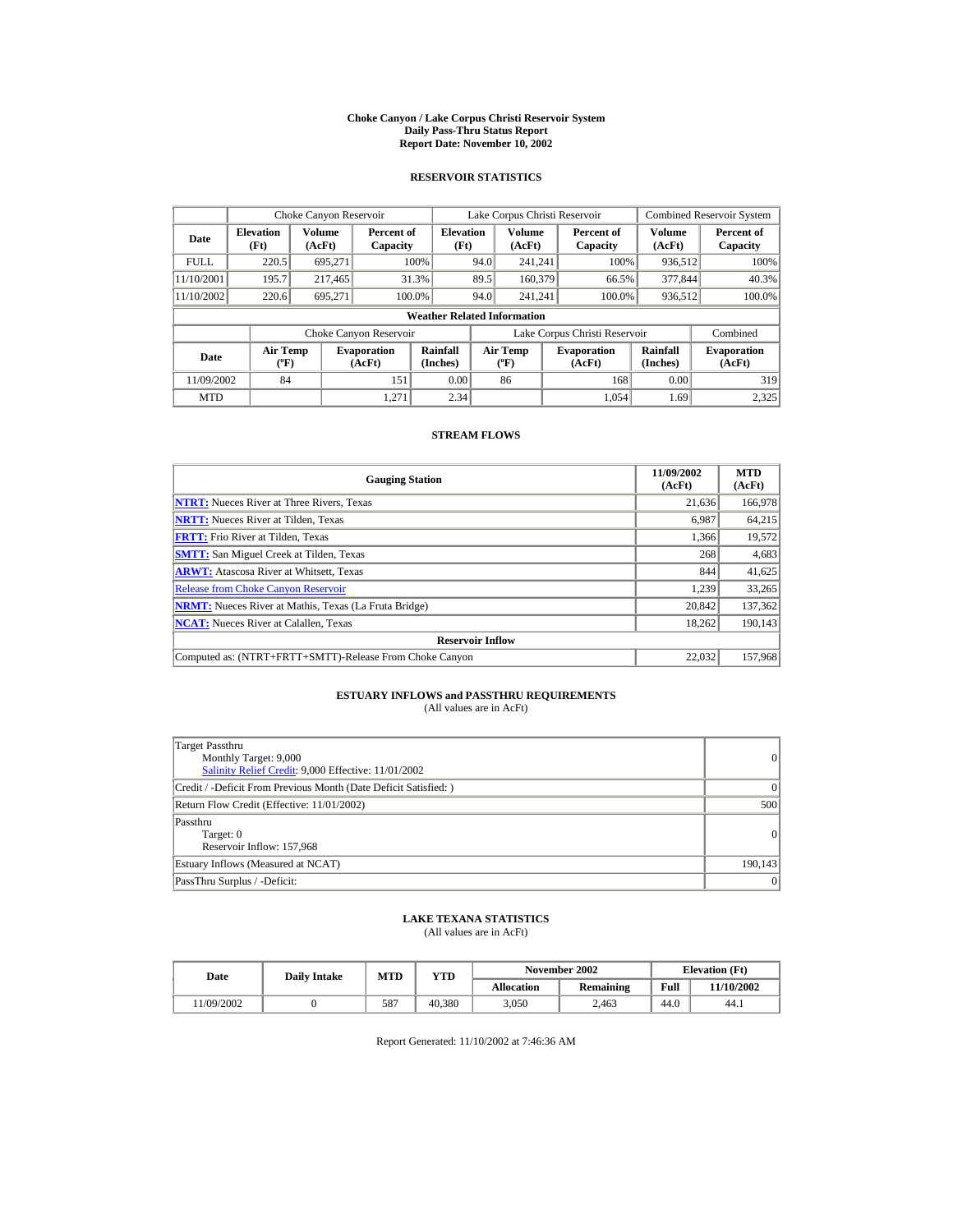#### **Choke Canyon / Lake Corpus Christi Reservoir System Daily Pass-Thru Status Report Report Date: November 11, 2002**

### **RESERVOIR STATISTICS**

|             | Choke Canyon Reservoir                      |                  |                              |                          | Lake Corpus Christi Reservoir |                                           |  |                               |                      | <b>Combined Reservoir System</b> |  |  |
|-------------|---------------------------------------------|------------------|------------------------------|--------------------------|-------------------------------|-------------------------------------------|--|-------------------------------|----------------------|----------------------------------|--|--|
| Date        | <b>Elevation</b><br>(Ft)                    | Volume<br>(AcFt) | Percent of<br>Capacity       | <b>Elevation</b><br>(Ft) |                               | <b>Volume</b><br>(AcFt)                   |  | Percent of<br>Capacity        | Volume<br>(AcFt)     | Percent of<br>Capacity           |  |  |
| <b>FULL</b> | 220.5                                       | 695.271          |                              | 100%                     | 94.0                          | 241.241                                   |  | 100%                          | 936,512              | 100%                             |  |  |
| 11/11/2001  | 195.7                                       | 217.210          |                              | 31.2%                    | 89.4                          | 159,723                                   |  | 66.2%                         | 376,933              | 40.2%                            |  |  |
| 11/11/2002  | 220.6                                       | 695,271          | 100.0%                       |                          | 94.0                          | 241.241                                   |  | 100.0%                        | 936,512              | 100.0%                           |  |  |
|             | <b>Weather Related Information</b>          |                  |                              |                          |                               |                                           |  |                               |                      |                                  |  |  |
|             |                                             |                  | Choke Canyon Reservoir       |                          |                               |                                           |  | Lake Corpus Christi Reservoir |                      | Combined                         |  |  |
| Date        | <b>Air Temp</b><br>$({}^{\circ}\mathrm{F})$ |                  | <b>Evaporation</b><br>(AcFt) | Rainfall<br>(Inches)     |                               | <b>Air Temp</b><br>$(^{\circ}\mathrm{F})$ |  | <b>Evaporation</b><br>(AcFt)  | Rainfall<br>(Inches) | <b>Evaporation</b><br>(AcFt)     |  |  |
| 11/10/2002  | 83                                          |                  | 212                          | 0.00                     |                               | 89                                        |  | 157                           | 0.00                 | 369                              |  |  |
| <b>MTD</b>  |                                             |                  | 1.483                        | 2.34                     |                               |                                           |  | 1.211                         | 1.69                 | 2.694                            |  |  |

#### **STREAM FLOWS**

| <b>Gauging Station</b>                                       | 11/10/2002<br>(AcFt) | <b>MTD</b><br>(AcFt) |
|--------------------------------------------------------------|----------------------|----------------------|
| <b>NTRT:</b> Nueces River at Three Rivers, Texas             | 15,225               | 182,203              |
| <b>NRTT:</b> Nueces River at Tilden, Texas                   | 5,995                | 70,209               |
| <b>FRTT:</b> Frio River at Tilden, Texas                     | 1.217                | 20,789               |
| <b>SMTT:</b> San Miguel Creek at Tilden, Texas               | 210                  | 4,893                |
| <b>ARWT:</b> Atascosa River at Whitsett, Texas               | 530                  | 42,155               |
| <b>Release from Choke Canyon Reservoir</b>                   | 899                  | 34,164               |
| <b>NRMT:</b> Nueces River at Mathis, Texas (La Fruta Bridge) | 22.629               | 159,991              |
| <b>NCAT:</b> Nueces River at Calallen, Texas                 | 23,224               | 213,368              |
| <b>Reservoir Inflow</b>                                      |                      |                      |
| Computed as: (NTRT+FRTT+SMTT)-Release From Choke Canyon      | 15.753               | 173,721              |

# **ESTUARY INFLOWS and PASSTHRU REQUIREMENTS**<br>(All values are in AcFt)

| Target Passthru<br>Monthly Target: 9,000<br>Salinity Relief Credit: 9,000 Effective: 11/01/2002 | 0               |
|-------------------------------------------------------------------------------------------------|-----------------|
| Credit / -Deficit From Previous Month (Date Deficit Satisfied:)                                 | $\Omega$        |
| Return Flow Credit (Effective: 11/01/2002)                                                      | 500             |
| Passthru<br>Target: 0<br>Reservoir Inflow: 173.721                                              | $\vert$ 0       |
| Estuary Inflows (Measured at NCAT)                                                              | 213,368         |
| PassThru Surplus / -Deficit:                                                                    | $\vert 0 \vert$ |

## **LAKE TEXANA STATISTICS**

(All values are in AcFt)

| Date      | <b>Daily Intake</b> | <b>MTD</b> | YTD    |                   | November 2002 | <b>Elevation</b> (Ft) |            |
|-----------|---------------------|------------|--------|-------------------|---------------|-----------------------|------------|
|           |                     |            |        | <b>Allocation</b> | Remaining     | Full                  | 11/11/2002 |
| 1/10/2002 |                     | 587        | 40.380 | 3.050             | 2.463         | 44.0                  | 44.1       |

Report Generated: 11/11/2002 at 8:47:35 AM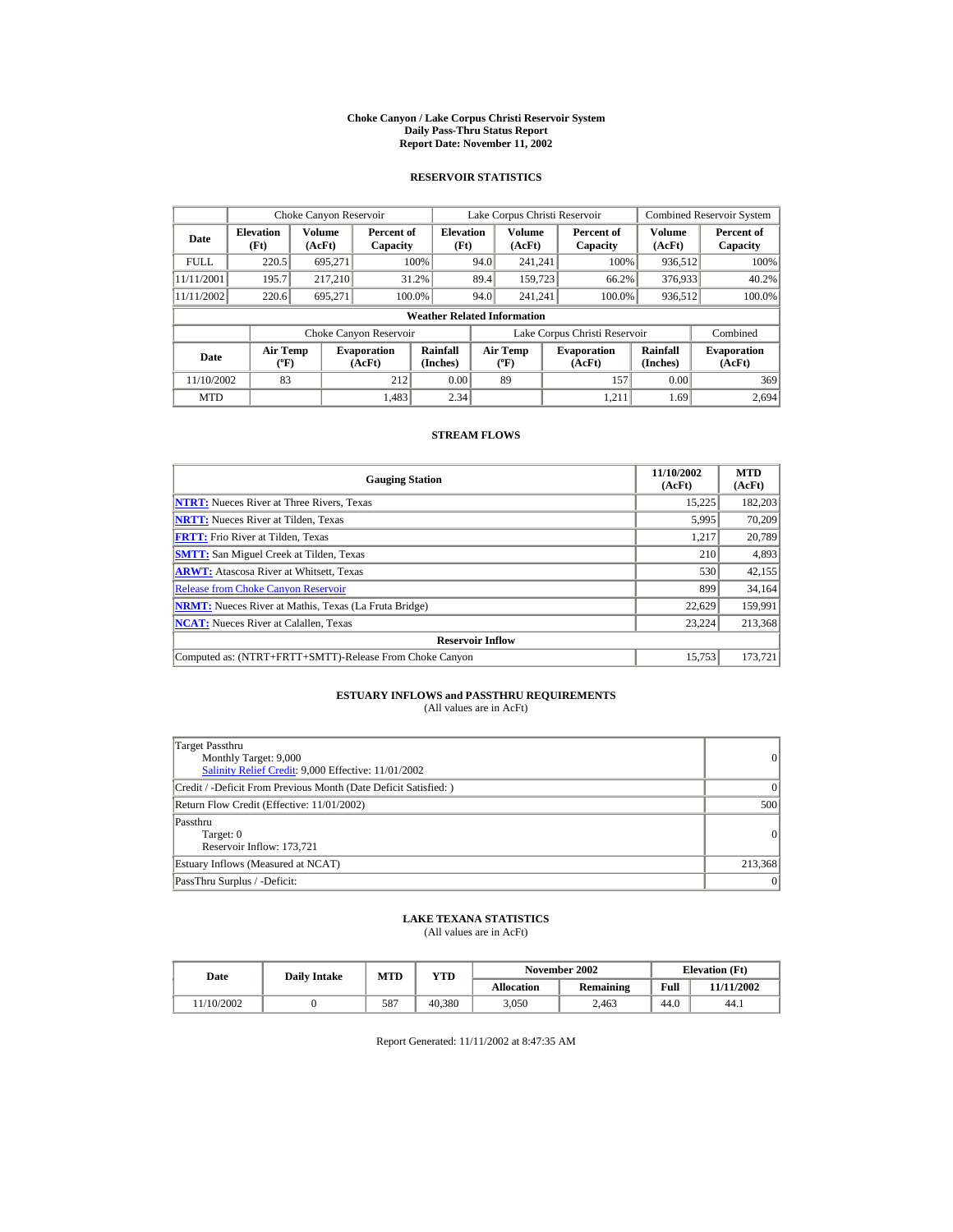#### **Choke Canyon / Lake Corpus Christi Reservoir System Daily Pass-Thru Status Report Report Date: November 12, 2002**

### **RESERVOIR STATISTICS**

|             | Choke Canyon Reservoir                      |                  |                              |                          | Lake Corpus Christi Reservoir |                                          |  |                               |                      | <b>Combined Reservoir System</b> |  |  |
|-------------|---------------------------------------------|------------------|------------------------------|--------------------------|-------------------------------|------------------------------------------|--|-------------------------------|----------------------|----------------------------------|--|--|
| Date        | <b>Elevation</b><br>(Ft)                    | Volume<br>(AcFt) | Percent of<br>Capacity       | <b>Elevation</b><br>(Ft) |                               | Volume<br>(AcFt)                         |  | Percent of<br>Capacity        | Volume<br>(AcFt)     | Percent of<br>Capacity           |  |  |
| <b>FULL</b> | 220.5                                       | 695,271          |                              | 100%                     | 94.0                          | 241.241                                  |  | 100%                          | 936,512              | 100%                             |  |  |
| 11/12/2001  | 195.7                                       | 216,955          |                              | 31.2%                    | 89.4                          | 159,396                                  |  | 66.1%                         | 376,351              | 40.2%                            |  |  |
| 11/12/2002  | 220.6                                       | 695,271          | 100.0%                       |                          | 94.0                          | 241.241                                  |  | 100.0%                        | 936,512              | 100.0%                           |  |  |
|             | <b>Weather Related Information</b>          |                  |                              |                          |                               |                                          |  |                               |                      |                                  |  |  |
|             |                                             |                  | Choke Canyon Reservoir       |                          |                               |                                          |  | Lake Corpus Christi Reservoir |                      | Combined                         |  |  |
| Date        | <b>Air Temp</b><br>$({}^{\circ}\mathrm{F})$ |                  | <b>Evaporation</b><br>(AcFt) | Rainfall<br>(Inches)     |                               | <b>Air Temp</b><br>$({}^{\circ}{\rm F})$ |  | <b>Evaporation</b><br>(AcFt)  | Rainfall<br>(Inches) | <b>Evaporation</b><br>(AcFt)     |  |  |
| 11/11/2002  | 80                                          |                  | 318                          | 0.00                     |                               | 81                                       |  | 146                           | 0.00                 | 464                              |  |  |
| <b>MTD</b>  |                                             |                  | 1.801                        | 2.34                     |                               |                                          |  | 1.357                         | 1.69                 | 3.158                            |  |  |

#### **STREAM FLOWS**

| <b>Gauging Station</b>                                       | 11/11/2002<br>(AcFt) | <b>MTD</b><br>(AcFt) |
|--------------------------------------------------------------|----------------------|----------------------|
| <b>NTRT:</b> Nueces River at Three Rivers, Texas             | 11,632               | 193,835              |
| <b>NRTT:</b> Nueces River at Tilden, Texas                   | 5.221                | 75,430               |
| <b>FRTT:</b> Frio River at Tilden, Texas                     | 1.062                | 21,851               |
| <b>SMTT:</b> San Miguel Creek at Tilden, Texas               | 167                  | 5,060                |
| <b>ARWT:</b> Atascosa River at Whitsett, Texas               | 403                  | 42,558               |
| <b>Release from Choke Canyon Reservoir</b>                   | 899                  | 35,063               |
| <b>NRMT:</b> Nueces River at Mathis, Texas (La Fruta Bridge) | 17.230               | 177,221              |
| <b>NCAT:</b> Nueces River at Calallen, Texas                 | 26,400               | 239,768              |
| <b>Reservoir Inflow</b>                                      |                      |                      |
| Computed as: (NTRT+FRTT+SMTT)-Release From Choke Canyon      | 11.962               | 185.683              |

## **ESTUARY INFLOWS and PASSTHRU REQUIREMENTS**<br>(All values are in AcFt)

| <b>Target Passthru</b><br>Monthly Target: 9,000<br>Salinity Relief Credit: 9,000 Effective: 11/01/2002 | 0         |
|--------------------------------------------------------------------------------------------------------|-----------|
| Credit / -Deficit From Previous Month (Date Deficit Satisfied: )                                       | $\vert$ 0 |
| Return Flow Credit (Effective: 11/01/2002)                                                             | 500       |
| Passthru<br>Target: 0<br>Reservoir Inflow: 185,683                                                     | 0         |
| Estuary Inflows (Measured at NCAT)                                                                     | 239,768   |
| PassThru Surplus / -Deficit:                                                                           | $\vert$ 0 |

### **LAKE TEXANA STATISTICS**

(All values are in AcFt)

| Date      | <b>Daily Intake</b> | <b>MTD</b> | YTD    |                   | November 2002 | <b>Elevation</b> (Ft) |            |
|-----------|---------------------|------------|--------|-------------------|---------------|-----------------------|------------|
|           |                     |            |        | <b>Allocation</b> | Remaining     | Full                  | 11/12/2002 |
| 1/11/2002 | ر ر                 | 620        | 40.413 | 3.050             | 2.430         | 44.0                  | 44.1       |

Report Generated: 11/12/2002 at 8:42:40 AM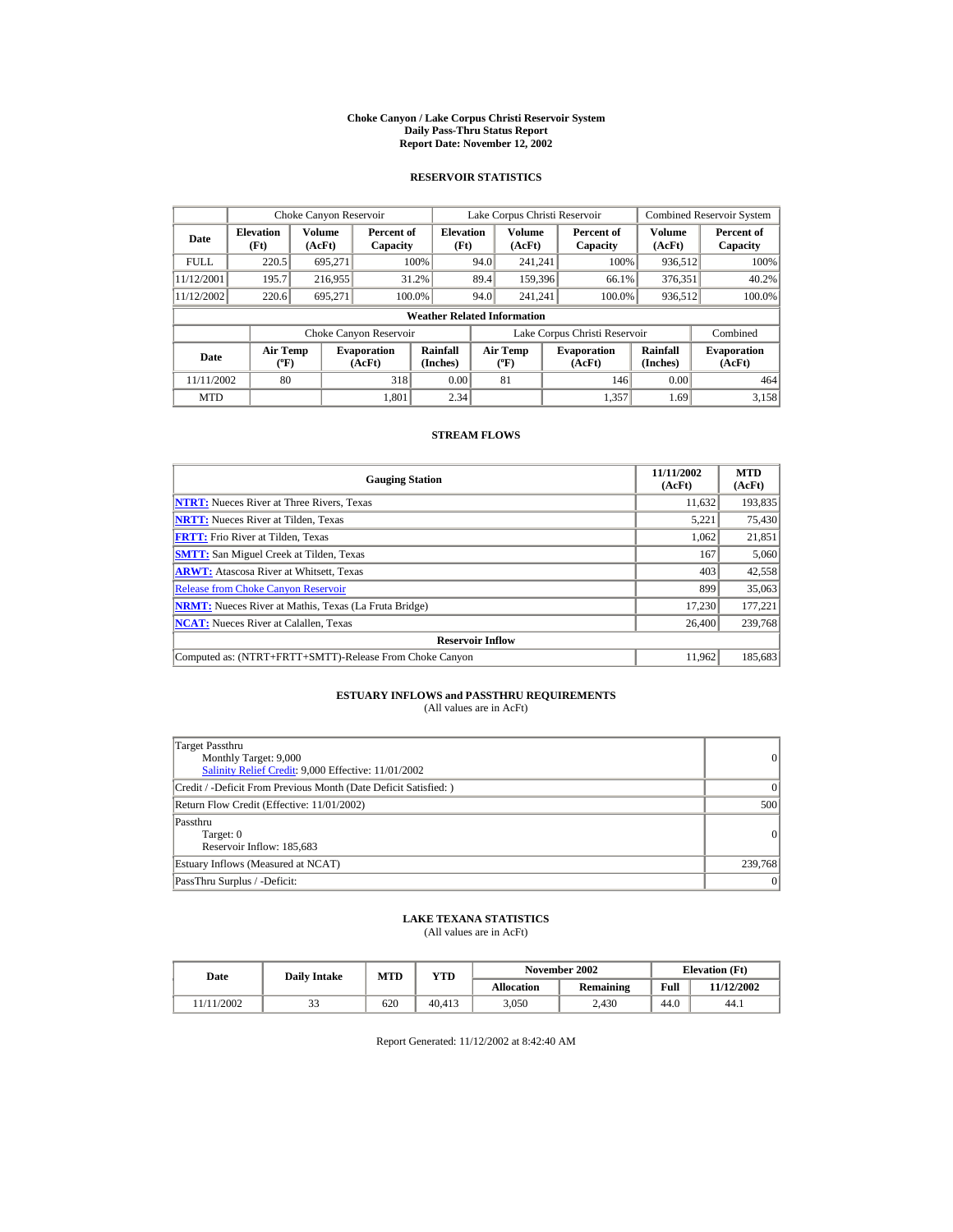#### **Choke Canyon / Lake Corpus Christi Reservoir System Daily Pass-Thru Status Report Report Date: November 13, 2002**

### **RESERVOIR STATISTICS**

|             | Choke Canyon Reservoir                      |                  |                              |                                    | Lake Corpus Christi Reservoir |                                             |  |                               |                      | <b>Combined Reservoir System</b> |
|-------------|---------------------------------------------|------------------|------------------------------|------------------------------------|-------------------------------|---------------------------------------------|--|-------------------------------|----------------------|----------------------------------|
| Date        | <b>Elevation</b><br>(Ft)                    | Volume<br>(AcFt) | Percent of<br>Capacity       | <b>Elevation</b><br>(Ft)           |                               | Volume<br>(AcFt)                            |  | Percent of<br>Capacity        | Volume<br>(AcFt)     | Percent of<br>Capacity           |
| <b>FULL</b> | 220.5                                       | 695.271          |                              | 100%                               | 94.0                          | 241.241                                     |  | 100%                          | 936,512              | 100%                             |
| 11/13/2001  | 195.7                                       | 216,700          |                              | 31.2%                              | 89.4                          | 159.233                                     |  | 66.0%                         | 375,933              | 40.1%                            |
| 11/13/2002  | 220.6                                       | 695.271          | 100.0%                       |                                    | 94.0                          | 241.241                                     |  | 100.0%                        | 936,512              | 100.0%                           |
|             |                                             |                  |                              | <b>Weather Related Information</b> |                               |                                             |  |                               |                      |                                  |
|             |                                             |                  | Choke Canyon Reservoir       |                                    |                               |                                             |  | Lake Corpus Christi Reservoir |                      | Combined                         |
| Date        | <b>Air Temp</b><br>$({}^{\circ}\mathrm{F})$ |                  | <b>Evaporation</b><br>(AcFt) | Rainfall<br>(Inches)               |                               | <b>Air Temp</b><br>$({}^{\circ}\mathbf{F})$ |  | <b>Evaporation</b><br>(AcFt)  | Rainfall<br>(Inches) | <b>Evaporation</b><br>(AcFt)     |
| 11/12/2002  | 71                                          |                  | 273                          | 0.00                               |                               | 72                                          |  | 280                           | 0.00                 | 553                              |
| <b>MTD</b>  |                                             |                  | 2.074                        | 2.34                               |                               |                                             |  | 1.637                         | 1.69                 | 3.711                            |

#### **STREAM FLOWS**

| <b>Gauging Station</b>                                       | 11/12/2002<br>(AcFt) | <b>MTD</b><br>(AcFt) |
|--------------------------------------------------------------|----------------------|----------------------|
| <b>NTRT:</b> Nueces River at Three Rivers, Texas             | 9,449                | 203,284              |
| <b>NRTT:</b> Nueces River at Tilden, Texas                   | 4,466                | 79,896               |
| <b>FRTT:</b> Frio River at Tilden, Texas                     | 943                  | 22,794               |
| <b>SMTT:</b> San Miguel Creek at Tilden, Texas               | 139                  | 5,199                |
| <b>ARWT:</b> Atascosa River at Whitsett, Texas               | 318                  | 42,876               |
| <b>Release from Choke Canyon Reservoir</b>                   | 899                  | 35,962               |
| <b>NRMT:</b> Nueces River at Mathis, Texas (La Fruta Bridge) | 11.493               | 188.714              |
| <b>NCAT:</b> Nueces River at Calallen, Texas                 | 26,202               | 265,970              |
| <b>Reservoir Inflow</b>                                      |                      |                      |
| Computed as: (NTRT+FRTT+SMTT)-Release From Choke Canyon      | 9.631                | 195,314              |

# **ESTUARY INFLOWS and PASSTHRU REQUIREMENTS**<br>(All values are in AcFt)

| Target Passthru<br>Monthly Target: 9,000<br>Salinity Relief Credit: 9,000 Effective: 11/01/2002 | 0               |
|-------------------------------------------------------------------------------------------------|-----------------|
| Credit / -Deficit From Previous Month (Date Deficit Satisfied:)                                 | $\Omega$        |
| Return Flow Credit (Effective: 11/01/2002)                                                      | 500             |
| Passthru<br>Target: 0<br>Reservoir Inflow: 195.314                                              | $\vert$ 0       |
| Estuary Inflows (Measured at NCAT)                                                              | 265,970         |
| PassThru Surplus / -Deficit:                                                                    | $\vert 0 \vert$ |

## **LAKE TEXANA STATISTICS**

(All values are in AcFt)

| Date |           | <b>Daily Intake</b> | <b>MTD</b> | YTD    |                   | November 2002 | <b>Elevation</b> (Ft) |            |
|------|-----------|---------------------|------------|--------|-------------------|---------------|-----------------------|------------|
|      |           |                     |            |        | <b>Allocation</b> | Remaining     | Full                  | 11/13/2002 |
|      | 1/12/2002 | $\pi$ $\alpha$      | 698        | 40.491 | 3.050             | 2.352         | 44.0                  | 44.2       |

Report Generated: 11/13/2002 at 8:29:35 AM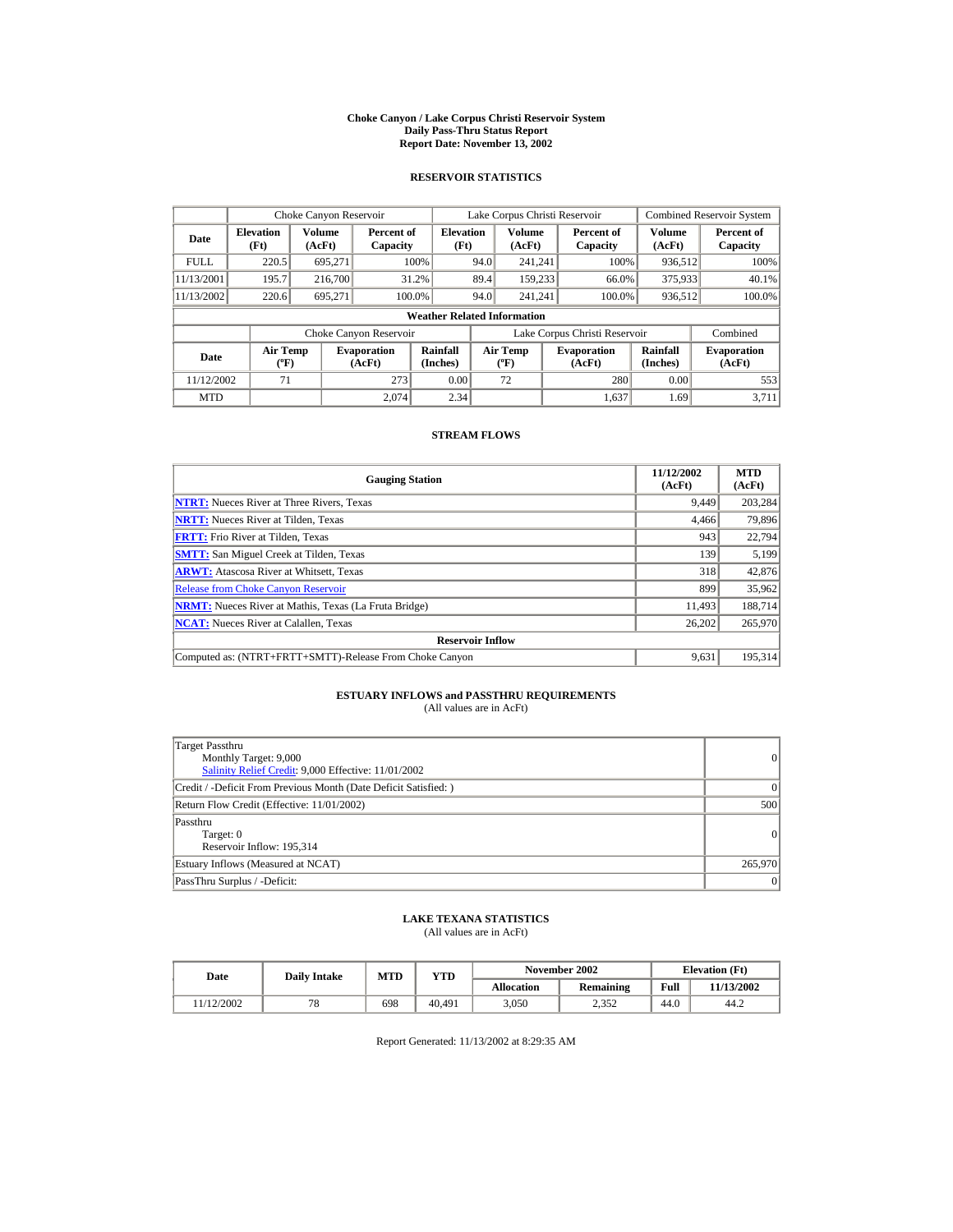#### **Choke Canyon / Lake Corpus Christi Reservoir System Daily Pass-Thru Status Report Report Date: November 14, 2002**

### **RESERVOIR STATISTICS**

|             | Choke Canyon Reservoir                      |                  |                              |                                    | Lake Corpus Christi Reservoir |                                             |  |                               |                      | <b>Combined Reservoir System</b> |
|-------------|---------------------------------------------|------------------|------------------------------|------------------------------------|-------------------------------|---------------------------------------------|--|-------------------------------|----------------------|----------------------------------|
| Date        | <b>Elevation</b><br>(Ft)                    | Volume<br>(AcFt) | Percent of<br>Capacity       | <b>Elevation</b><br>(Ft)           |                               | Volume<br>(AcFt)                            |  | Percent of<br>Capacity        | Volume<br>(AcFt)     | Percent of<br>Capacity           |
| <b>FULL</b> | 220.5                                       | 695.271          |                              | 100%                               | 94.0                          | 241.241                                     |  | 100%                          | 936,512              | 100%                             |
| 11/14/2001  | 195.6                                       | 216.317          |                              | 31.1%                              | 89.4                          | 158,743                                     |  | 65.8%                         | 375,060              | 40.0%                            |
| 11/14/2002  | 220.6                                       | 695.271          | 100.0%                       |                                    | 94.0                          | 241.241                                     |  | 100.0%                        | 936,512              | 100.0%                           |
|             |                                             |                  |                              | <b>Weather Related Information</b> |                               |                                             |  |                               |                      |                                  |
|             |                                             |                  | Choke Canyon Reservoir       |                                    |                               |                                             |  | Lake Corpus Christi Reservoir |                      | Combined                         |
| Date        | <b>Air Temp</b><br>$({}^{\circ}\mathrm{F})$ |                  | <b>Evaporation</b><br>(AcFt) | Rainfall<br>(Inches)               |                               | <b>Air Temp</b><br>$({}^{\circ}\mathbf{F})$ |  | <b>Evaporation</b><br>(AcFt)  | Rainfall<br>(Inches) | <b>Evaporation</b><br>(AcFt)     |
| 11/13/2002  | 70                                          |                  | 197                          | 0.00                               |                               | 70                                          |  | 179                           | 0.00                 | 376                              |
| <b>MTD</b>  |                                             |                  | 2.271                        | 2.34                               |                               |                                             |  | 1.816                         | 1.69                 | 4.087                            |

#### **STREAM FLOWS**

| <b>Gauging Station</b>                                       | 11/13/2002<br>(AcFt) | <b>MTD</b><br>(AcFt) |
|--------------------------------------------------------------|----------------------|----------------------|
| <b>NTRT:</b> Nueces River at Three Rivers, Texas             | 8,238                | 211,522              |
| <b>NRTT:</b> Nueces River at Tilden, Texas                   | 3.891                | 83,787               |
| <b>FRTT:</b> Frio River at Tilden, Texas                     | 863                  | 23,657               |
| <b>SMTT:</b> San Miguel Creek at Tilden, Texas               | 129                  | 5,328                |
| <b>ARWT:</b> Atascosa River at Whitsett, Texas               | 266                  | 43,142               |
| <b>Release from Choke Canyon Reservoir</b>                   | 899                  | 36,861               |
| <b>NRMT:</b> Nueces River at Mathis, Texas (La Fruta Bridge) | 7.503                | 196,217              |
| <b>NCAT:</b> Nueces River at Calallen, Texas                 | 21,438               | 287,408              |
| <b>Reservoir Inflow</b>                                      |                      |                      |
| Computed as: (NTRT+FRTT+SMTT)-Release From Choke Canyon      | 8.331                | 203.645              |

# **ESTUARY INFLOWS and PASSTHRU REQUIREMENTS**<br>(All values are in AcFt)

| Target Passthru<br>Monthly Target: 9,000<br>Salinity Relief Credit: 9,000 Effective: 11/01/2002 | 0               |
|-------------------------------------------------------------------------------------------------|-----------------|
| Credit / -Deficit From Previous Month (Date Deficit Satisfied:)                                 | $\Omega$        |
| Return Flow Credit (Effective: 11/01/2002)                                                      | 500             |
| Passthru<br>Target: 0<br>Reservoir Inflow: 203,645                                              | $\vert$ 0       |
| Estuary Inflows (Measured at NCAT)                                                              | 287,408         |
| PassThru Surplus / -Deficit:                                                                    | $\vert 0 \vert$ |

## **LAKE TEXANA STATISTICS**

(All values are in AcFt)

| Date      | <b>Daily Intake</b> | <b>MTD</b> | YTD    |                   | November 2002 | <b>Elevation</b> (Ft) |            |
|-----------|---------------------|------------|--------|-------------------|---------------|-----------------------|------------|
|           |                     |            |        | <b>Allocation</b> | Remaining     | Full                  | 11/14/2002 |
| 1/13/2002 | $\pi$ c             | 768        | 40.561 | 3.050             | 2.282         | 44.0                  | 44.2       |

Report Generated: 11/14/2002 at 8:25:56 AM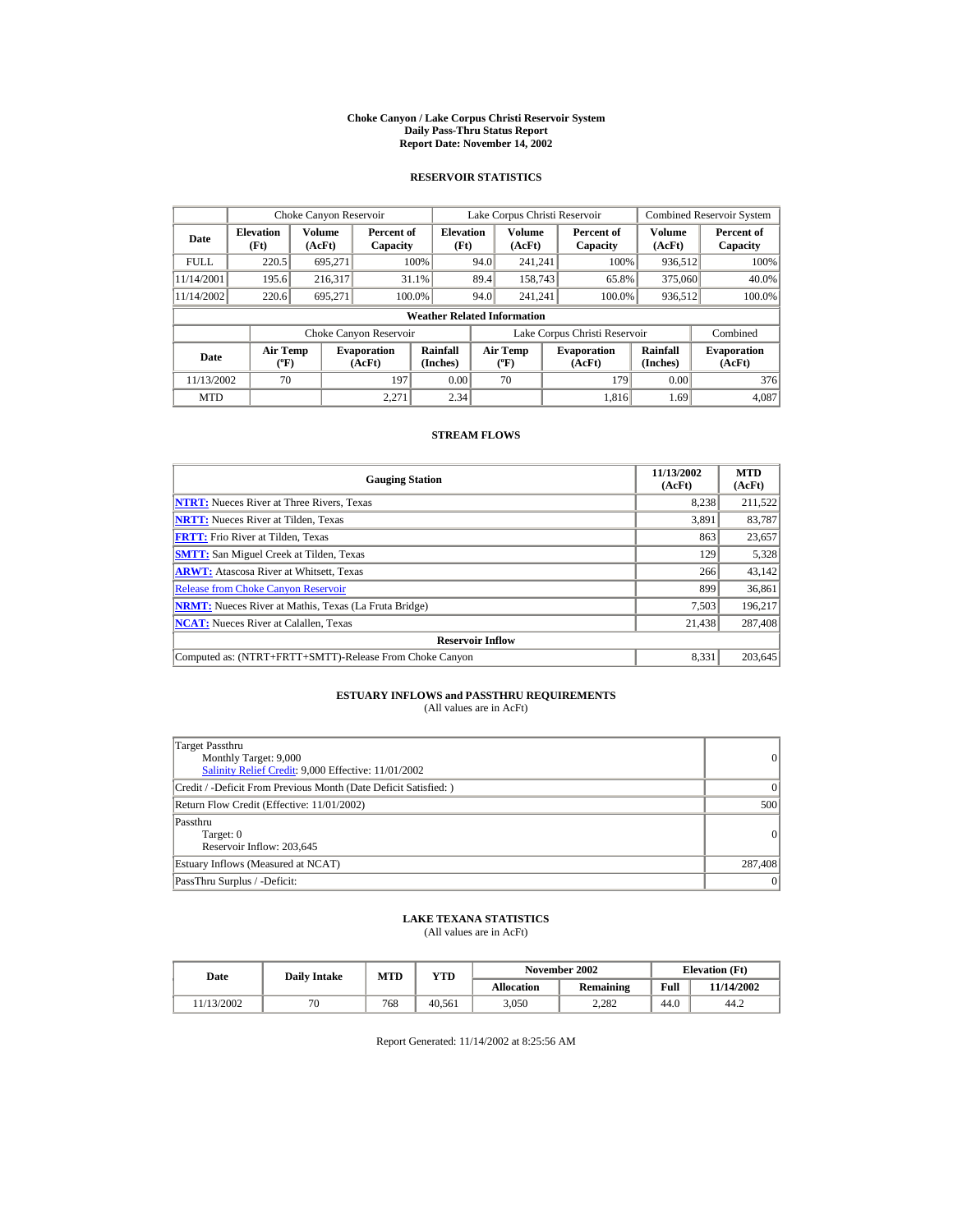#### **Choke Canyon / Lake Corpus Christi Reservoir System Daily Pass-Thru Status Report Report Date: November 15, 2002**

### **RESERVOIR STATISTICS**

|             | Choke Canyon Reservoir                      |                         |                              |                                    | Lake Corpus Christi Reservoir |                                           |  |                               |                      | <b>Combined Reservoir System</b> |
|-------------|---------------------------------------------|-------------------------|------------------------------|------------------------------------|-------------------------------|-------------------------------------------|--|-------------------------------|----------------------|----------------------------------|
| Date        | <b>Elevation</b><br>(Ft)                    | <b>Volume</b><br>(AcFt) | Percent of<br>Capacity       | <b>Elevation</b><br>(Ft)           |                               | <b>Volume</b><br>(AcFt)                   |  | Percent of<br>Capacity        | Volume<br>(AcFt)     | Percent of<br>Capacity           |
| <b>FULL</b> | 220.5                                       | 695.271                 |                              | 100%                               | 94.0                          | 241.241                                   |  | 100%                          | 936,512              | 100%                             |
| 11/15/2001  | 197.6                                       | 242,547                 |                              | 34.9%                              | 89.4                          | 158,743                                   |  | 65.8%                         | 401,290              | 42.8%                            |
| 11/15/2002  | 220.5                                       | 695,271                 | 100.0%                       |                                    | 94.0                          | 241.241                                   |  | 100.0%                        | 936,512              | 100.0%                           |
|             |                                             |                         |                              | <b>Weather Related Information</b> |                               |                                           |  |                               |                      |                                  |
|             |                                             |                         | Choke Canyon Reservoir       |                                    |                               |                                           |  | Lake Corpus Christi Reservoir |                      | Combined                         |
| Date        | <b>Air Temp</b><br>$({}^{\circ}\mathrm{F})$ |                         | <b>Evaporation</b><br>(AcFt) | Rainfall<br>(Inches)               |                               | <b>Air Temp</b><br>$(^{\circ}\mathrm{F})$ |  | <b>Evaporation</b><br>(AcFt)  | Rainfall<br>(Inches) | <b>Evaporation</b><br>(AcFt)     |
| 11/14/2002  | 79                                          |                         | 212                          | 0.00                               |                               | 81                                        |  | 168                           | 0.00                 | 380                              |
| <b>MTD</b>  |                                             |                         | 2.483                        | 2.34                               |                               |                                           |  | 1.984                         | 1.69                 | 4.467                            |

#### **STREAM FLOWS**

| <b>Gauging Station</b>                                       | 11/14/2002<br>(AcFt) | <b>MTD</b><br>(AcFt) |
|--------------------------------------------------------------|----------------------|----------------------|
| <b>NTRT:</b> Nueces River at Three Rivers, Texas             | 7.245                | 218,767              |
| <b>NRTT:</b> Nueces River at Tilden, Texas                   | 2,978                | 86,764               |
| <b>FRTT:</b> Frio River at Tilden, Texas                     | 818                  | 24,475               |
| <b>SMTT:</b> San Miguel Creek at Tilden, Texas               | 107                  | 5,435                |
| <b>ARWT:</b> Atascosa River at Whitsett, Texas               | 238                  | 43,380               |
| <b>Release from Choke Canyon Reservoir</b>                   | 701                  | 37.562               |
| <b>NRMT:</b> Nueces River at Mathis, Texas (La Fruta Bridge) | 6.868                | 203,085              |
| <b>NCAT:</b> Nueces River at Calallen, Texas                 | 15,364               | 302,772              |
| <b>Reservoir Inflow</b>                                      |                      |                      |
| Computed as: (NTRT+FRTT+SMTT)-Release From Choke Canyon      | 7.470                | 211.115              |

# **ESTUARY INFLOWS and PASSTHRU REQUIREMENTS**<br>(All values are in AcFt)

| Target Passthru<br>Monthly Target: 9,000<br>Salinity Relief Credit: 9,000 Effective: 11/01/2002 | 0               |
|-------------------------------------------------------------------------------------------------|-----------------|
| Credit / -Deficit From Previous Month (Date Deficit Satisfied:)                                 | $\Omega$        |
| Return Flow Credit (Effective: 11/01/2002)                                                      | 500             |
| Passthru<br>Target: 0<br>Reservoir Inflow: 211,115                                              | $\vert$ 0       |
| Estuary Inflows (Measured at NCAT)                                                              | 302,772         |
| PassThru Surplus / -Deficit:                                                                    | $\vert 0 \vert$ |

## **LAKE TEXANA STATISTICS**

(All values are in AcFt)

| Date      | <b>Daily Intake</b> | <b>MTD</b> | YTD    |                   | November 2002 | <b>Elevation</b> (Ft) |            |
|-----------|---------------------|------------|--------|-------------------|---------------|-----------------------|------------|
|           |                     |            |        | <b>Allocation</b> | Remaining     | Full                  | 11/15/2002 |
| 1/14/2002 | $\pi$ c             | 838        | 40.631 | 3.050             | າ າ າ<br>4.41 | 44.0                  | 44.2       |

Report Generated: 11/15/2002 at 8:33:39 AM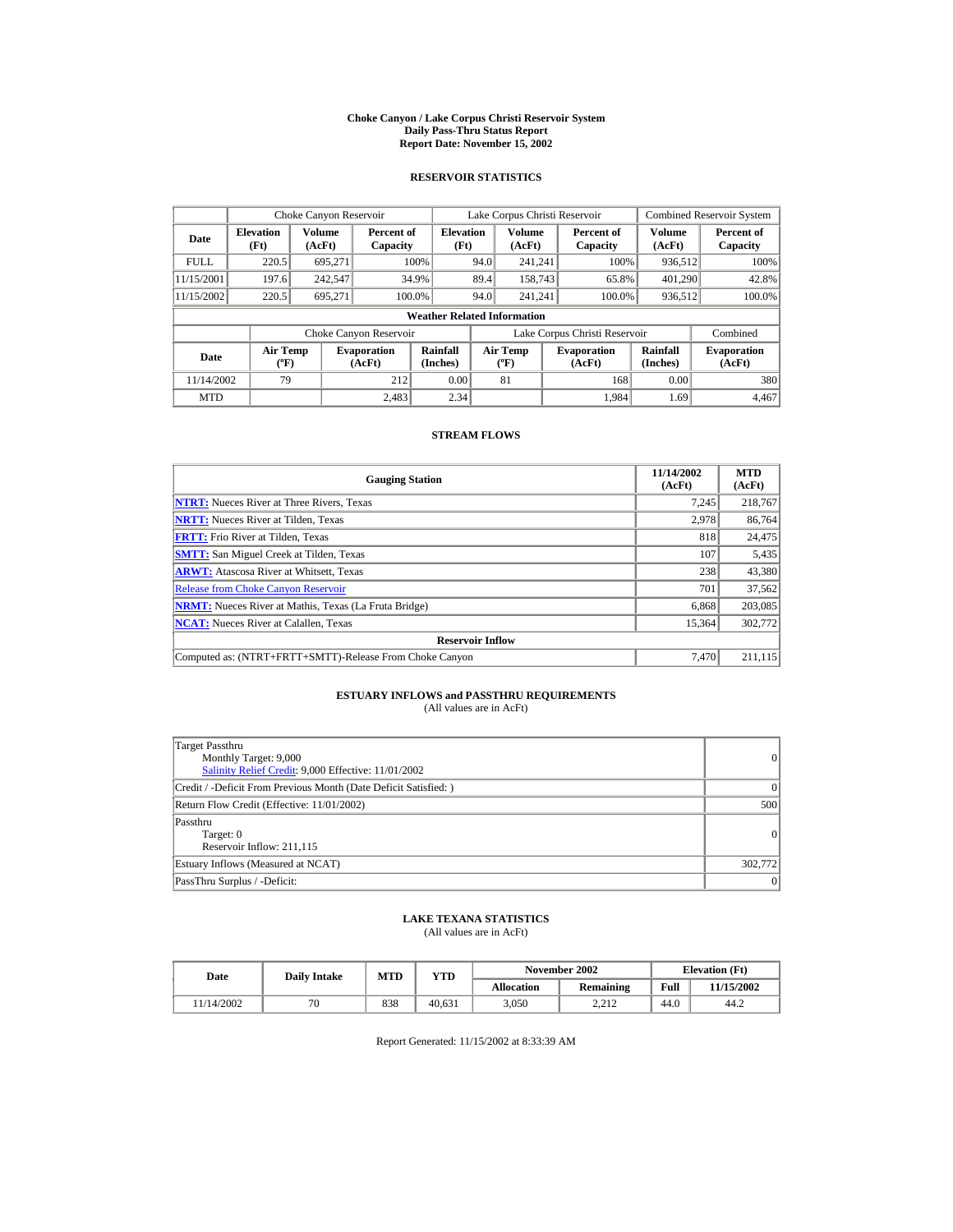#### **Choke Canyon / Lake Corpus Christi Reservoir System Daily Pass-Thru Status Report Report Date: November 16, 2002**

### **RESERVOIR STATISTICS**

|             | Choke Canyon Reservoir                      |                  |                              |                          | Lake Corpus Christi Reservoir |                                           |  |                               |                      | <b>Combined Reservoir System</b> |  |  |
|-------------|---------------------------------------------|------------------|------------------------------|--------------------------|-------------------------------|-------------------------------------------|--|-------------------------------|----------------------|----------------------------------|--|--|
| Date        | <b>Elevation</b><br>(Ft)                    | Volume<br>(AcFt) | Percent of<br>Capacity       | <b>Elevation</b><br>(Ft) |                               | <b>Volume</b><br>(AcFt)                   |  | Percent of<br>Capacity        | Volume<br>(AcFt)     | Percent of<br>Capacity           |  |  |
| <b>FULL</b> | 220.5                                       | 695.271          |                              | 100%                     | 94.0                          | 241.241                                   |  | 100%                          | 936,512              | 100%                             |  |  |
| 11/16/2001  | 198.9                                       | 260,206          |                              | 37.4%                    | 90.7                          | 181.760                                   |  | 75.3%                         | 441,966              | 47.2%                            |  |  |
| 11/16/2002  | 220.5                                       | 695,271          | 100.0%                       |                          | 94.0                          | 241.241                                   |  | 100.0%                        | 936,512              | 100.0%                           |  |  |
|             | <b>Weather Related Information</b>          |                  |                              |                          |                               |                                           |  |                               |                      |                                  |  |  |
|             |                                             |                  | Choke Canyon Reservoir       |                          |                               |                                           |  | Lake Corpus Christi Reservoir |                      | Combined                         |  |  |
| Date        | <b>Air Temp</b><br>$({}^{\circ}\mathrm{F})$ |                  | <b>Evaporation</b><br>(AcFt) | Rainfall<br>(Inches)     |                               | <b>Air Temp</b><br>$(^{\circ}\mathrm{F})$ |  | <b>Evaporation</b><br>(AcFt)  | Rainfall<br>(Inches) | <b>Evaporation</b><br>(AcFt)     |  |  |
| 11/15/2002  | 66                                          |                  | 257                          | 0.00                     |                               | 67                                        |  | 213                           | 0.00                 | 470                              |  |  |
| <b>MTD</b>  |                                             |                  | 2.740                        | 2.34                     |                               |                                           |  | 2.197                         | 1.69                 | 4.937                            |  |  |

#### **STREAM FLOWS**

| <b>Gauging Station</b>                                       | 11/15/2002<br>(AcFt) | <b>MTD</b><br>(AcFt) |
|--------------------------------------------------------------|----------------------|----------------------|
| <b>NTRT:</b> Nueces River at Three Rivers, Texas             | 5,895                | 224,662              |
| <b>NRTT:</b> Nueces River at Tilden, Texas                   | 1.054                | 87,818               |
| <b>FRTT:</b> Frio River at Tilden, Texas                     | 786                  | 25,261               |
| <b>SMTT:</b> San Miguel Creek at Tilden, Texas               | 95                   | 5,530                |
| <b>ARWT:</b> Atascosa River at Whitsett, Texas               | 220                  | 43,601               |
| <b>Release from Choke Canyon Reservoir</b>                   | 425                  | 37.987               |
| <b>NRMT:</b> Nueces River at Mathis, Texas (La Fruta Bridge) | 6,173                | 209,259              |
| <b>NCAT:</b> Nueces River at Calallen, Texas                 | 12,069               | 314,841              |
| <b>Reservoir Inflow</b>                                      |                      |                      |
| Computed as: (NTRT+FRTT+SMTT)-Release From Choke Canyon      | 6.352                | 217,467              |

# **ESTUARY INFLOWS and PASSTHRU REQUIREMENTS**<br>(All values are in AcFt)

| Target Passthru<br>Monthly Target: 9,000<br>Salinity Relief Credit: 9,000 Effective: 11/01/2002 | 0               |
|-------------------------------------------------------------------------------------------------|-----------------|
| Credit / -Deficit From Previous Month (Date Deficit Satisfied:)                                 | $\Omega$        |
| Return Flow Credit (Effective: 11/01/2002)                                                      | 500             |
| Passthru<br>Target: 0<br>Reservoir Inflow: 217,467                                              | $\vert$ 0       |
| Estuary Inflows (Measured at NCAT)                                                              | 314,841         |
| PassThru Surplus / -Deficit:                                                                    | $\vert 0 \vert$ |

## **LAKE TEXANA STATISTICS**

(All values are in AcFt)

| Date      | <b>Daily Intake</b> | <b>MTD</b> | YTD    |                   | November 2002 | <b>Elevation</b> (Ft) |            |
|-----------|---------------------|------------|--------|-------------------|---------------|-----------------------|------------|
|           |                     |            |        | <b>Allocation</b> | Remaining     | Full                  | 11/16/2002 |
| 1/15/2002 | 69                  | 907        | 40.700 | 3.050             | 2.143         | 44.0                  | 44.3       |

Report Generated: 11/16/2002 at 8:37:14 AM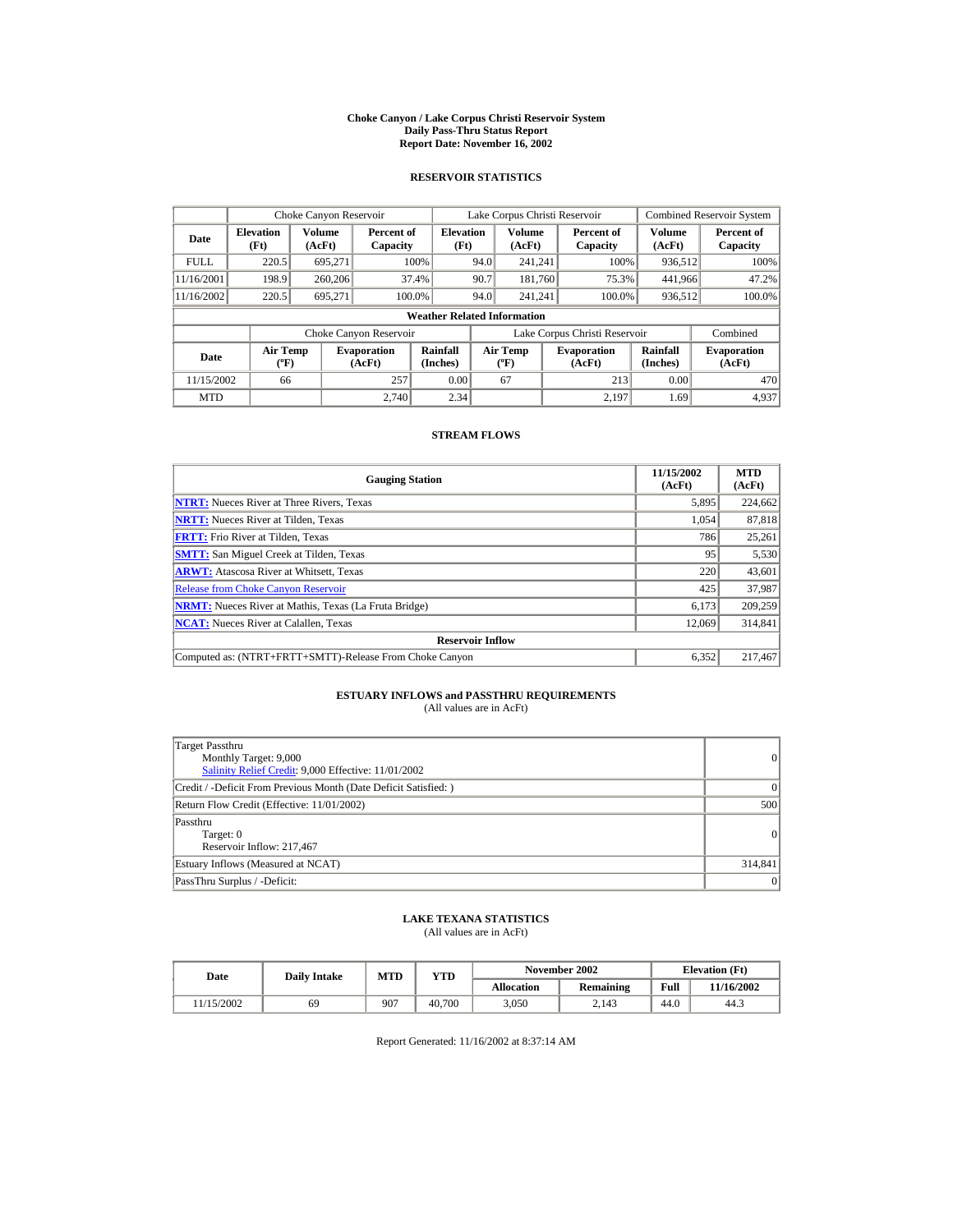#### **Choke Canyon / Lake Corpus Christi Reservoir System Daily Pass-Thru Status Report Report Date: November 17, 2002**

### **RESERVOIR STATISTICS**

|             | Choke Canyon Reservoir                      |                  |                              |                          | Lake Corpus Christi Reservoir |                                   |  |                               |                      | <b>Combined Reservoir System</b> |  |  |
|-------------|---------------------------------------------|------------------|------------------------------|--------------------------|-------------------------------|-----------------------------------|--|-------------------------------|----------------------|----------------------------------|--|--|
| Date        | <b>Elevation</b><br>(Ft)                    | Volume<br>(AcFt) | Percent of<br>Capacity       | <b>Elevation</b><br>(Ft) |                               | Volume<br>(AcFt)                  |  | Percent of<br>Capacity        | Volume<br>(AcFt)     | Percent of<br>Capacity           |  |  |
| <b>FULL</b> | 220.5                                       | 695.271          |                              | 100%                     | 94.0                          | 241.241                           |  | 100%                          | 936,512              | 100%                             |  |  |
| 11/17/2001  | 199.3                                       | 267,066          |                              | 38.4%                    | 93.3                          | 227,540                           |  | 94.3%                         | 494,606              | 52.8%                            |  |  |
| 11/17/2002  | 220.5                                       | 694,752          |                              | 99.9%                    | 94.0                          | 241.241                           |  | 100.0%                        | 935,993              | 99.9%                            |  |  |
|             | <b>Weather Related Information</b>          |                  |                              |                          |                               |                                   |  |                               |                      |                                  |  |  |
|             |                                             |                  | Choke Canyon Reservoir       |                          |                               |                                   |  | Lake Corpus Christi Reservoir |                      | Combined                         |  |  |
| Date        | <b>Air Temp</b><br>$({}^{\circ}\mathrm{F})$ |                  | <b>Evaporation</b><br>(AcFt) | Rainfall<br>(Inches)     |                               | Air Temp<br>$({}^{\circ}{\rm F})$ |  | <b>Evaporation</b><br>(AcFt)  | Rainfall<br>(Inches) | <b>Evaporation</b><br>(AcFt)     |  |  |
| 11/16/2002  | 68                                          |                  | 212                          | 0.00                     |                               | 68                                |  | 213                           | 0.00                 | 425                              |  |  |
| <b>MTD</b>  |                                             |                  | 2.952                        | 2.34                     |                               |                                   |  | 2.410                         | 1.69                 | 5.362                            |  |  |

#### **STREAM FLOWS**

| <b>Gauging Station</b>                                       | 11/16/2002<br>(AcFt) | <b>MTD</b><br>(AcFt) |
|--------------------------------------------------------------|----------------------|----------------------|
| <b>NTRT:</b> Nueces River at Three Rivers, Texas             | 3,573                | 228,235              |
| <b>NRTT:</b> Nueces River at Tilden, Texas                   | 667                  | 88,485               |
| <b>FRTT:</b> Frio River at Tilden, Texas                     | 752                  | 26,013               |
| <b>SMTT:</b> San Miguel Creek at Tilden, Texas               | 85                   | 5,616                |
| <b>ARWT:</b> Atascosa River at Whitsett, Texas               | 204                  | 43,805               |
| <b>Release from Choke Canvon Reservoir</b>                   | 300                  | 38,287               |
| <b>NRMT:</b> Nueces River at Mathis, Texas (La Fruta Bridge) | 4.030                | 213.288              |
| <b>NCAT:</b> Nueces River at Calallen, Texas                 | 11,076               | 325,917              |
| <b>Reservoir Inflow</b>                                      |                      |                      |
| Computed as: (NTRT+FRTT+SMTT)-Release From Choke Canyon      | 4.111                | 221,578              |

## **ESTUARY INFLOWS and PASSTHRU REQUIREMENTS**<br>(All values are in AcFt)

| Target Passthru<br>Monthly Target: 9,000<br>Salinity Relief Credit: 9,000 Effective: 11/01/2002 | $\overline{0}$ |
|-------------------------------------------------------------------------------------------------|----------------|
| Credit / -Deficit From Previous Month (Date Deficit Satisfied:)                                 | $\Omega$       |
| Return Flow Credit (Effective: 11/01/2002)                                                      | 500            |
| Passthru<br>Target: 0<br>Reservoir Inflow: 221,578                                              | $\overline{0}$ |
| Estuary Inflows (Measured at NCAT)                                                              | 325,917        |
| PassThru Surplus / -Deficit:                                                                    | 0              |

### **LAKE TEXANA STATISTICS**

(All values are in AcFt)

| Date      | <b>Daily Intake</b> | <b>MTD</b> | YTD    |                   | November 2002 | <b>Elevation</b> (Ft) |            |
|-----------|---------------------|------------|--------|-------------------|---------------|-----------------------|------------|
|           |                     |            |        | <b>Allocation</b> | Remaining     | Full                  | 11/17/2002 |
| 1/16/2002 | $\pi$ c             | 077        | 40.770 | 3.050             | 2.073         | 44.0                  | 44.3       |

Report Generated: 11/17/2002 at 12:31:42 PM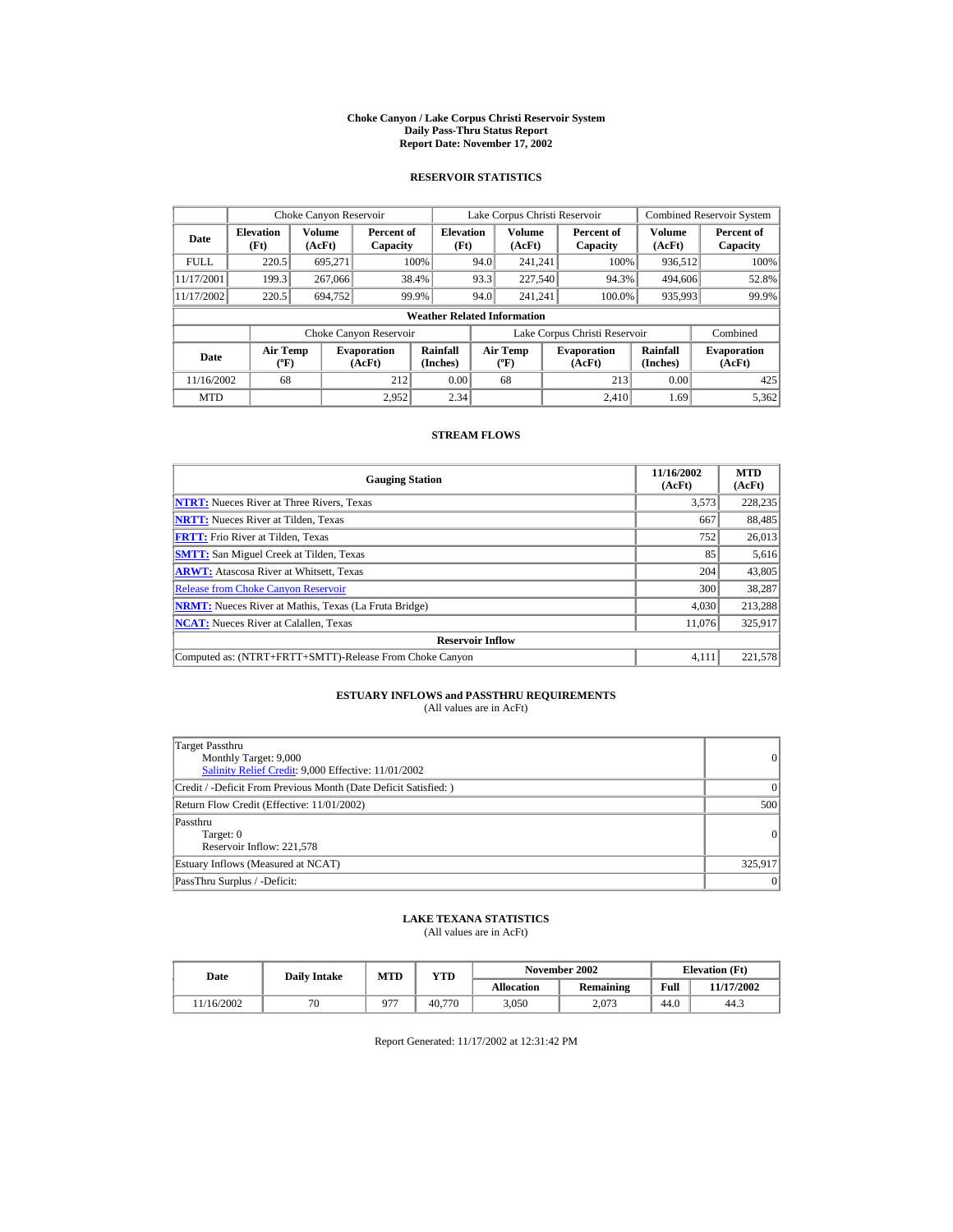#### **Choke Canyon / Lake Corpus Christi Reservoir System Daily Pass-Thru Status Report Report Date: November 18, 2002**

### **RESERVOIR STATISTICS**

|             | Choke Canyon Reservoir                      |                  |                              |                          | Lake Corpus Christi Reservoir |                                         |  |                               |                      | <b>Combined Reservoir System</b> |  |  |
|-------------|---------------------------------------------|------------------|------------------------------|--------------------------|-------------------------------|-----------------------------------------|--|-------------------------------|----------------------|----------------------------------|--|--|
| Date        | <b>Elevation</b><br>(Ft)                    | Volume<br>(AcFt) | Percent of<br>Capacity       | <b>Elevation</b><br>(Ft) |                               | <b>Volume</b><br>(AcFt)                 |  | Percent of<br>Capacity        | Volume<br>(AcFt)     | Percent of<br>Capacity           |  |  |
| <b>FULL</b> | 220.5                                       | 695.271          |                              | 100%                     | 94.0                          | 241.241                                 |  | 100%                          | 936,512              | 100%                             |  |  |
| 11/18/2001  | 199.5                                       | 268,985          |                              | 38.7%                    | 94.0                          | 241.241                                 |  | 100.0%                        | 510,226              | 54.5%                            |  |  |
| 11/18/2002  | 220.5                                       | 694.493          |                              | 99.9%                    | 94.0                          | 241.241                                 |  | 100.0%                        | 935,734              | 99.9%                            |  |  |
|             | <b>Weather Related Information</b>          |                  |                              |                          |                               |                                         |  |                               |                      |                                  |  |  |
|             |                                             |                  | Choke Canyon Reservoir       |                          |                               |                                         |  | Lake Corpus Christi Reservoir |                      | Combined                         |  |  |
| Date        | <b>Air Temp</b><br>$({}^{\circ}\mathrm{F})$ |                  | <b>Evaporation</b><br>(AcFt) | Rainfall<br>(Inches)     |                               | <b>Air Temp</b><br>$(^{\circ}\text{F})$ |  | <b>Evaporation</b><br>(AcFt)  | Rainfall<br>(Inches) | <b>Evaporation</b><br>(AcFt)     |  |  |
| 11/17/2002  | 72                                          |                  | 227                          | 0.00                     |                               | 73                                      |  | 191                           | 0.00                 | 418                              |  |  |
| <b>MTD</b>  |                                             |                  | 3.179                        | 2.34                     |                               |                                         |  | 2.601                         | 1.69                 | 5.780                            |  |  |

#### **STREAM FLOWS**

| <b>Gauging Station</b>                                       | 11/17/2002<br>(AcFt) | <b>MTD</b><br>(AcFt) |
|--------------------------------------------------------------|----------------------|----------------------|
| <b>NTRT:</b> Nueces River at Three Rivers, Texas             | 2,461                | 230,697              |
| <b>NRTT:</b> Nueces River at Tilden, Texas                   | 586                  | 89,071               |
| <b>FRTT:</b> Frio River at Tilden, Texas                     | 728                  | 26,742               |
| <b>SMTT:</b> San Miguel Creek at Tilden, Texas               | 77                   | 5,693                |
| <b>ARWT:</b> Atascosa River at Whitsett, Texas               | 193                  | 43,998               |
| <b>Release from Choke Canyon Reservoir</b>                   | 300                  | 38,586               |
| <b>NRMT:</b> Nueces River at Mathis, Texas (La Fruta Bridge) | 1.759                | 215,047              |
| <b>NCAT:</b> Nueces River at Calallen, Texas                 | 9,429                | 335,346              |
| <b>Reservoir Inflow</b>                                      |                      |                      |
| Computed as: (NTRT+FRTT+SMTT)-Release From Choke Canyon      | 2.968                | 224,545              |

# **ESTUARY INFLOWS and PASSTHRU REQUIREMENTS**<br>(All values are in AcFt)

| Target Passthru<br>Monthly Target: 9,000<br>Salinity Relief Credit: 9,000 Effective: 11/01/2002 | $\overline{0}$ |
|-------------------------------------------------------------------------------------------------|----------------|
| Credit / -Deficit From Previous Month (Date Deficit Satisfied: )                                | ( )            |
| Return Flow Credit (Effective: 11/01/2002)                                                      | 500            |
| Passthru<br>Target: 0<br>Reservoir Inflow: 224,545                                              | $\overline{0}$ |
| Estuary Inflows (Measured at NCAT)                                                              | 335,346        |
| PassThru Surplus / -Deficit:                                                                    | $\overline{0}$ |

## **LAKE TEXANA STATISTICS**

(All values are in AcFt)

| Date      | <b>Daily Intake</b> | <b>MTD</b> | YTD    |                   | November 2002 | <b>Elevation</b> (Ft) |            |
|-----------|---------------------|------------|--------|-------------------|---------------|-----------------------|------------|
|           |                     |            |        | <b>Allocation</b> | Remaining     | Full                  | 11/18/2002 |
| 1/17/2002 | $\pi$ c             | 1.046      | 40.839 | 3.050             | 2.004         | 44.0                  | 44.3       |

Report Generated: 11/18/2002 at 8:22:10 AM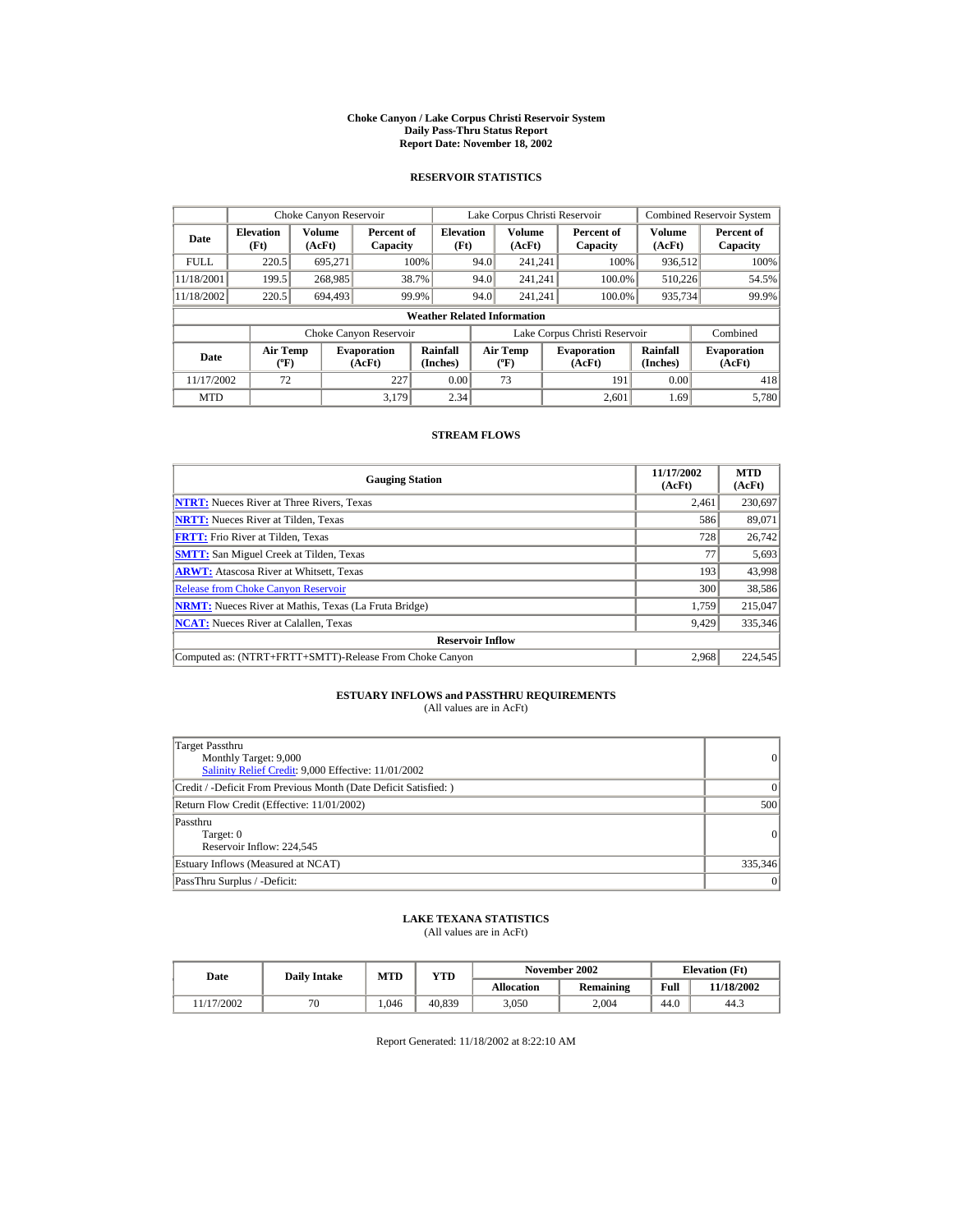#### **Choke Canyon / Lake Corpus Christi Reservoir System Daily Pass-Thru Status Report Report Date: November 19, 2002**

### **RESERVOIR STATISTICS**

|             | Choke Canyon Reservoir                      |                  |                              |                                    | Lake Corpus Christi Reservoir |                                           |  |                               |                      | <b>Combined Reservoir System</b> |
|-------------|---------------------------------------------|------------------|------------------------------|------------------------------------|-------------------------------|-------------------------------------------|--|-------------------------------|----------------------|----------------------------------|
| Date        | <b>Elevation</b><br>(Ft)                    | Volume<br>(AcFt) | Percent of<br>Capacity       | <b>Elevation</b><br>(Ft)           |                               | Volume<br>(AcFt)                          |  | Percent of<br>Capacity        | Volume<br>(AcFt)     | Percent of<br>Capacity           |
| <b>FULL</b> | 220.5                                       | 695.271          |                              | 100%                               | 94.0                          | 241.241                                   |  | 100%                          | 936,512              | 100%                             |
| 11/19/2001  | 199.5                                       | 269,578          |                              | 38.8%                              | 94.0                          | 241.241                                   |  | 100.0%                        | 510.819              | 54.5%                            |
| 11/19/2002  | 220.5                                       | 695.271          | 100.0%                       |                                    | 94.0                          | 241.241                                   |  | 100.0%                        | 936,512              | 100.0%                           |
|             |                                             |                  |                              | <b>Weather Related Information</b> |                               |                                           |  |                               |                      |                                  |
|             |                                             |                  | Choke Canyon Reservoir       |                                    |                               |                                           |  | Lake Corpus Christi Reservoir |                      | Combined                         |
| Date        | <b>Air Temp</b><br>$({}^{\circ}\mathrm{F})$ |                  | <b>Evaporation</b><br>(AcFt) | Rainfall<br>(Inches)               |                               | <b>Air Temp</b><br>$({}^{\circ}\text{F})$ |  | <b>Evaporation</b><br>(AcFt)  | Rainfall<br>(Inches) | <b>Evaporation</b><br>(AcFt)     |
| 11/18/2002  | 78                                          |                  | 227                          | 0.00                               |                               | 80                                        |  | 213                           | 0.00                 | 440                              |
| <b>MTD</b>  |                                             |                  | 3.406                        | 2.34                               |                               |                                           |  | 2.814                         | 1.69                 | 6,220                            |

#### **STREAM FLOWS**

| <b>Gauging Station</b>                                       | 11/18/2002<br>(AcFt) | <b>MTD</b><br>(AcFt) |
|--------------------------------------------------------------|----------------------|----------------------|
| <b>NTRT:</b> Nueces River at Three Rivers, Texas             | 2,203                | 232,900              |
| <b>NRTT:</b> Nueces River at Tilden, Texas                   | 530                  | 89,601               |
| <b>FRTT:</b> Frio River at Tilden, Texas                     | 707                  | 27,449               |
| <b>SMTT:</b> San Miguel Creek at Tilden, Texas               | 71                   | 5,764                |
| <b>ARWT:</b> Atascosa River at Whitsett, Texas               | 181                  | 44,178               |
| <b>Release from Choke Canyon Reservoir</b>                   | 155                  | 38.741               |
| <b>NRMT:</b> Nueces River at Mathis, Texas (La Fruta Bridge) | 1.080                | 216,127              |
| <b>NCAT:</b> Nueces River at Calallen, Texas                 | 6,034                | 341,380              |
| <b>Reservoir Inflow</b>                                      |                      |                      |
| Computed as: (NTRT+FRTT+SMTT)-Release From Choke Canyon      | 2.827                | 227,372              |

# **ESTUARY INFLOWS and PASSTHRU REQUIREMENTS**<br>(All values are in AcFt)

| Target Passthru<br>Monthly Target: 9,000<br>Salinity Relief Credit: 9,000 Effective: 11/01/2002 | $\overline{0}$ |
|-------------------------------------------------------------------------------------------------|----------------|
| Credit / -Deficit From Previous Month (Date Deficit Satisfied: )                                | $\Omega$       |
| Return Flow Credit (Effective: 11/01/2002)                                                      | 500            |
| Passthru<br>Target: 0<br>Reservoir Inflow: 227.372                                              | $\Omega$       |
| Estuary Inflows (Measured at NCAT)                                                              | 341,380        |
| PassThru Surplus / -Deficit:                                                                    | 0              |

## **LAKE TEXANA STATISTICS**

(All values are in AcFt)

| Date      | <b>Daily Intake</b> | MTD   | $_{\rm VTD}$ |            | November 2002 | <b>Elevation</b> (Ft) |            |
|-----------|---------------------|-------|--------------|------------|---------------|-----------------------|------------|
|           |                     |       |              | Allocation | Remaining     | Full                  | 11/19/2002 |
| 1/18/2002 | 89                  | 1.135 | 40.928       | 3.050      | 1.915         | 44.0                  | 44.2       |

Report Generated: 11/19/2002 at 8:21:17 AM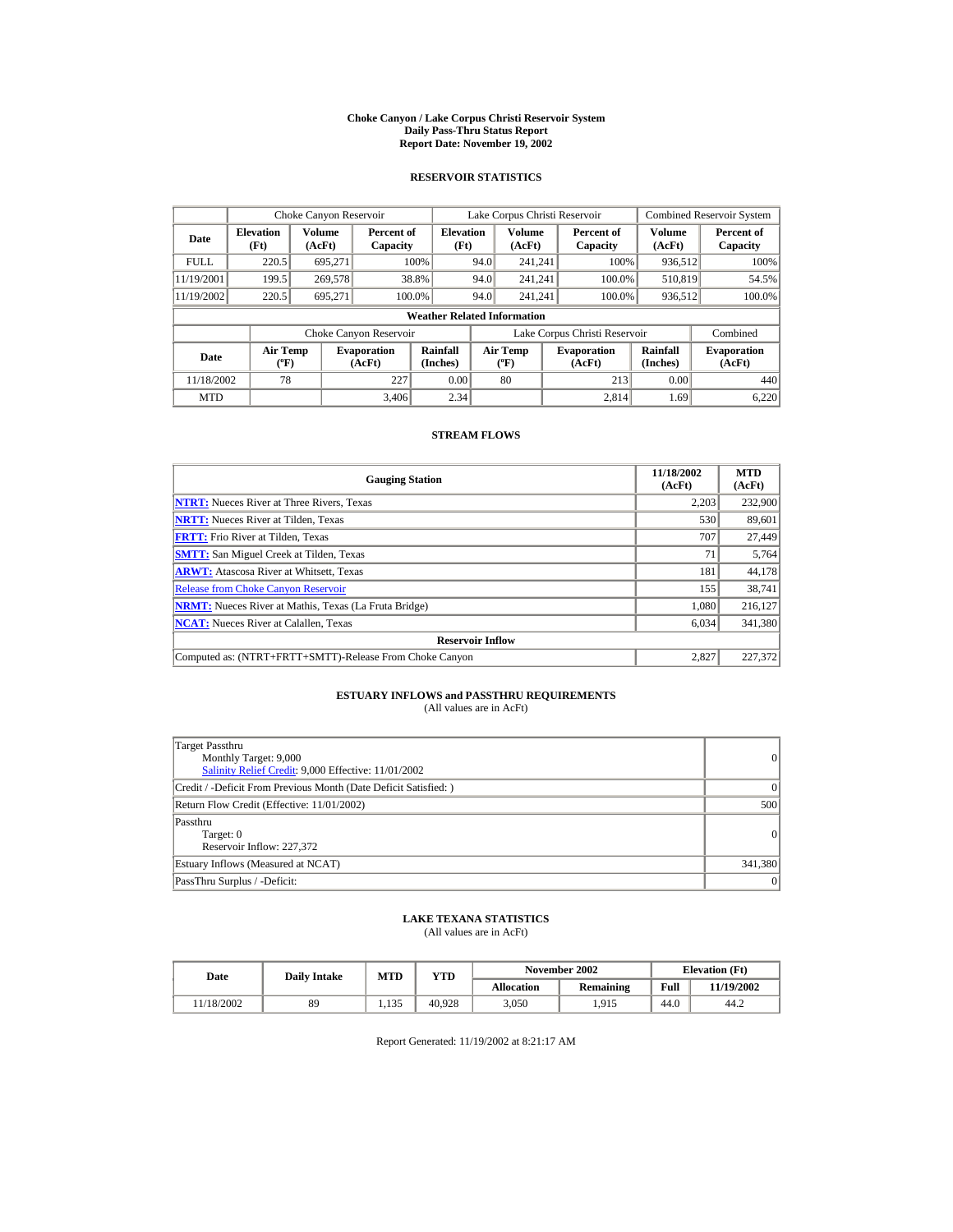#### **Choke Canyon / Lake Corpus Christi Reservoir System Daily Pass-Thru Status Report Report Date: November 20, 2002**

### **RESERVOIR STATISTICS**

|             | Choke Canyon Reservoir                      |                  |                              |                                    | Lake Corpus Christi Reservoir |                                           |  |                               |                      | <b>Combined Reservoir System</b> |
|-------------|---------------------------------------------|------------------|------------------------------|------------------------------------|-------------------------------|-------------------------------------------|--|-------------------------------|----------------------|----------------------------------|
| Date        | <b>Elevation</b><br>(Ft)                    | Volume<br>(AcFt) | Percent of<br>Capacity       | <b>Elevation</b><br>(Ft)           |                               | Volume<br>(AcFt)                          |  | Percent of<br>Capacity        | Volume<br>(AcFt)     | Percent of<br>Capacity           |
| <b>FULL</b> | 220.5                                       | 695.271          |                              | 100%                               | 94.0                          | 241.241                                   |  | 100%                          | 936,512              | 100%                             |
| 11/20/2001  | 199.6                                       | 270.319          |                              | 38.9%                              | 94.0                          | 241.241                                   |  | 100.0%                        | 511,560              | 54.6%                            |
| 11/20/2002  | 220.5                                       | 695.271          |                              | 100.0%                             | 94.0                          | 241.241                                   |  | 100.0%                        | 936,512              | 100.0%                           |
|             |                                             |                  |                              | <b>Weather Related Information</b> |                               |                                           |  |                               |                      |                                  |
|             |                                             |                  | Choke Canyon Reservoir       |                                    |                               |                                           |  | Lake Corpus Christi Reservoir |                      | Combined                         |
| Date        | <b>Air Temp</b><br>$({}^{\circ}\mathrm{F})$ |                  | <b>Evaporation</b><br>(AcFt) | Rainfall<br>(Inches)               |                               | <b>Air Temp</b><br>$({}^{\circ}\text{F})$ |  | <b>Evaporation</b><br>(AcFt)  | Rainfall<br>(Inches) | <b>Evaporation</b><br>(AcFt)     |
| 11/19/2002  | 75                                          |                  | 182                          | 0.00                               |                               | 77                                        |  | 179                           | 0.00                 | 361                              |
| <b>MTD</b>  |                                             |                  | 3,588                        | 2.34                               |                               |                                           |  | 2.993                         | 1.69                 | 6,581                            |

#### **STREAM FLOWS**

| <b>Gauging Station</b>                                       | 11/19/2002<br>(AcFt) | <b>MTD</b><br>(AcFt) |
|--------------------------------------------------------------|----------------------|----------------------|
| <b>NTRT:</b> Nueces River at Three Rivers, Texas             | 1.844                | 234,744              |
| <b>NRTT:</b> Nueces River at Tilden, Texas                   | 484                  | 90,085               |
| <b>FRTT:</b> Frio River at Tilden, Texas                     | 693                  | 28,141               |
| <b>SMTT:</b> San Miguel Creek at Tilden, Texas               | 67                   | 5,832                |
| <b>ARWT:</b> Atascosa River at Whitsett, Texas               | 171                  | 44,349               |
| <b>Release from Choke Canyon Reservoir</b>                   | 66                   | 38,807               |
| <b>NRMT:</b> Nueces River at Mathis, Texas (La Fruta Bridge) | 1.004                | 217,131              |
| <b>NCAT:</b> Nueces River at Calallen, Texas                 | 3,275                | 344,656              |
| <b>Reservoir Inflow</b>                                      |                      |                      |
| Computed as: (NTRT+FRTT+SMTT)-Release From Choke Canyon      | 2.539                | 229.911              |

# **ESTUARY INFLOWS and PASSTHRU REQUIREMENTS**<br>(All values are in AcFt)

| Target Passthru<br>Monthly Target: 9,000<br>Salinity Relief Credit: 9,000 Effective: 11/01/2002 | $\overline{0}$ |
|-------------------------------------------------------------------------------------------------|----------------|
| Credit / -Deficit From Previous Month (Date Deficit Satisfied: )                                | ( )            |
| Return Flow Credit (Effective: 11/01/2002)                                                      | 500            |
| Passthru<br>Target: 0<br>Reservoir Inflow: 229,911                                              | $\overline{0}$ |
| Estuary Inflows (Measured at NCAT)                                                              | 344,656        |
| PassThru Surplus / -Deficit:                                                                    | 0              |

## **LAKE TEXANA STATISTICS**

(All values are in AcFt)

| Date      | <b>Daily Intake</b> | MTD   | $_{\rm VTD}$ |                   | November 2002 | <b>Elevation</b> (Ft) |            |
|-----------|---------------------|-------|--------------|-------------------|---------------|-----------------------|------------|
|           |                     |       |              | <b>Allocation</b> | Remaining     | Full                  | 11/20/2002 |
| 1/19/2002 | 110                 | 1.245 | 41.038       | 3.050             | .805          | 44.0                  | 44.3       |

Report Generated: 11/20/2002 at 8:17:12 AM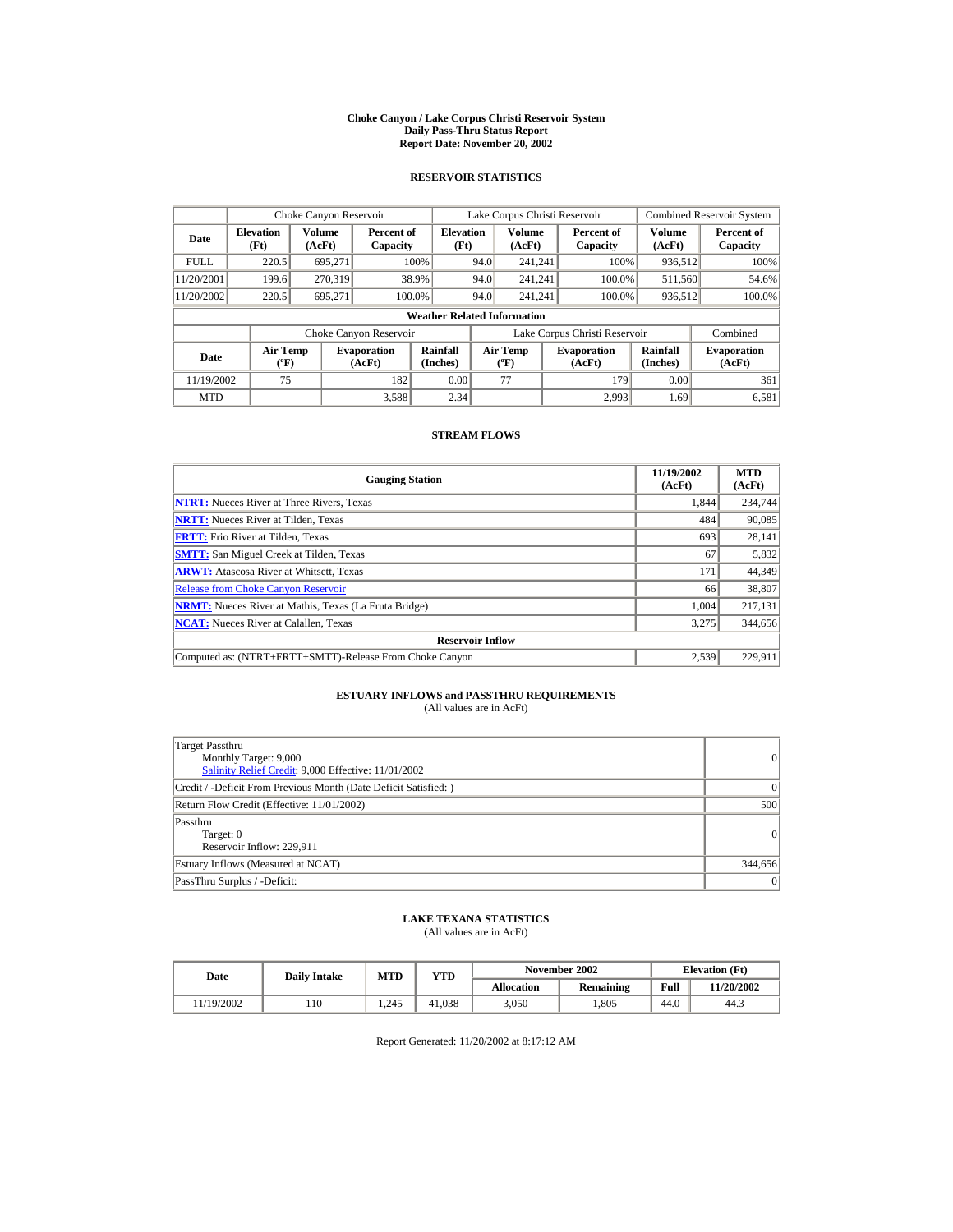#### **Choke Canyon / Lake Corpus Christi Reservoir System Daily Pass-Thru Status Report Report Date: November 21, 2002**

### **RESERVOIR STATISTICS**

|             | Choke Canyon Reservoir                      |                  |                              |                                    | Lake Corpus Christi Reservoir |                                           |  |                               |                      | <b>Combined Reservoir System</b> |
|-------------|---------------------------------------------|------------------|------------------------------|------------------------------------|-------------------------------|-------------------------------------------|--|-------------------------------|----------------------|----------------------------------|
| Date        | <b>Elevation</b><br>(Ft)                    | Volume<br>(AcFt) | Percent of<br>Capacity       | <b>Elevation</b><br>(Ft)           |                               | Volume<br>(AcFt)                          |  | Percent of<br>Capacity        | Volume<br>(AcFt)     | Percent of<br>Capacity           |
| <b>FULL</b> | 220.5                                       | 695.271          |                              | 100%                               | 94.0                          | 241.241                                   |  | 100%                          | 936,512              | 100%                             |
| 11/21/2001  | 199.6                                       | 271,062          |                              | 39.0%                              | 94.0                          | 241.241                                   |  | 100.0%                        | 512,303              | 54.7%                            |
| 11/21/2002  | 220.5                                       | 695.271          | 100.0%                       |                                    | 94.0                          | 241.241                                   |  | 100.0%                        | 936,512              | 100.0%                           |
|             |                                             |                  |                              | <b>Weather Related Information</b> |                               |                                           |  |                               |                      |                                  |
|             |                                             |                  | Choke Canyon Reservoir       |                                    |                               |                                           |  | Lake Corpus Christi Reservoir |                      | Combined                         |
| Date        | <b>Air Temp</b><br>$({}^{\circ}\mathrm{F})$ |                  | <b>Evaporation</b><br>(AcFt) | Rainfall<br>(Inches)               |                               | <b>Air Temp</b><br>$({}^{\circ}\text{F})$ |  | <b>Evaporation</b><br>(AcFt)  | Rainfall<br>(Inches) | <b>Evaporation</b><br>(AcFt)     |
| 11/20/2002  | 76                                          |                  | 257                          | 0.00                               |                               | 75                                        |  | 168                           | 0.00                 | 425                              |
| <b>MTD</b>  |                                             |                  | 3.845                        | 2.34                               |                               |                                           |  | 3.161                         | 1.69                 | 7.006                            |

#### **STREAM FLOWS**

| <b>Gauging Station</b>                                       | 11/20/2002<br>(AcFt) | <b>MTD</b><br>(AcFt) |
|--------------------------------------------------------------|----------------------|----------------------|
| <b>NTRT:</b> Nueces River at Three Rivers, Texas             | 1,741                | 236,485              |
| <b>NRTT:</b> Nueces River at Tilden, Texas                   | 457                  | 90,542               |
| <b>FRTT:</b> Frio River at Tilden, Texas                     | 681                  | 28,822               |
| <b>SMTT:</b> San Miguel Creek at Tilden, Texas               | 62                   | 5,893                |
| <b>ARWT:</b> Atascosa River at Whitsett, Texas               | 165                  | 44,514               |
| <b>Release from Choke Canyon Reservoir</b>                   | 66                   | 38.872               |
| <b>NRMT:</b> Nueces River at Mathis, Texas (La Fruta Bridge) | 689                  | 217,820              |
| <b>NCAT:</b> Nueces River at Calallen, Texas                 | 2,283                | 346,938              |
| <b>Reservoir Inflow</b>                                      |                      |                      |
| Computed as: (NTRT+FRTT+SMTT)-Release From Choke Canyon      | 2.418                | 232.328              |

# **ESTUARY INFLOWS and PASSTHRU REQUIREMENTS**<br>(All values are in AcFt)

| Target Passthru<br>Monthly Target: 9,000<br>Salinity Relief Credit: 9,000 Effective: 11/01/2002 | $\overline{0}$ |
|-------------------------------------------------------------------------------------------------|----------------|
| Credit / -Deficit From Previous Month (Date Deficit Satisfied: )                                | ( )            |
| Return Flow Credit (Effective: 11/01/2002)                                                      | 500            |
| Passthru<br>Target: 0<br>Reservoir Inflow: 232.328                                              | $\overline{0}$ |
| Estuary Inflows (Measured at NCAT)                                                              | 346,938        |
| PassThru Surplus / -Deficit:                                                                    | $\overline{0}$ |

## **LAKE TEXANA STATISTICS**

(All values are in AcFt)

| Date      | <b>Daily Intake</b> | <b>MTD</b>  | YTD    |                   | November 2002 | <b>Elevation</b> (Ft) |            |
|-----------|---------------------|-------------|--------|-------------------|---------------|-----------------------|------------|
|           |                     |             |        | <b>Allocation</b> | Remaining     | Full                  | 11/21/2002 |
| 1/20/2002 | 126                 | 27'<br>1.57 | 41.164 | 3.050             | . 679         | 44.0                  | 44.3       |

Report Generated: 11/21/2002 at 8:16:39 AM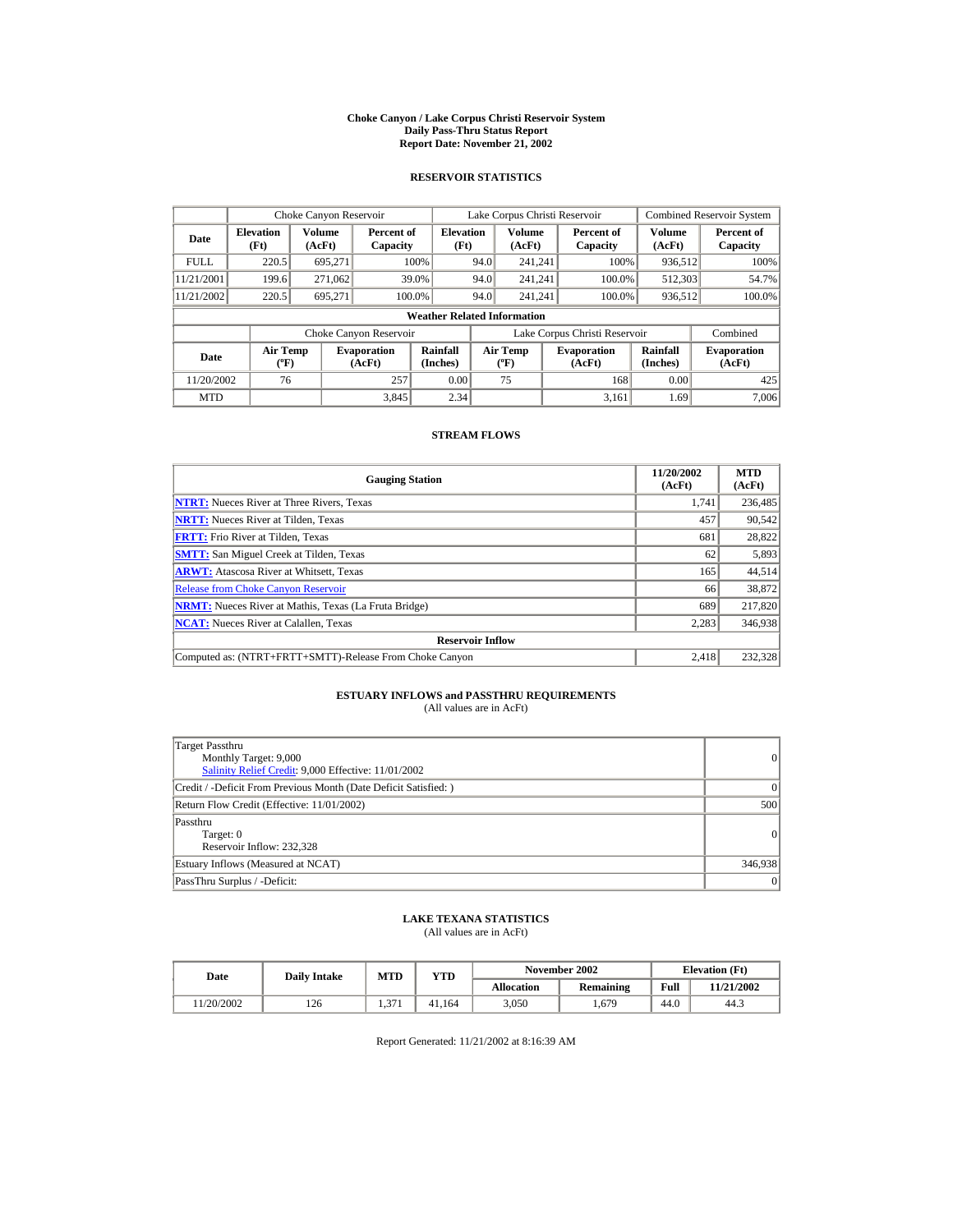#### **Choke Canyon / Lake Corpus Christi Reservoir System Daily Pass-Thru Status Report Report Date: November 22, 2002**

### **RESERVOIR STATISTICS**

|             | Choke Canyon Reservoir                      |                  |                              |                          | Lake Corpus Christi Reservoir |                                         |  |                               |                      | <b>Combined Reservoir System</b> |  |  |
|-------------|---------------------------------------------|------------------|------------------------------|--------------------------|-------------------------------|-----------------------------------------|--|-------------------------------|----------------------|----------------------------------|--|--|
| Date        | <b>Elevation</b><br>(Ft)                    | Volume<br>(AcFt) | Percent of<br>Capacity       | <b>Elevation</b><br>(Ft) |                               | <b>Volume</b><br>(AcFt)                 |  | Percent of<br>Capacity        | Volume<br>(AcFt)     | Percent of<br>Capacity           |  |  |
| <b>FULL</b> | 220.5                                       | 695.271          |                              | 100%                     | 94.0                          | 241.241                                 |  | 100%                          | 936,512              | 100%                             |  |  |
| 11/22/2001  | 199.7                                       | 272,403          |                              | 39.2%                    | 94.0                          | 241.241                                 |  | 100.0%                        | 513,644              | 54.8%                            |  |  |
| 11/22/2002  | 220.5                                       | 695,271          | 100.0%                       |                          | 94.0                          | 241.241                                 |  | 100.0%                        | 936,512              | 100.0%                           |  |  |
|             | <b>Weather Related Information</b>          |                  |                              |                          |                               |                                         |  |                               |                      |                                  |  |  |
|             |                                             |                  | Choke Canyon Reservoir       |                          |                               |                                         |  | Lake Corpus Christi Reservoir |                      | Combined                         |  |  |
| Date        | <b>Air Temp</b><br>$({}^{\circ}\mathrm{F})$ |                  | <b>Evaporation</b><br>(AcFt) | Rainfall<br>(Inches)     |                               | <b>Air Temp</b><br>$(^{\circ}\text{F})$ |  | <b>Evaporation</b><br>(AcFt)  | Rainfall<br>(Inches) | <b>Evaporation</b><br>(AcFt)     |  |  |
| 11/21/2002  | 76                                          |                  | 182                          | 0.00                     |                               | 74                                      |  | 202                           | 0.00                 | 384                              |  |  |
| <b>MTD</b>  |                                             |                  | 4.027                        | 2.34                     |                               |                                         |  | 3.363                         | 1.69                 | 7.390                            |  |  |

#### **STREAM FLOWS**

| <b>Gauging Station</b>                                       | 11/21/2002<br>(AcFt) | <b>MTD</b><br>(AcFt) |
|--------------------------------------------------------------|----------------------|----------------------|
| <b>NTRT:</b> Nueces River at Three Rivers, Texas             | 1.671                | 238,156              |
| <b>NRTT:</b> Nueces River at Tilden, Texas                   | 427                  | 90,969               |
| <b>FRTT:</b> Frio River at Tilden, Texas                     | 667                  | 29,489               |
| <b>SMTT:</b> San Miguel Creek at Tilden, Texas               | 58                   | 5,951                |
| <b>ARWT:</b> Atascosa River at Whitsett, Texas               | 159                  | 44,672               |
| <b>Release from Choke Canyon Reservoir</b>                   | 66                   | 38,938               |
| <b>NRMT:</b> Nueces River at Mathis, Texas (La Fruta Bridge) | 723                  | 218,543              |
| <b>NCAT:</b> Nueces River at Calallen, Texas                 | 1,491                | 348,429              |
| <b>Reservoir Inflow</b>                                      |                      |                      |
| Computed as: (NTRT+FRTT+SMTT)-Release From Choke Canyon      | 2.330                | 234,659              |

# **ESTUARY INFLOWS and PASSTHRU REQUIREMENTS**<br>(All values are in AcFt)

| Target Passthru<br>Monthly Target: 9,000<br>Salinity Relief Credit: 9,000 Effective: 11/01/2002 | 0               |
|-------------------------------------------------------------------------------------------------|-----------------|
| Credit / -Deficit From Previous Month (Date Deficit Satisfied:)                                 | $\Omega$        |
| Return Flow Credit (Effective: 11/01/2002)                                                      | 500             |
| Passthru<br>Target: 0<br>Reservoir Inflow: 234,659                                              | $\vert$ 0       |
| Estuary Inflows (Measured at NCAT)                                                              | 348,429         |
| PassThru Surplus / -Deficit:                                                                    | $\vert 0 \vert$ |

## **LAKE TEXANA STATISTICS**

(All values are in AcFt)

| Date      | <b>Daily Intake</b> | <b>MTD</b> | YTD    |                   | November 2002 | <b>Elevation</b> (Ft) |            |
|-----------|---------------------|------------|--------|-------------------|---------------|-----------------------|------------|
|           |                     |            |        | <b>Allocation</b> | Remaining     | Full                  | 11/22/2002 |
| 1/21/2002 | 126                 | 1.497      | 41.290 | 3.050             | 1.553         | 44.0                  | 44.3       |

Report Generated: 11/22/2002 at 8:17:31 AM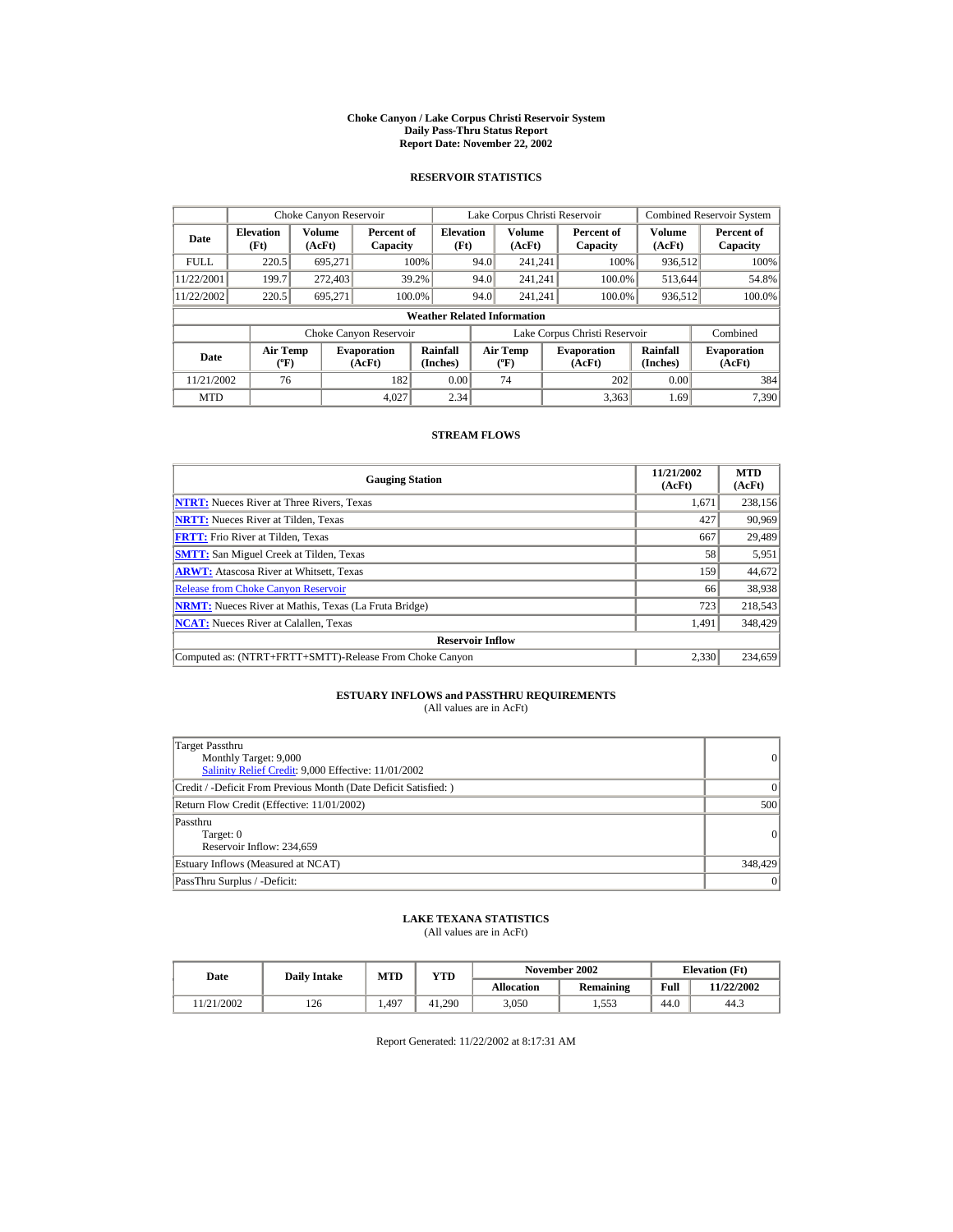#### **Choke Canyon / Lake Corpus Christi Reservoir System Daily Pass-Thru Status Report Report Date: November 23, 2002**

### **RESERVOIR STATISTICS**

|             | Choke Canyon Reservoir                      |                  |                              |                          | Lake Corpus Christi Reservoir |                                         |  |                               |                      | <b>Combined Reservoir System</b> |  |  |
|-------------|---------------------------------------------|------------------|------------------------------|--------------------------|-------------------------------|-----------------------------------------|--|-------------------------------|----------------------|----------------------------------|--|--|
| Date        | <b>Elevation</b><br>(Ft)                    | Volume<br>(AcFt) | Percent of<br>Capacity       | <b>Elevation</b><br>(Ft) |                               | <b>Volume</b><br>(AcFt)                 |  | Percent of<br>Capacity        | Volume<br>(AcFt)     | Percent of<br>Capacity           |  |  |
| <b>FULL</b> | 220.5                                       | 695.271          |                              | 100%                     | 94.0                          | 241.241                                 |  | 100%                          | 936,512              | 100%                             |  |  |
| 11/23/2001  | 199.9                                       | 275,098          |                              | 39.6%                    | 94.0                          | 241.241                                 |  | 100.0%                        | 516,339              | 55.1%                            |  |  |
| 11/23/2002  | 220.5                                       | 694,752          |                              | 99.9%                    | 94.0                          | 241.241                                 |  | 100.0%                        | 935,993              | 99.9%                            |  |  |
|             | <b>Weather Related Information</b>          |                  |                              |                          |                               |                                         |  |                               |                      |                                  |  |  |
|             |                                             |                  | Choke Canyon Reservoir       |                          |                               |                                         |  | Lake Corpus Christi Reservoir |                      | Combined                         |  |  |
| Date        | <b>Air Temp</b><br>$({}^{\circ}\mathrm{F})$ |                  | <b>Evaporation</b><br>(AcFt) | Rainfall<br>(Inches)     |                               | <b>Air Temp</b><br>$(^{\circ}\text{F})$ |  | <b>Evaporation</b><br>(AcFt)  | Rainfall<br>(Inches) | <b>Evaporation</b><br>(AcFt)     |  |  |
| 11/22/2002  | 74                                          |                  | 227                          | 0.00                     |                               | 74                                      |  | 123                           | 0.00                 | 350                              |  |  |
| <b>MTD</b>  |                                             |                  | 4.254                        | 2.34                     |                               |                                         |  | 3.486                         | 1.69                 | 7.740                            |  |  |

#### **STREAM FLOWS**

| <b>Gauging Station</b>                                       | 11/22/2002<br>(AcFt) | <b>MTD</b><br>(AcFt) |
|--------------------------------------------------------------|----------------------|----------------------|
| <b>NTRT:</b> Nueces River at Three Rivers, Texas             | 1.610                | 239,766              |
| <b>NRTT:</b> Nueces River at Tilden, Texas                   | 405                  | 91,374               |
| <b>FRTT:</b> Frio River at Tilden, Texas                     | 659                  | 30,148               |
| <b>SMTT:</b> San Miguel Creek at Tilden, Texas               | 56                   | 6,007                |
| <b>ARWT:</b> Atascosa River at Whitsett, Texas               | 149                  | 44,821               |
| <b>Release from Choke Canyon Reservoir</b>                   | 66                   | 39,003               |
| <b>NRMT:</b> Nueces River at Mathis, Texas (La Fruta Bridge) | 617                  | 219,160              |
| <b>NCAT:</b> Nueces River at Calallen, Texas                 | 1,270                | 349,699              |
| <b>Reservoir Inflow</b>                                      |                      |                      |
| Computed as: (NTRT+FRTT+SMTT)-Release From Choke Canyon      | 2.259                | 236,918              |

# **ESTUARY INFLOWS and PASSTHRU REQUIREMENTS**<br>(All values are in AcFt)

| Target Passthru<br>Monthly Target: 9,000<br>Salinity Relief Credit: 9,000 Effective: 11/01/2002 | 0         |
|-------------------------------------------------------------------------------------------------|-----------|
| Credit / -Deficit From Previous Month (Date Deficit Satisfied:)                                 | $\Omega$  |
| Return Flow Credit (Effective: 11/01/2002)                                                      | 500       |
| Passthru<br>Target: 0<br>Reservoir Inflow: 236.918                                              | $\vert$ 0 |
| Estuary Inflows (Measured at NCAT)                                                              | 349,699   |
| PassThru Surplus / -Deficit:                                                                    | $\vert$ 0 |

## **LAKE TEXANA STATISTICS**

(All values are in AcFt)

| Date      | <b>Daily Intake</b> | <b>MTD</b> | YTD    |                   | November 2002 | <b>Elevation</b> (Ft) |            |
|-----------|---------------------|------------|--------|-------------------|---------------|-----------------------|------------|
|           |                     |            |        | <b>Allocation</b> | Remaining     | Full                  | 11/23/2002 |
| 1/22/2002 | 125<br>ل کے 1       | 1.622      | 41.415 | 3.050             | .428          | 44.0                  | 44.2       |

Report Generated: 11/23/2002 at 8:23:40 AM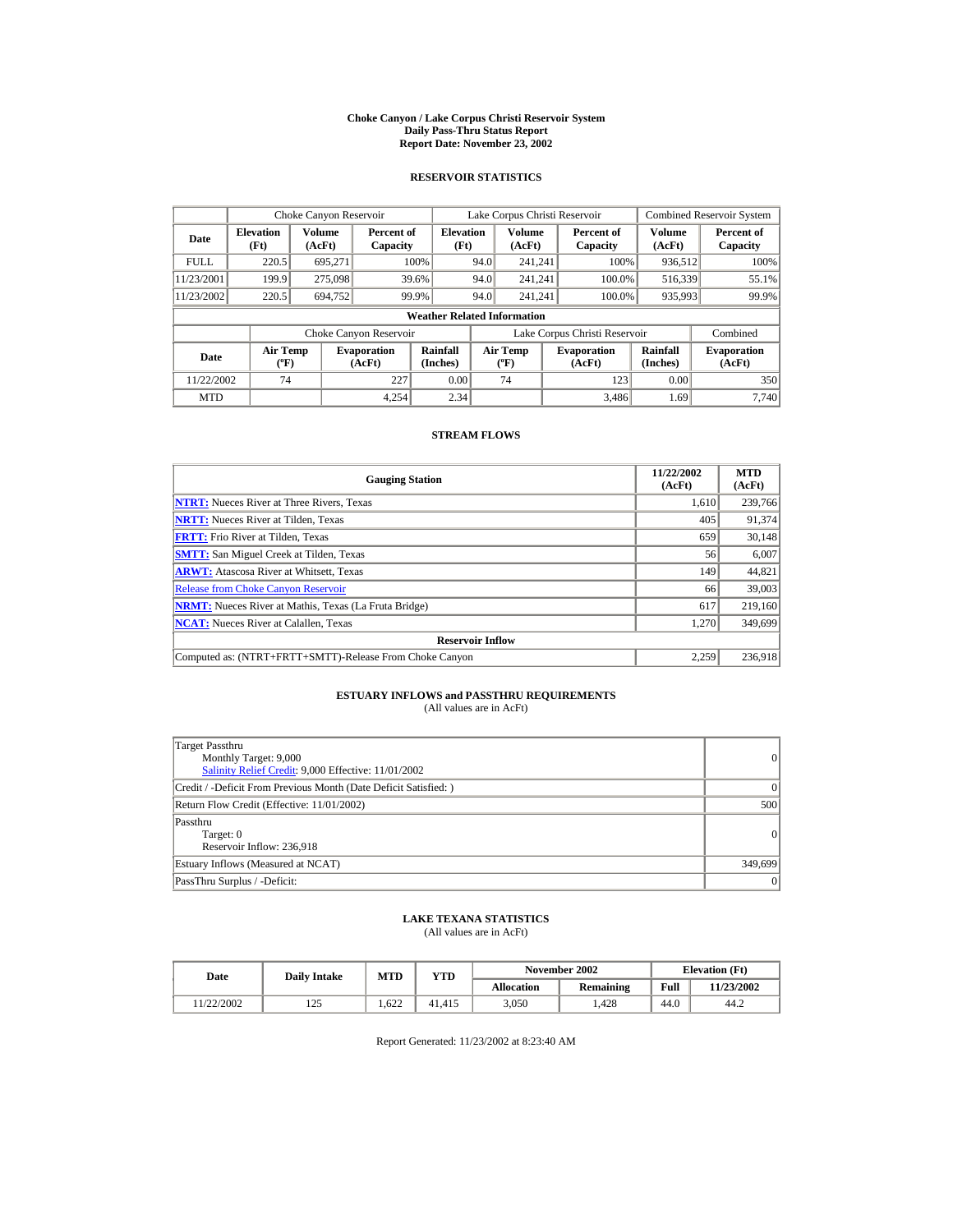#### **Choke Canyon / Lake Corpus Christi Reservoir System Daily Pass-Thru Status Report Report Date: November 24, 2002**

### **RESERVOIR STATISTICS**

|             | Choke Canyon Reservoir                      |                  |                              |                          | Lake Corpus Christi Reservoir |                                          |  |                               |                      | <b>Combined Reservoir System</b> |  |  |
|-------------|---------------------------------------------|------------------|------------------------------|--------------------------|-------------------------------|------------------------------------------|--|-------------------------------|----------------------|----------------------------------|--|--|
| Date        | <b>Elevation</b><br>(Ft)                    | Volume<br>(AcFt) | Percent of<br>Capacity       | <b>Elevation</b><br>(Ft) |                               | <b>Volume</b><br>(AcFt)                  |  | Percent of<br>Capacity        | Volume<br>(AcFt)     | Percent of<br>Capacity           |  |  |
| <b>FULL</b> | 220.5                                       | 695.271          |                              | 100%                     | 94.0                          | 241.241                                  |  | 100%                          | 936,512              | 100%                             |  |  |
| 11/24/2001  | 200.1                                       | 278,113          |                              | 40.0%                    | 94.0                          | 241.241                                  |  | 100.0%                        | 519,354              | 55.5%                            |  |  |
| 11/24/2002  | 220.4                                       | 693,974          |                              | 99.8%                    | 94.0                          | 241.241                                  |  | 100.0%                        | 935,215              | 99.9%                            |  |  |
|             | <b>Weather Related Information</b>          |                  |                              |                          |                               |                                          |  |                               |                      |                                  |  |  |
|             |                                             |                  | Choke Canyon Reservoir       |                          |                               |                                          |  | Lake Corpus Christi Reservoir |                      | Combined                         |  |  |
| Date        | <b>Air Temp</b><br>$({}^{\circ}\mathrm{F})$ |                  | <b>Evaporation</b><br>(AcFt) | Rainfall<br>(Inches)     |                               | <b>Air Temp</b><br>$({}^{\circ}{\rm F})$ |  | <b>Evaporation</b><br>(AcFt)  | Rainfall<br>(Inches) | <b>Evaporation</b><br>(AcFt)     |  |  |
| 11/23/2002  | 76                                          |                  | 227                          | 0.00                     |                               | 77                                       |  | 112                           | 0.00                 | 339                              |  |  |
| <b>MTD</b>  |                                             |                  | 4.481                        | 2.34                     |                               |                                          |  | 3.598                         | 1.69                 | 8.079                            |  |  |

#### **STREAM FLOWS**

| <b>Gauging Station</b>                                       | 11/23/2002<br>(AcFt) | <b>MTD</b><br>(AcFt) |
|--------------------------------------------------------------|----------------------|----------------------|
| <b>NTRT:</b> Nueces River at Three Rivers, Texas             | 1,548                | 241,314              |
| <b>NRTT:</b> Nueces River at Tilden, Texas                   | 387                  | 91,761               |
| <b>FRTT:</b> Frio River at Tilden, Texas                     | 651                  | 30,799               |
| <b>SMTT:</b> San Miguel Creek at Tilden, Texas               | 52                   | 6,058                |
| <b>ARWT:</b> Atascosa River at Whitsett, Texas               | 141                  | 44,962               |
| <b>Release from Choke Canyon Reservoir</b>                   | 66                   | 39,069               |
| <b>NRMT:</b> Nueces River at Mathis, Texas (La Fruta Bridge) | 502                  | 219,662              |
| <b>NCAT:</b> Nueces River at Calallen, Texas                 | 1,092                | 350,791              |
| <b>Reservoir Inflow</b>                                      |                      |                      |
| Computed as: (NTRT+FRTT+SMTT)-Release From Choke Canyon      | 2.185                | 239.103              |

# **ESTUARY INFLOWS and PASSTHRU REQUIREMENTS**<br>(All values are in AcFt)

| Target Passthru<br>Monthly Target: 9,000<br>Salinity Relief Credit: 9,000 Effective: 11/01/2002 | 0         |
|-------------------------------------------------------------------------------------------------|-----------|
| Credit / -Deficit From Previous Month (Date Deficit Satisfied:)                                 | $\Omega$  |
| Return Flow Credit (Effective: 11/01/2002)                                                      | 500       |
| Passthru<br>Target: 0<br>Reservoir Inflow: 239,103                                              | $\vert$ 0 |
| Estuary Inflows (Measured at NCAT)                                                              | 350,791   |
| PassThru Surplus / -Deficit:                                                                    | $\vert$ 0 |

## **LAKE TEXANA STATISTICS**

(All values are in AcFt)

| Date      | <b>Daily Intake</b> | MTD   | YTD    |            | November 2002 | <b>Elevation</b> (Ft) |            |
|-----------|---------------------|-------|--------|------------|---------------|-----------------------|------------|
|           |                     |       |        | Allocation | Remaining     | Full                  | 11/24/2002 |
| 1/23/2002 | $\cap$<br>رے 1      | 1.747 | 41.541 | 3,050      | .303          | 44.0                  | 44.2       |

Report Generated: 11/24/2002 at 10:04:15 AM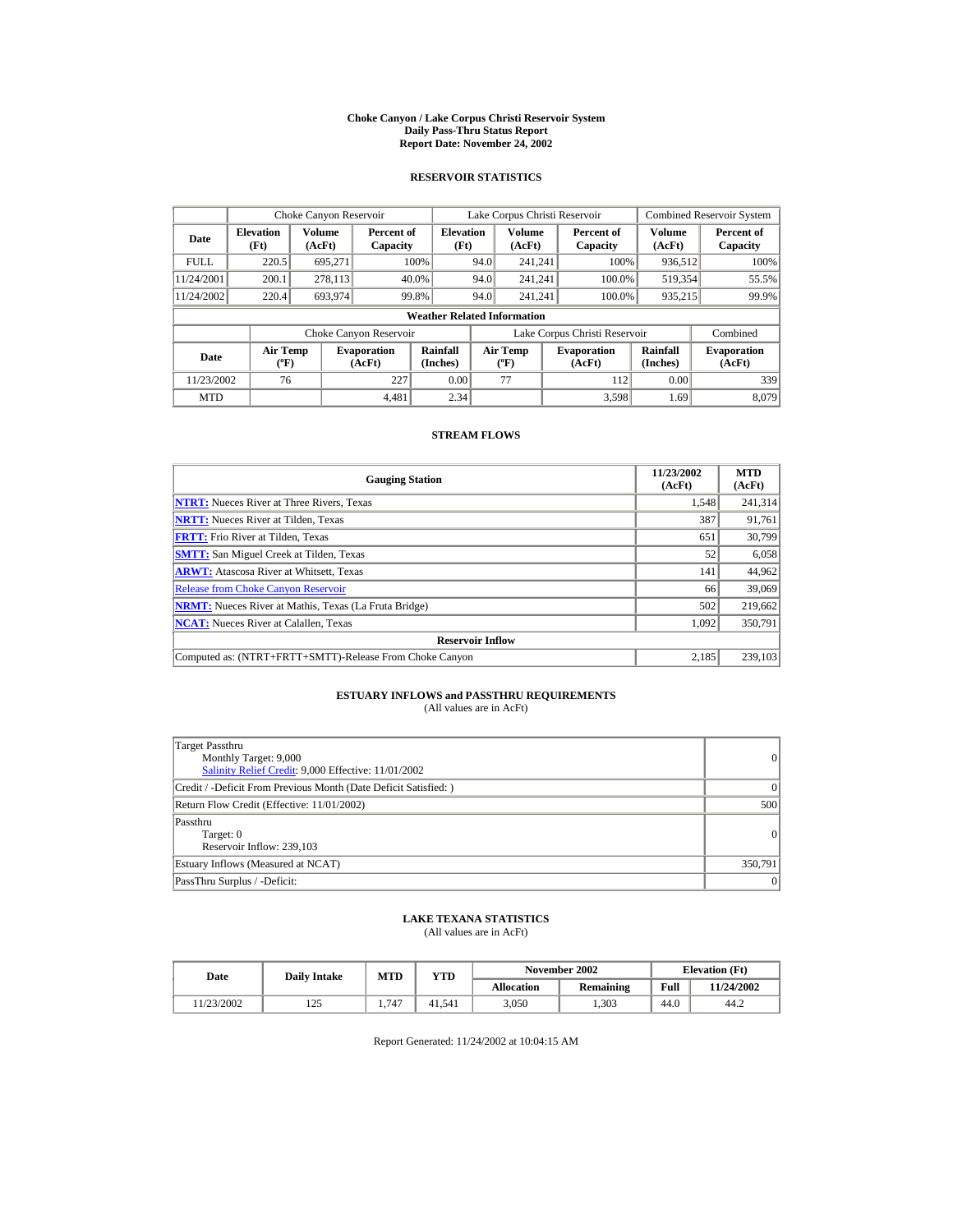#### **Choke Canyon / Lake Corpus Christi Reservoir System Daily Pass-Thru Status Report Report Date: November 25, 2002**

### **RESERVOIR STATISTICS**

|             | Choke Canyon Reservoir                      |                  |                              |                          | Lake Corpus Christi Reservoir |                                          |  |                               |                      | <b>Combined Reservoir System</b> |  |  |
|-------------|---------------------------------------------|------------------|------------------------------|--------------------------|-------------------------------|------------------------------------------|--|-------------------------------|----------------------|----------------------------------|--|--|
| Date        | <b>Elevation</b><br>(Ft)                    | Volume<br>(AcFt) | Percent of<br>Capacity       | <b>Elevation</b><br>(Ft) |                               | <b>Volume</b><br>(AcFt)                  |  | Percent of<br>Capacity        | Volume<br>(AcFt)     | Percent of<br>Capacity           |  |  |
| <b>FULL</b> | 220.5                                       | 695.271          |                              | 100%                     | 94.0                          | 241.241                                  |  | 100%                          | 936,512              | 100%                             |  |  |
| 11/25/2001  | 200.2                                       | 279,932          |                              | 40.3%                    | 94.0                          | 241.241                                  |  | 100.0%                        | 521,173              | 55.7%                            |  |  |
| 11/25/2002  | 220.5                                       | 694.493          |                              | 99.9%                    | 94.0                          | 241.241                                  |  | 100.0%                        | 935,734              | 99.9%                            |  |  |
|             | <b>Weather Related Information</b>          |                  |                              |                          |                               |                                          |  |                               |                      |                                  |  |  |
|             |                                             |                  | Choke Canyon Reservoir       |                          |                               |                                          |  | Lake Corpus Christi Reservoir |                      | Combined                         |  |  |
| Date        | <b>Air Temp</b><br>$({}^{\circ}\mathrm{F})$ |                  | <b>Evaporation</b><br>(AcFt) | Rainfall<br>(Inches)     |                               | <b>Air Temp</b><br>$({}^{\circ}{\rm F})$ |  | <b>Evaporation</b><br>(AcFt)  | Rainfall<br>(Inches) | <b>Evaporation</b><br>(AcFt)     |  |  |
| 11/24/2002  | 78                                          |                  | 166                          | 0.00                     |                               | 80                                       |  | 157                           | 0.00                 | 323                              |  |  |
| <b>MTD</b>  |                                             |                  | 4.647                        | 2.34                     |                               |                                          |  | 3.755                         | 1.69                 | 8.402                            |  |  |

#### **STREAM FLOWS**

| <b>Gauging Station</b>                                       | 11/24/2002<br>(AcFt) | <b>MTD</b><br>(AcFt) |
|--------------------------------------------------------------|----------------------|----------------------|
| <b>NTRT:</b> Nueces River at Three Rivers, Texas             | 1,505                | 242,819              |
| <b>NRTT:</b> Nueces River at Tilden, Texas                   | 375                  | 92,136               |
| <b>FRTT:</b> Frio River at Tilden, Texas                     | 645                  | 31,444               |
| <b>SMTT:</b> San Miguel Creek at Tilden, Texas               | 50                   | 6,108                |
| <b>ARWT:</b> Atascosa River at Whitsett, Texas               | 137                  | 45,099               |
| <b>Release from Choke Canyon Reservoir</b>                   | 66                   | 39.134               |
| <b>NRMT:</b> Nueces River at Mathis, Texas (La Fruta Bridge) | 494                  | 220,156              |
| <b>NCAT:</b> Nueces River at Calallen, Texas                 | 867                  | 351,659              |
| <b>Reservoir Inflow</b>                                      |                      |                      |
| Computed as: (NTRT+FRTT+SMTT)-Release From Choke Canyon      | 2.134                | 241.237              |

## **ESTUARY INFLOWS and PASSTHRU REQUIREMENTS**<br>(All values are in AcFt)

| Target Passthru<br>Monthly Target: 9,000<br>Salinity Relief Credit: 9,000 Effective: 11/01/2002 | $\overline{0}$ |
|-------------------------------------------------------------------------------------------------|----------------|
| Credit / -Deficit From Previous Month (Date Deficit Satisfied:)                                 | $\Omega$       |
| Return Flow Credit (Effective: 11/01/2002)                                                      | 500            |
| Passthru<br>Target: 0<br>Reservoir Inflow: 241.237                                              | $\overline{0}$ |
| Estuary Inflows (Measured at NCAT)                                                              | 351,659        |
| PassThru Surplus / -Deficit:                                                                    | 0              |

## **LAKE TEXANA STATISTICS**

(All values are in AcFt)

| Date      | <b>Daily Intake</b> | <b>MTD</b> | YTD    |                   | November 2002       | <b>Elevation</b> (Ft) |            |
|-----------|---------------------|------------|--------|-------------------|---------------------|-----------------------|------------|
|           |                     |            |        | <b>Allocation</b> | Remaining           | Full                  | 11/25/2002 |
| 1/24/2002 | 125<br>ل کے 1       | 1.873      | 41.666 | 3.050             | 177<br><b>1.1</b> / | 44.0                  | 44.2       |

Report Generated: 11/25/2002 at 8:30:57 AM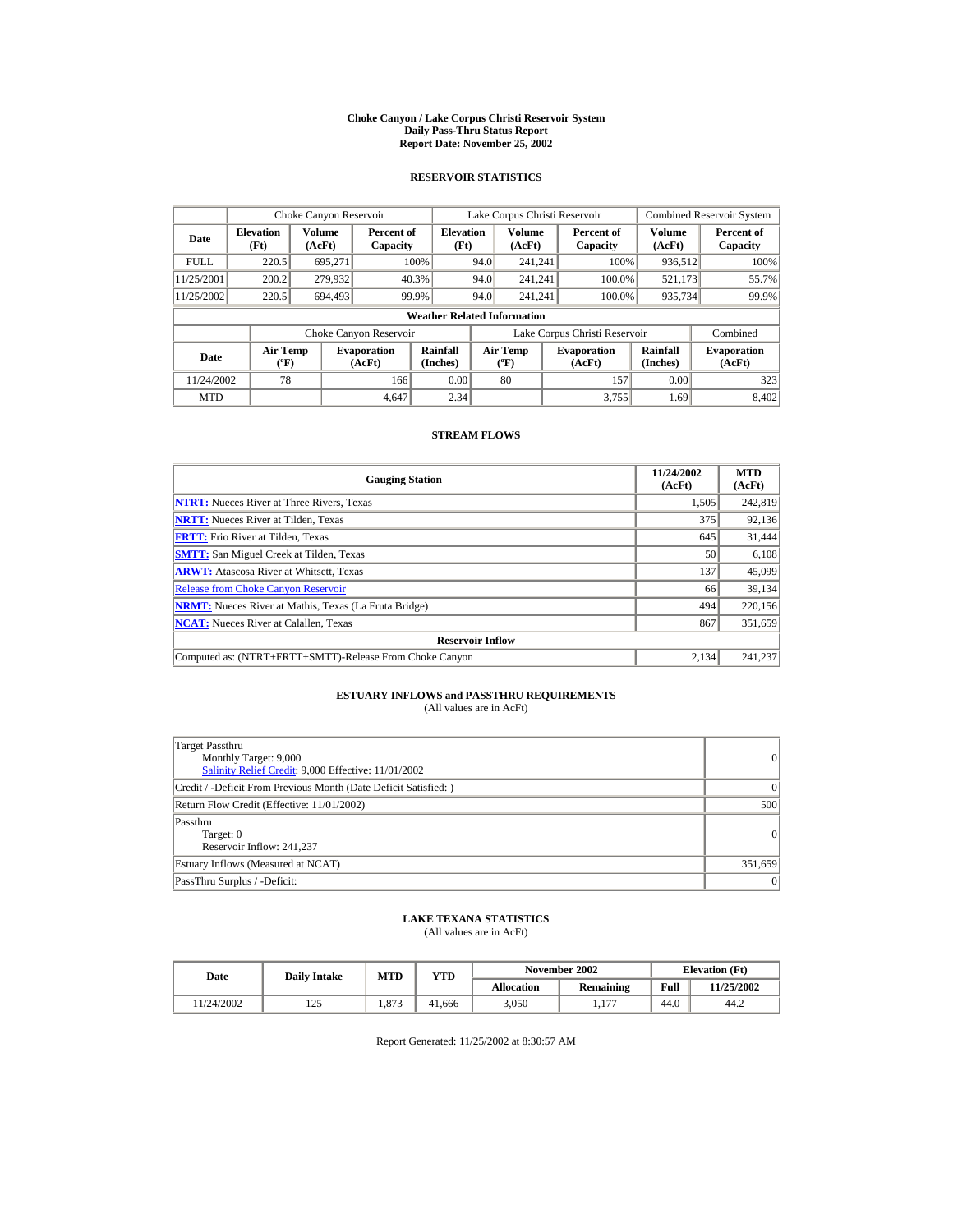#### **Choke Canyon / Lake Corpus Christi Reservoir System Daily Pass-Thru Status Report Report Date: November 26, 2002**

### **RESERVOIR STATISTICS**

|             | Choke Canyon Reservoir                      |                  |                              |                          | Lake Corpus Christi Reservoir |                                             |  |                               |                      | <b>Combined Reservoir System</b> |  |  |
|-------------|---------------------------------------------|------------------|------------------------------|--------------------------|-------------------------------|---------------------------------------------|--|-------------------------------|----------------------|----------------------------------|--|--|
| Date        | <b>Elevation</b><br>(Ft)                    | Volume<br>(AcFt) | Percent of<br>Capacity       | <b>Elevation</b><br>(Ft) |                               | Volume<br>(AcFt)                            |  | Percent of<br>Capacity        | Volume<br>(AcFt)     | Percent of<br>Capacity           |  |  |
| <b>FULL</b> | 220.5                                       | 695.271          |                              | 100%                     | 94.0                          | 241.241                                     |  | 100%                          | 936,512              | 100%                             |  |  |
| 11/26/2001  | 200.2                                       | 280,691          |                              | 40.4%                    | 94.0                          | 241.241                                     |  | 100.0%                        | 521,932              | 55.7%                            |  |  |
| 11/26/2002  | 220.4                                       | 693.455          |                              | 99.7%                    | 94.0                          | 241.241                                     |  | 100.0%                        | 934,696              | 99.8%                            |  |  |
|             | <b>Weather Related Information</b>          |                  |                              |                          |                               |                                             |  |                               |                      |                                  |  |  |
|             |                                             |                  | Choke Canyon Reservoir       |                          |                               |                                             |  | Lake Corpus Christi Reservoir |                      | Combined                         |  |  |
| Date        | <b>Air Temp</b><br>$({}^{\circ}\mathrm{F})$ |                  | <b>Evaporation</b><br>(AcFt) | Rainfall<br>(Inches)     |                               | <b>Air Temp</b><br>$({}^{\circ}\mathbf{F})$ |  | <b>Evaporation</b><br>(AcFt)  | Rainfall<br>(Inches) | <b>Evaporation</b><br>(AcFt)     |  |  |
| 11/25/2002  | 67                                          |                  | 242                          | 0.05                     |                               | 77                                          |  | 213                           | 0.07                 | 455                              |  |  |
| <b>MTD</b>  |                                             |                  | 4.889                        | 2.39                     |                               |                                             |  | 3.968                         | 1.76                 | 8.857                            |  |  |

#### **STREAM FLOWS**

| <b>Gauging Station</b>                                       | 11/25/2002<br>(AcFt) | <b>MTD</b><br>(AcFt) |
|--------------------------------------------------------------|----------------------|----------------------|
| <b>NTRT:</b> Nueces River at Three Rivers, Texas             | 1,475                | 244,294              |
| <b>NRTT:</b> Nueces River at Tilden, Texas                   | 363                  | 92,499               |
| <b>FRTT:</b> Frio River at Tilden, Texas                     | 637                  | 32,082               |
| <b>SMTT:</b> San Miguel Creek at Tilden, Texas               | 46                   | 6,154                |
| <b>ARWT:</b> Atascosa River at Whitsett, Texas               | 131                  | 45,230               |
| <b>Release from Choke Canyon Reservoir</b>                   | 66                   | 39,200               |
| <b>NRMT:</b> Nueces River at Mathis, Texas (La Fruta Bridge) | 534                  | 220,690              |
| <b>NCAT:</b> Nueces River at Calallen, Texas                 | 776                  | 352,435              |
| <b>Reservoir Inflow</b>                                      |                      |                      |
| Computed as: (NTRT+FRTT+SMTT)-Release From Choke Canyon      | 2.092                | 243.329              |

# **ESTUARY INFLOWS and PASSTHRU REQUIREMENTS**<br>(All values are in AcFt)

| Target Passthru<br>Monthly Target: 9,000<br>Salinity Relief Credit: 9,000 Effective: 11/01/2002 | $\overline{0}$ |
|-------------------------------------------------------------------------------------------------|----------------|
| Credit / -Deficit From Previous Month (Date Deficit Satisfied: )                                | ( )            |
| Return Flow Credit (Effective: 11/01/2002)                                                      | 500            |
| Passthru<br>Target: 0<br>Reservoir Inflow: 243,329                                              | $\overline{0}$ |
| Estuary Inflows (Measured at NCAT)                                                              | 352,435        |
| PassThru Surplus / -Deficit:                                                                    | $\overline{0}$ |

## **LAKE TEXANA STATISTICS**

(All values are in AcFt)

| Date      | <b>Daily Intake</b> | MTD   | YTD    |                   | November 2002 | <b>Elevation</b> (Ft) |            |
|-----------|---------------------|-------|--------|-------------------|---------------|-----------------------|------------|
|           |                     |       |        | <b>Allocation</b> | Remaining     | Full                  | 11/26/2002 |
| 1/25/2002 | $\gamma$<br>رے 1    | 1.998 | 41,791 | 3,050             | .052          | 44.0                  | 44.2       |

Report Generated: 11/26/2002 at 8:26:50 AM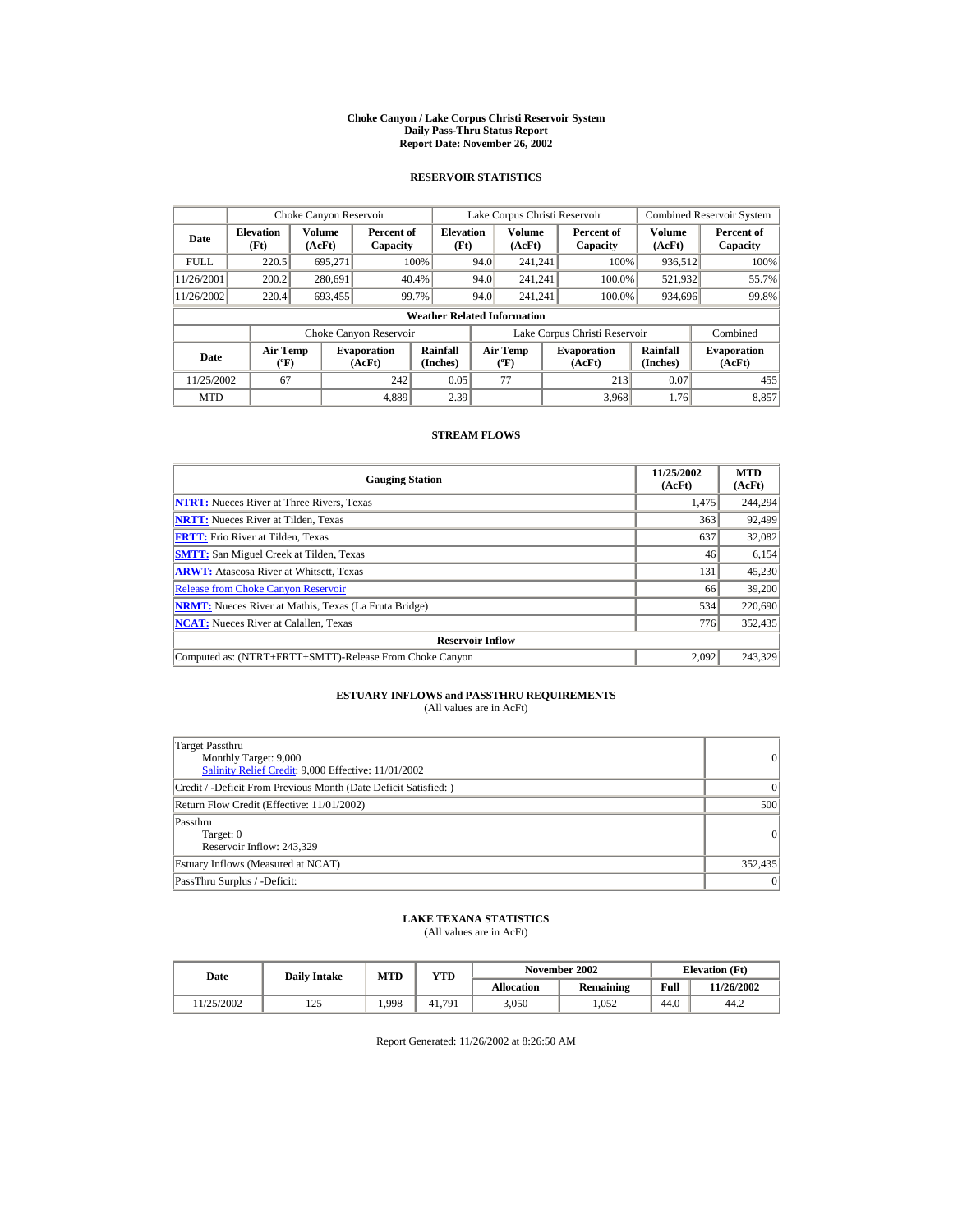#### **Choke Canyon / Lake Corpus Christi Reservoir System Daily Pass-Thru Status Report Report Date: November 27, 2002**

### **RESERVOIR STATISTICS**

|             | Choke Canyon Reservoir                      |                         |                              |                          | Lake Corpus Christi Reservoir |                                         |                               |        |                      | <b>Combined Reservoir System</b> |  |  |
|-------------|---------------------------------------------|-------------------------|------------------------------|--------------------------|-------------------------------|-----------------------------------------|-------------------------------|--------|----------------------|----------------------------------|--|--|
| Date        | <b>Elevation</b><br>(Ft)                    | <b>Volume</b><br>(AcFt) | Percent of<br>Capacity       | <b>Elevation</b><br>(Ft) |                               | <b>Volume</b><br>(AcFt)                 | Percent of<br>Capacity        |        | Volume<br>(AcFt)     | Percent of<br>Capacity           |  |  |
| <b>FULL</b> | 220.5                                       | 695.271                 |                              | 100%                     | 94.0                          | 241.241                                 |                               | 100%   | 936,512              | 100%                             |  |  |
| 11/27/2001  | 200.2                                       | 280,844                 |                              | 40.4%                    | 94.0                          | 241.241                                 |                               | 100.0% | 522,085              | 55.7%                            |  |  |
| 11/27/2002  | 220.4                                       | 692,677                 |                              | 99.6%                    | 94.0                          | 241.241                                 |                               | 100.0% | 933,918              | 99.7%                            |  |  |
|             | <b>Weather Related Information</b>          |                         |                              |                          |                               |                                         |                               |        |                      |                                  |  |  |
|             |                                             |                         | Choke Canyon Reservoir       |                          |                               |                                         | Lake Corpus Christi Reservoir |        |                      | Combined                         |  |  |
| Date        | <b>Air Temp</b><br>$({}^{\circ}\mathrm{F})$ |                         | <b>Evaporation</b><br>(AcFt) | Rainfall<br>(Inches)     |                               | <b>Air Temp</b><br>$(^{\circ}\text{F})$ | <b>Evaporation</b><br>(AcFt)  |        | Rainfall<br>(Inches) | <b>Evaporation</b><br>(AcFt)     |  |  |
| 11/26/2002  | 47                                          |                         | 136                          | 0.05                     |                               | 49                                      |                               | 67     | 0.49                 | 203                              |  |  |
| <b>MTD</b>  |                                             |                         | 5,025                        | 2.44                     |                               |                                         |                               | 4.035  | 2.25                 | 9.060                            |  |  |

#### **STREAM FLOWS**

| <b>Gauging Station</b>                                       | 11/26/2002<br>(AcFt) | <b>MTD</b><br>(AcFt) |
|--------------------------------------------------------------|----------------------|----------------------|
| <b>NTRT:</b> Nueces River at Three Rivers, Texas             | 1,445                | 245,739              |
| <b>NRTT:</b> Nueces River at Tilden, Texas                   | 353                  | 92,852               |
| <b>FRTT:</b> Frio River at Tilden, Texas                     | 627                  | 32,709               |
| <b>SMTT:</b> San Miguel Creek at Tilden, Texas               | 44                   | 6,197                |
| <b>ARWT:</b> Atascosa River at Whitsett, Texas               | 137                  | 45,367               |
| <b>Release from Choke Canyon Reservoir</b>                   | 66                   | 39,265               |
| <b>NRMT:</b> Nueces River at Mathis, Texas (La Fruta Bridge) | 977                  | 221,667              |
| <b>NCAT:</b> Nueces River at Calallen, Texas                 | 822                  | 353,257              |
| <b>Reservoir Inflow</b>                                      |                      |                      |
| Computed as: (NTRT+FRTT+SMTT)-Release From Choke Canyon      | 2.051                | 245,380              |

## **ESTUARY INFLOWS and PASSTHRU REQUIREMENTS**<br>(All values are in AcFt)

| Target Passthru<br>Monthly Target: 9,000<br>Salinity Relief Credit: 9,000 Effective: 11/01/2002 | $\overline{0}$ |
|-------------------------------------------------------------------------------------------------|----------------|
| Credit / -Deficit From Previous Month (Date Deficit Satisfied:)                                 | $\Omega$       |
| Return Flow Credit (Effective: 11/01/2002)                                                      | 500            |
| Passthru<br>Target: 0<br>Reservoir Inflow: 245,380                                              | $\Omega$       |
| Estuary Inflows (Measured at NCAT)                                                              | 353,257        |
| PassThru Surplus / -Deficit:                                                                    | 0              |

### **LAKE TEXANA STATISTICS**

(All values are in AcFt)

| Date      | <b>Daily Intake</b> | MTD               | $_{\rm VTD}$ |            | November 2002 | <b>Elevation</b> (Ft) |            |
|-----------|---------------------|-------------------|--------------|------------|---------------|-----------------------|------------|
|           |                     |                   |              | Allocation | Remaining     | Full                  | 11/27/2002 |
| 1/26/2002 | رے 1                | 122<br>ل که ۱۰ سا | 41.916       | 3.050      | 927           | 44.0                  | 44.2       |

Report Generated: 11/27/2002 at 8:18:06 AM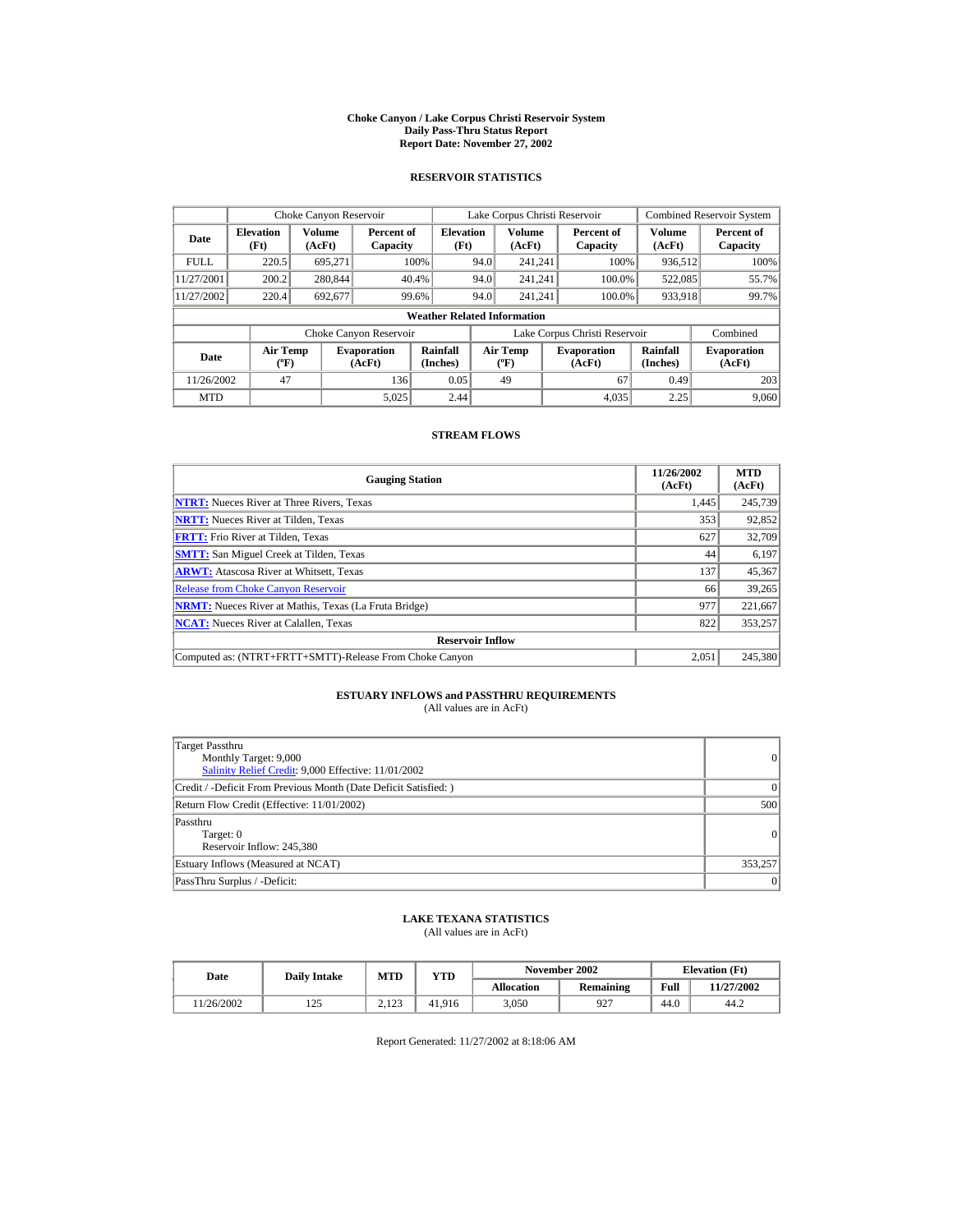#### **Choke Canyon / Lake Corpus Christi Reservoir System Daily Pass-Thru Status Report Report Date: November 28, 2002**

### **RESERVOIR STATISTICS**

|             | Choke Canyon Reservoir                      |                         |                              |                          | Lake Corpus Christi Reservoir |                                          |  |                               | <b>Combined Reservoir System</b> |                              |  |  |
|-------------|---------------------------------------------|-------------------------|------------------------------|--------------------------|-------------------------------|------------------------------------------|--|-------------------------------|----------------------------------|------------------------------|--|--|
| Date        | <b>Elevation</b><br>(Ft)                    | <b>Volume</b><br>(AcFt) | Percent of<br>Capacity       | <b>Elevation</b><br>(Ft) |                               | <b>Volume</b><br>(AcFt)                  |  | Percent of<br>Capacity        | Volume<br>(AcFt)                 | Percent of<br>Capacity       |  |  |
| <b>FULL</b> | 220.5                                       | 695.271                 |                              | 100%                     | 94.0                          | 241.241                                  |  | 100%                          | 936,512                          | 100%                         |  |  |
| 11/28/2001  | 200.3                                       | 281,148                 |                              | 40.4%                    | 94.0                          | 241.241                                  |  | 100.0%                        | 522,389                          | 55.8%                        |  |  |
| 11/28/2002  | 220.4                                       | 692,158                 |                              | 99.6%                    | 94.0                          | 241.241                                  |  | 100.0%                        | 933,399                          | 99.7%                        |  |  |
|             | <b>Weather Related Information</b>          |                         |                              |                          |                               |                                          |  |                               |                                  |                              |  |  |
|             |                                             |                         | Choke Canyon Reservoir       |                          |                               |                                          |  | Lake Corpus Christi Reservoir |                                  | Combined                     |  |  |
| <b>Date</b> | <b>Air Temp</b><br>$({}^{\circ}\mathrm{F})$ |                         | <b>Evaporation</b><br>(AcFt) | Rainfall<br>(Inches)     |                               | <b>Air Temp</b><br>$({}^{\circ}{\rm F})$ |  | <b>Evaporation</b><br>(AcFt)  | Rainfall<br>(Inches)             | <b>Evaporation</b><br>(AcFt) |  |  |
| 11/27/2002  | 48                                          |                         | 91                           | 0.00                     |                               | 50                                       |  |                               | 0.01                             | 91                           |  |  |
| <b>MTD</b>  |                                             |                         | 5.116                        | 2.44                     |                               |                                          |  | 4.035                         | 2.26                             | 9.151                        |  |  |

#### **STREAM FLOWS**

| <b>Gauging Station</b>                                       | 11/27/2002<br>(AcFt) | <b>MTD</b><br>(AcFt) |
|--------------------------------------------------------------|----------------------|----------------------|
| <b>NTRT:</b> Nueces River at Three Rivers, Texas             | 1,407                | 247,146              |
| <b>NRTT:</b> Nueces River at Tilden, Texas                   | 343                  | 93,196               |
| <b>FRTT:</b> Frio River at Tilden, Texas                     | 615                  | 33,324               |
| <b>SMTT:</b> San Miguel Creek at Tilden, Texas               | 42                   | 6,239                |
| <b>ARWT:</b> Atascosa River at Whitsett, Texas               | 131                  | 45,498               |
| <b>Release from Choke Canyon Reservoir</b>                   | 66                   | 39,331               |
| <b>NRMT:</b> Nueces River at Mathis, Texas (La Fruta Bridge) | 1.044                | 222.711              |
| <b>NCAT:</b> Nueces River at Calallen, Texas                 | 1,574                | 354,831              |
| <b>Reservoir Inflow</b>                                      |                      |                      |
| Computed as: (NTRT+FRTT+SMTT)-Release From Choke Canyon      | 1.999                | 247,379              |

# **ESTUARY INFLOWS and PASSTHRU REQUIREMENTS**<br>(All values are in AcFt)

| Target Passthru<br>Monthly Target: 9,000<br>Salinity Relief Credit: 9,000 Effective: 11/01/2002 | 0               |
|-------------------------------------------------------------------------------------------------|-----------------|
| Credit / -Deficit From Previous Month (Date Deficit Satisfied:)                                 | $\Omega$        |
| Return Flow Credit (Effective: 11/01/2002)                                                      | 500             |
| Passthru<br>Target: 0<br>Reservoir Inflow: 247,379                                              | $\vert$ 0       |
| Estuary Inflows (Measured at NCAT)                                                              | 354,831         |
| PassThru Surplus / -Deficit:                                                                    | $\vert 0 \vert$ |

## **LAKE TEXANA STATISTICS**

(All values are in AcFt)

| Date      | <b>Daily Intake</b> | MTD   | YTD    |                   | November 2002 | <b>Elevation</b> (Ft) |            |
|-----------|---------------------|-------|--------|-------------------|---------------|-----------------------|------------|
|           |                     |       |        | <b>Allocation</b> | Remaining     | Full                  | 11/28/2002 |
| 1/27/2002 | 124                 | 2.247 | 42,041 | 3,050             | 803           | 44.0                  | 44.2       |

Report Generated: 11/28/2002 at 8:24:07 AM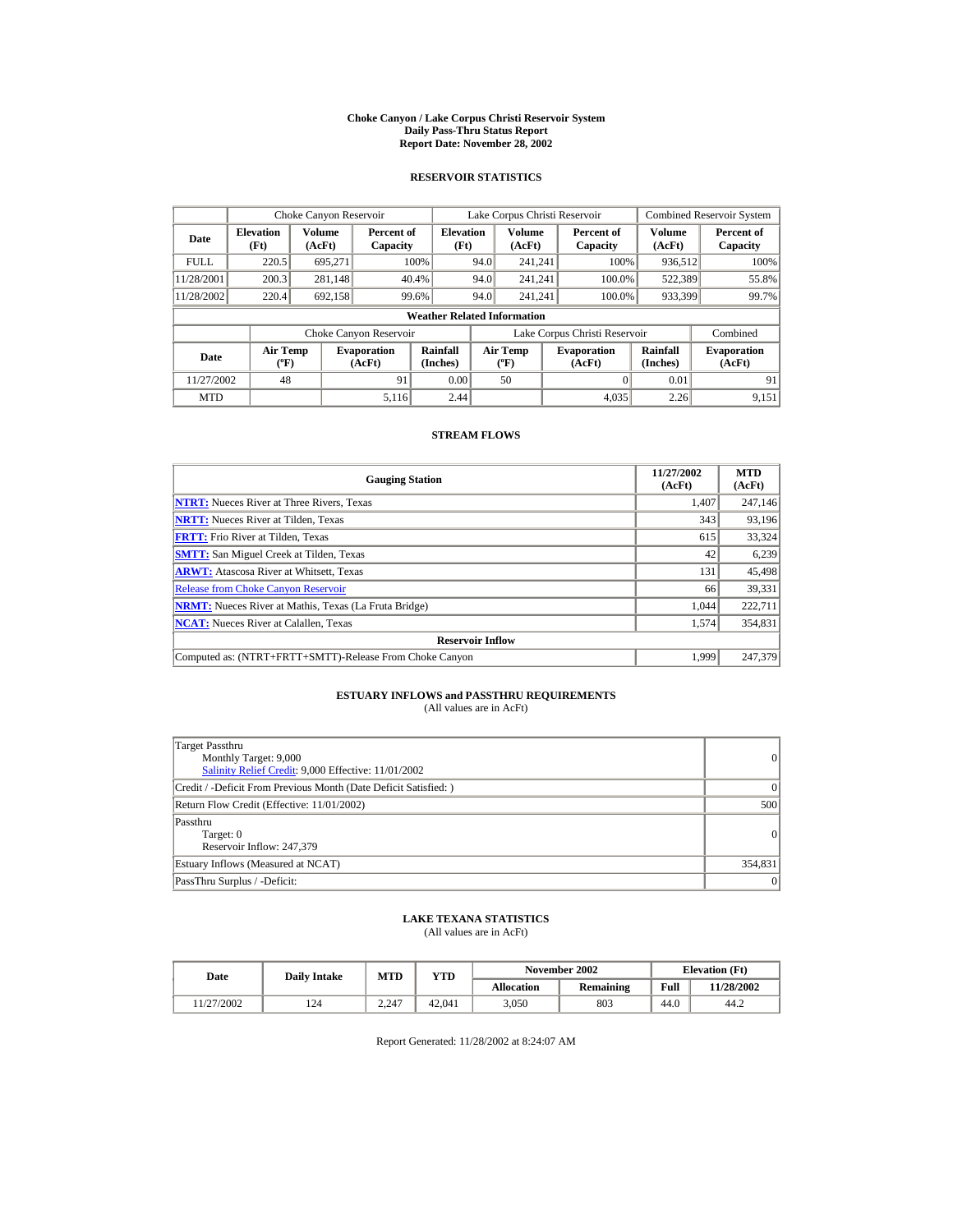#### **Choke Canyon / Lake Corpus Christi Reservoir System Daily Pass-Thru Status Report Report Date: November 29, 2002**

### **RESERVOIR STATISTICS**

|             | Choke Canyon Reservoir                      |                         |                              |                          | Lake Corpus Christi Reservoir |                                         |  |                               |                      | <b>Combined Reservoir System</b> |  |  |
|-------------|---------------------------------------------|-------------------------|------------------------------|--------------------------|-------------------------------|-----------------------------------------|--|-------------------------------|----------------------|----------------------------------|--|--|
| Date        | <b>Elevation</b><br>(Ft)                    | <b>Volume</b><br>(AcFt) | Percent of<br>Capacity       | <b>Elevation</b><br>(Ft) |                               | <b>Volume</b><br>(AcFt)                 |  | Percent of<br>Capacity        | Volume<br>(AcFt)     | Percent of<br>Capacity           |  |  |
| <b>FULL</b> | 220.5                                       | 695.271                 |                              | 100%                     | 94.0                          | 241.241                                 |  | 100%                          | 936,512              | 100%                             |  |  |
| 11/29/2001  | 200.3                                       | 281,300                 |                              | 40.5%                    | 94.0                          | 241.241                                 |  | 100.0%                        | 522,541              | 55.8%                            |  |  |
| 11/29/2002  | 220.4                                       | 692,158                 |                              | 99.6%                    | 94.0                          | 241.241                                 |  | 100.0%                        | 933,399              | 99.7%                            |  |  |
|             | <b>Weather Related Information</b>          |                         |                              |                          |                               |                                         |  |                               |                      |                                  |  |  |
|             |                                             |                         | Choke Canyon Reservoir       |                          |                               |                                         |  | Lake Corpus Christi Reservoir |                      | Combined                         |  |  |
| Date        | <b>Air Temp</b><br>$({}^{\circ}\mathrm{F})$ |                         | <b>Evaporation</b><br>(AcFt) | Rainfall<br>(Inches)     |                               | <b>Air Temp</b><br>$(^{\circ}\text{F})$ |  | <b>Evaporation</b><br>(AcFt)  | Rainfall<br>(Inches) | <b>Evaporation</b><br>(AcFt)     |  |  |
| 11/28/2002  | 60                                          |                         | 136                          | 0.00                     |                               | 59                                      |  | 123                           | 0.00                 | 259                              |  |  |
| <b>MTD</b>  |                                             |                         | 5.252                        | 2.44                     |                               |                                         |  | 4.158                         | 2.26                 | 9.410                            |  |  |

#### **STREAM FLOWS**

| <b>Gauging Station</b>                                       | 11/28/2002<br>(AcFt) | <b>MTD</b><br>(AcFt) |
|--------------------------------------------------------------|----------------------|----------------------|
| <b>NTRT:</b> Nueces River at Three Rivers, Texas             | 1,384                | 248,530              |
| <b>NRTT:</b> Nueces River at Tilden, Texas                   | 333                  | 93,529               |
| <b>FRTT:</b> Frio River at Tilden, Texas                     | 609                  | 33,934               |
| <b>SMTT:</b> San Miguel Creek at Tilden, Texas               | 40                   | 6,279                |
| <b>ARWT:</b> Atascosa River at Whitsett, Texas               | 125                  | 45,623               |
| <b>Release from Choke Canyon Reservoir</b>                   | 66                   | 39,396               |
| <b>NRMT:</b> Nueces River at Mathis, Texas (La Fruta Bridge) | 568                  | 223,279              |
| <b>NCAT:</b> Nueces River at Calallen, Texas                 | 1,783                | 356,613              |
| <b>Reservoir Inflow</b>                                      |                      |                      |
| Computed as: (NTRT+FRTT+SMTT)-Release From Choke Canyon      | 1.967                | 249,346              |

# **ESTUARY INFLOWS and PASSTHRU REQUIREMENTS**<br>(All values are in AcFt)

| Target Passthru<br>Monthly Target: 9,000<br>Salinity Relief Credit: 9,000 Effective: 11/01/2002 | $\overline{0}$ |
|-------------------------------------------------------------------------------------------------|----------------|
| Credit / -Deficit From Previous Month (Date Deficit Satisfied: )                                | ( )            |
| Return Flow Credit (Effective: 11/01/2002)                                                      | 500            |
| Passthru<br>Target: 0<br>Reservoir Inflow: 249,346                                              | $\overline{0}$ |
| Estuary Inflows (Measured at NCAT)                                                              | 356,613        |
| PassThru Surplus / -Deficit:                                                                    | 0              |

## **LAKE TEXANA STATISTICS**

(All values are in AcFt)

| Date      | <b>Daily Intake</b> | <b>MTD</b>     | YTD    |                   | November 2002 | <b>Elevation</b> (Ft) |            |
|-----------|---------------------|----------------|--------|-------------------|---------------|-----------------------|------------|
|           |                     |                |        | <b>Allocation</b> | Remaining     | Full                  | 11/29/2002 |
| 1/28/2002 | 124                 | n 270<br>ے ردے | 42.165 | 3.050             | 678           | 44.0                  | 44.2       |

Report Generated: 11/29/2002 at 8:19:10 AM